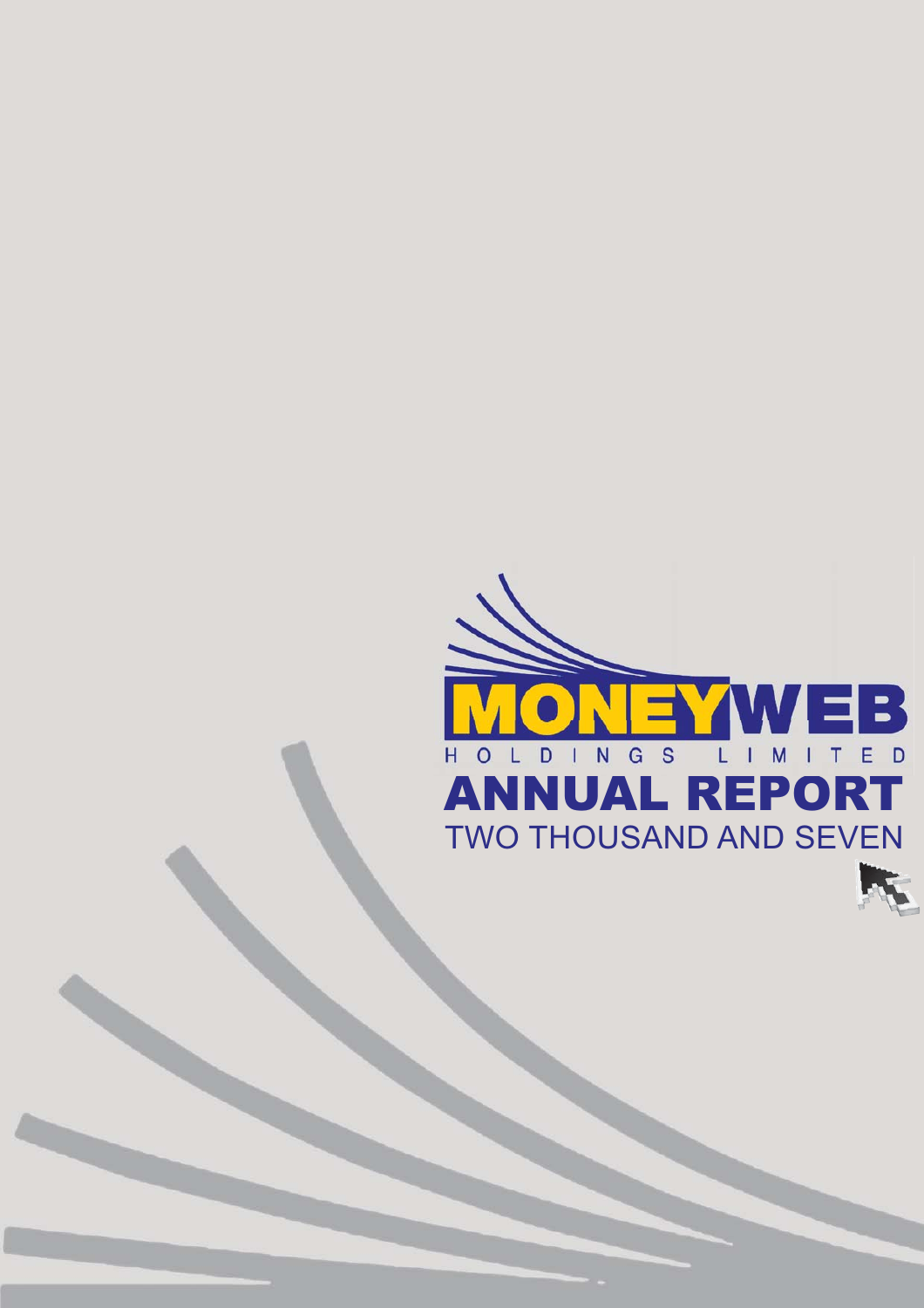## **Contents**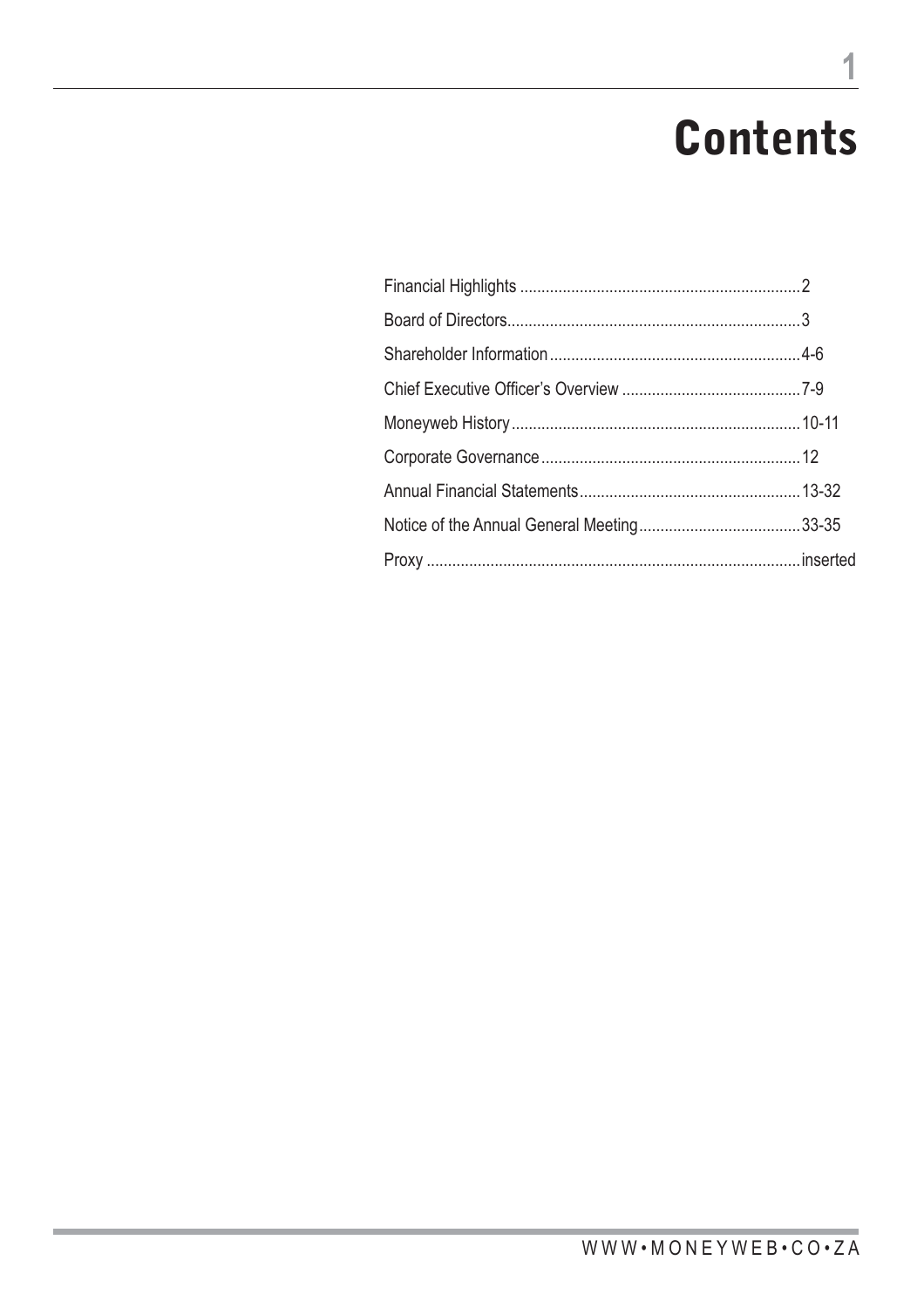# Financial highlights

| <b>R'000</b>                                             | 2007    | 2006   |
|----------------------------------------------------------|---------|--------|
| Revenue                                                  | 19 114  | 19 268 |
| <b>EBITDA</b>                                            | 1957    | 1634   |
| Headline earnings                                        | 1 0 3 4 | 775    |
| Headline earnings per share (cents)                      | 1,5     | 1.1    |
| Cash outflow generated/(utilised) by operating activites | 190     | (454)  |



**2**





Newsletters 7%



### REVENUE '000 HEADLINE EARNINGS PER SHARE (CENTS)



### REVENUE SPLIT BY SOURCE 2007 REVENUE SPLIT BY SOURCE 2006

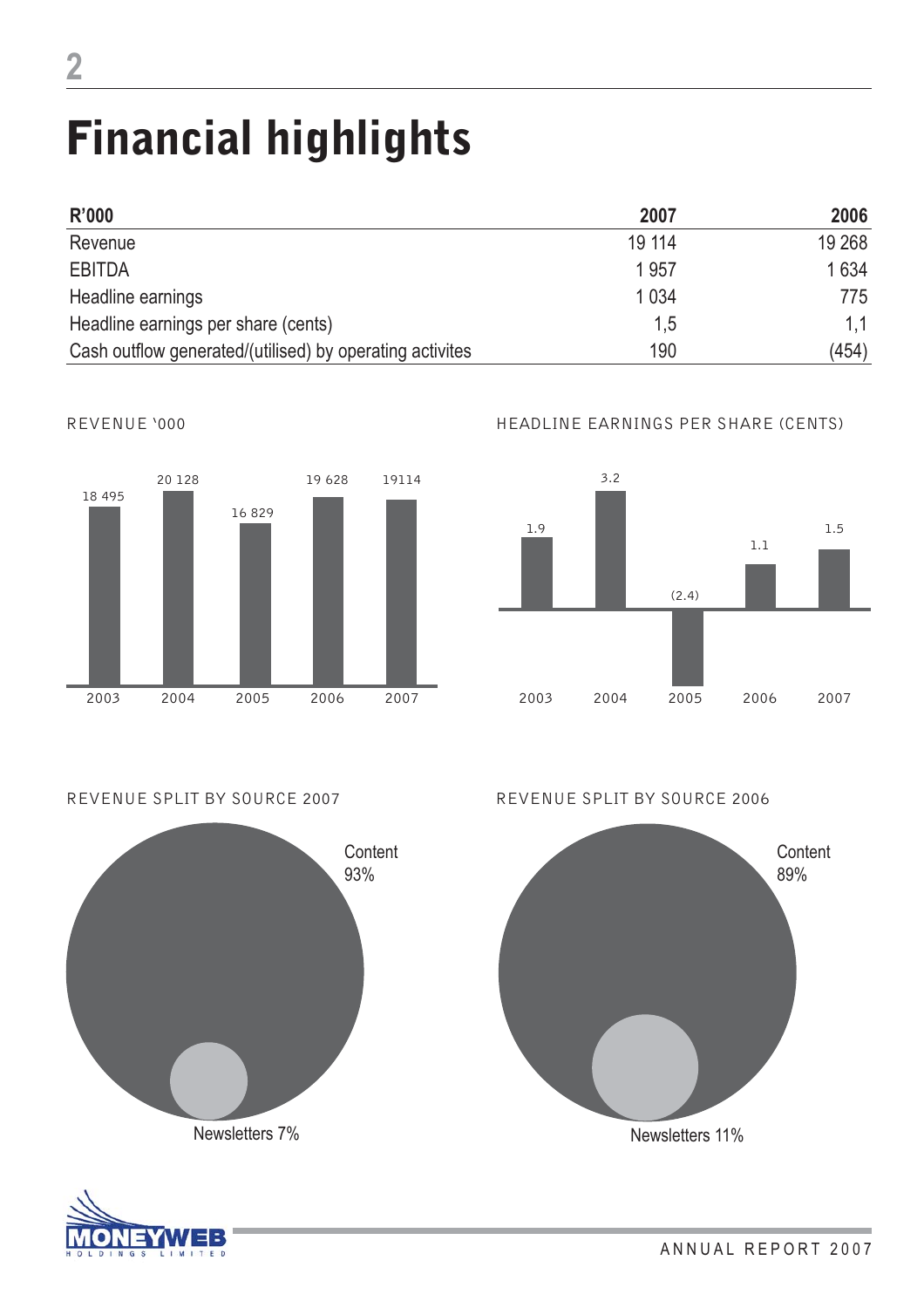## Board of directors

## **Chief executive officer**

Founded Moneyweb in 1997 and together with his wife Louise, holds a controlling interest in the company. Widely travelled and a voracious reader, he is passionate about the media sector and remains ultimately responsible for the strategic initiatives of the business.

He was appointed as the chief executive officer on 16 February 2005.

## **Non executive director**

Edwin Jay qualified as an attorney at Routledges Incorporated and became a partner at that firm. He left in 1994 to form Jay Incorporated which specialised primarily in banking law. By the time Edwin withdrew from the position of managing partner, the firm had 20 legal professionals and a staff of 55. Edwin joined Moneyweb as its CEO on 1 January 2003 having served on its board as a nonexecutive director for the previous 2 years. He resigned as CEO on 16 February 2005 to return to practice as an attorney. He remains as a non executive director.

### ALEC HOGG EDWIN JAY LOUISE HOGG **Executive director**

Louise Hogg is the Community Manager of Moneyweb. She is responsible for building and maintaining relationships with over 12 000 registered subscribers and thousands more regular users of the service – the Moneyweb Community. Louise has been intimate-Iy involved in the development of Moneyweb since its inception, using experience gained in running the subscriber base at Racing Digest, which she helped found and build.

#### **Non executive director**

Victor has a tertiary education with a BA majoring in Psychology and Sociology. This qualification is enhanced by a number of Management Diplomas from some distinguished Universities and Colleges. He has worked for several blue chip companies that include Standard Bank, where he was Director of Group Communications, South African Airways where he was Executive Vice President responsible for Marketing and Communications, South African Breweries where he was brand manager responsible for Castle Lager and at Absa Group where he was General Manager. Prior to Absa Victor worked for Sasol Secunda Collieries as General Manager: Public Relations. He is currently a Managing Partner at a sponsorship marketing consultancy called, The Sponsorship Company. He is also the Chairman of Birdi Clothing , a company that manufactures and markets golf apparel. He serves as a Trustee of Nelson Mandela Children's Fund; He was appointed in March 2001 to the board of Moneyweb in a non-executive capacity.

### VICTOR NOSI DR ANDREW SMITH Chairman

Based in London, Andrew is currently a partner at Unisys Limited. Previously he was the managing partner at Andersen Business Consulting based in Johannesburg, where he had a special interest in the telecommunications and media sector. Prior to this he was the group executive at Datatec Limited, the JSE-listed international networking and technology company. He served as chairmain of the Board of Moneyweb from 1999 to 2000 and was re-appointed to the Board on 7 May 2003. He was reappointed as chairman on 16 February 2005.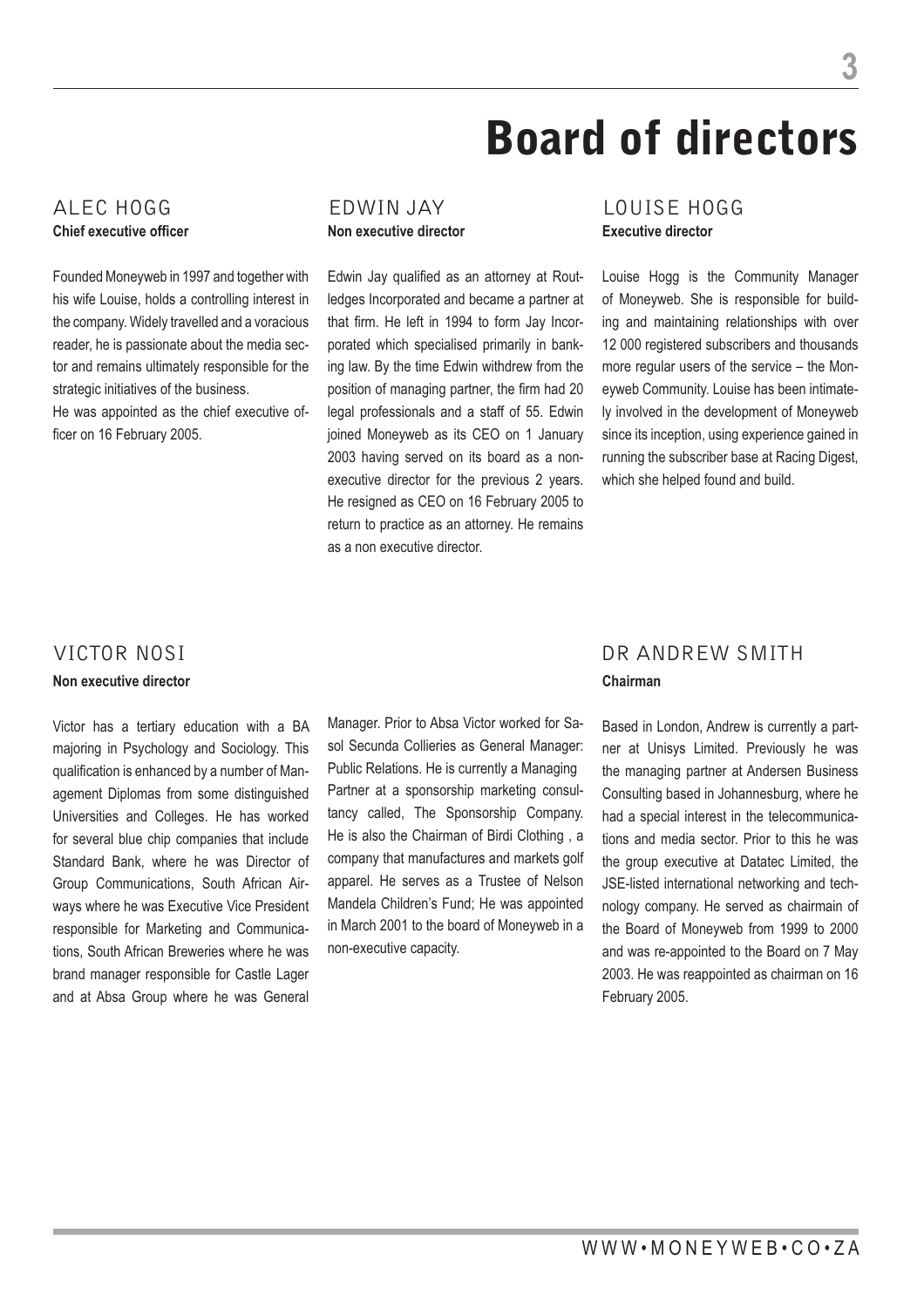# Shareholder information

**4**

## SHAREHOLDER SPREAD ANALYSIS AS AT 31 MARCH 2007

| <b>Type of Shareholders</b> | Number of<br>shareholders | % of shareholders | Number of<br><b>Shares Held</b> | % of shares<br>in issue |
|-----------------------------|---------------------------|-------------------|---------------------------------|-------------------------|
| Public                      | 705                       | 98.2%             | 18,849,769                      | 24.8%                   |
| Non-public                  | 13                        | $1.8\%$           | 56.597.175                      | 75.2%                   |
|                             | 718                       | 100.0%            | 75.446.944                      | 100.0%                  |

## ANALYSIS OF NON-PUBLIC SHAREHOLDERS AS AT 31 MARCH 2007

| <b>Type of Shareholders</b>                        | Number of<br>shareholders | % of shareholders | Number of<br><b>Shares Held</b> | % of shares<br>in issue |
|----------------------------------------------------|---------------------------|-------------------|---------------------------------|-------------------------|
| Directors of the company or any of its Subsidaries |                           | 1.0%              | 42.763.278                      | 56.8%                   |
| Associates of the above                            | 5.                        | 0.7%              | 12,951,503                      | 17.2%                   |
| Trustee of employees' share schemes                |                           | $0.1\%$           | 882.394                         | $1.2\%$                 |
|                                                    | 13                        | $.8\%$            | 56.597.175                      | 75.2%                   |

## SIZE OF REGISTERED SHAREHOLDERS

| <b>Type of Shareholders</b> | Number of<br>shareholders | % of shareholders | Number of<br><b>Shares Held</b> | % of shares<br>in issue |
|-----------------------------|---------------------------|-------------------|---------------------------------|-------------------------|
| 1-1000                      | 501                       | 69.8%             | 316,917                         | 0.4%                    |
| 1001-5000                   | 96                        | 13.4%             | 293,585                         | 0.4%                    |
| 5001-10000                  | 40                        | 5.6%              | 344,168                         | 0.5%                    |
| 10001-50000                 | 46                        | 6.4%              | 1,169,159                       | 1.5%                    |
| 50001-100000                | 10                        | 1.4%              | 752,806                         | 1.0%                    |
| 100001-500000               | 14                        | 2.0%              | 3,035,195                       | 4.0%                    |
| 500001-1000000              | 2                         | 0.3%              | 1,446,169                       | 1.9%                    |
| 1000001 and above           | 9                         | 1.1%              | 68,088,945                      | 90.3%                   |
|                             | 718                       | 100.0%            | 75.446.944                      | 100.0%                  |

### SHAREHOLDERS WITH A DIRECT OR INDIRECT BENEFICIAL HOLDING OF GREATER THAN 5% OF THE ISSUED SHARE CAPITAL OF THE COMPANY AT 31 MARCH 2007

|                          | Number of Shares Held | % of shares in issue |
|--------------------------|-----------------------|----------------------|
| ALLAN GRAY BALANCED FUND | 4.155.049             | 5.5%                 |
| EQUITY TRUST LIMITED     | 4.595.474             | 6.1%                 |
| AB HOGG                  | 42.311.378            | 56.1%                |

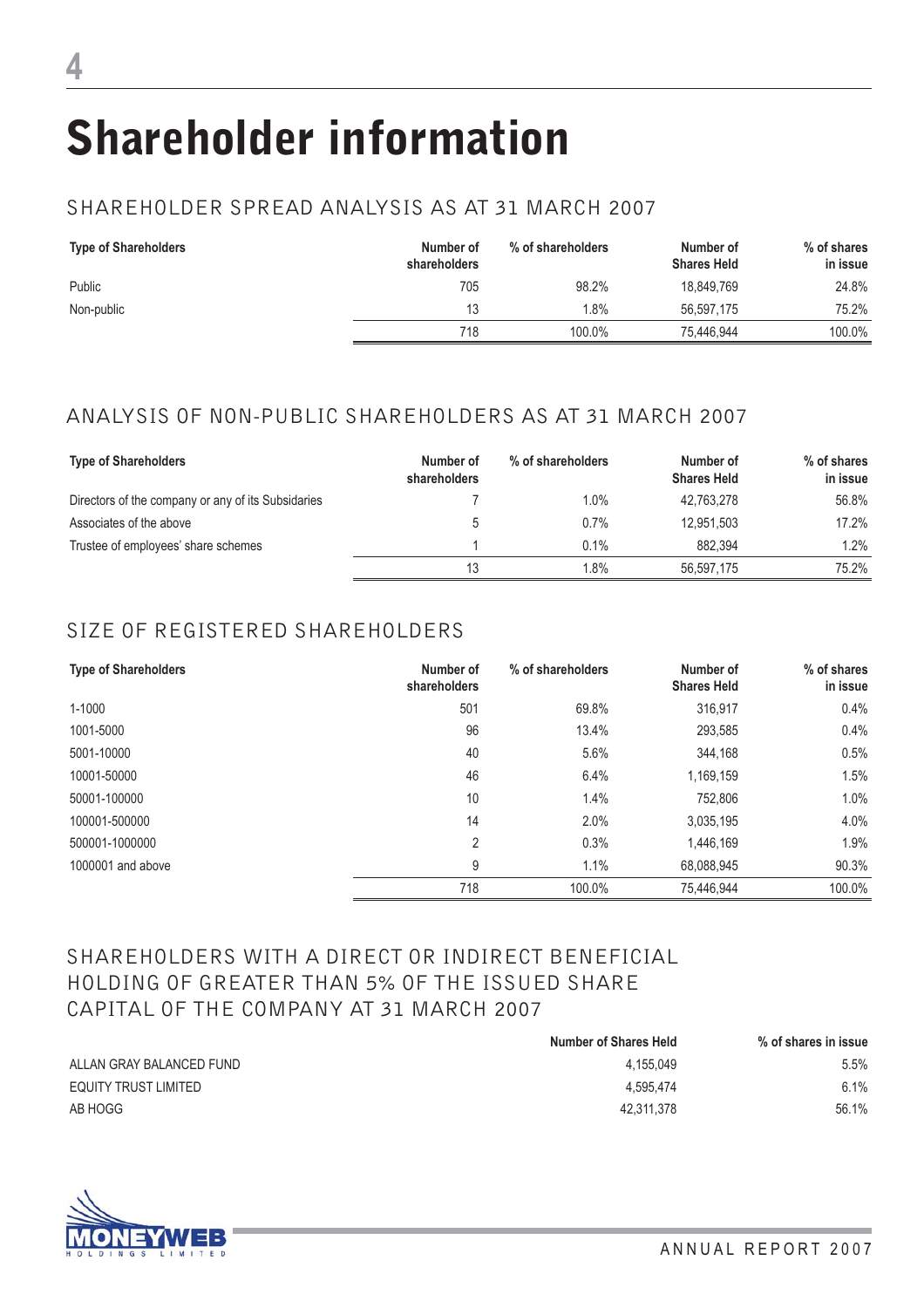## DIRECTORS' SHAREHOLDING

The following directors have a direct or indirect beneficial holding in the company

|               |                  | As at 31 March 2007  |                           |                |
|---------------|------------------|----------------------|---------------------------|----------------|
|               | Aggregate number |                      | <b>Nature of Interest</b> |                |
|               | of shares held   | % of shares in issue | <b>Beneficial</b>         | Non-Beneficial |
| <b>Direct</b> |                  |                      |                           |                |
| AB Hogg       | 42,311,378       | 56.1%                | 42,311,378                | $\mathbf 0$    |
| LM Hogg       | 350,000          | 0.5%                 | 350,000                   | $\mathbf 0$    |
| A Smith       | 81,900           | 0.1%                 | 81,900                    | 0              |
| E A Jay       | 20,000           | 0.0%                 | 20,000                    | $\mathbf{0}$   |
|               | 42,763,278       | 56.7%                | 42,763,278                | 0              |

|               |                  | As at 31 March 2006  |                           |                       |
|---------------|------------------|----------------------|---------------------------|-----------------------|
|               | Aggregate number |                      | <b>Nature of Interest</b> |                       |
|               | of shares held   | % of shares in issue | <b>Beneficial</b>         | <b>Non-Beneficial</b> |
| <b>Direct</b> |                  |                      |                           |                       |
| AB Hogg       | 42,088,778       | 55.8%                | 42,088,778                | $\mathbf{0}$          |
| LM Hogg       | 350,000          | 0.5%                 | 350,000                   | $\mathbf{0}$          |
| A Smith       | 81,900           | 0.1%                 | 81,900                    | $\mathbf{0}$          |
| EA Jay        | 20,000           | 0.0%                 | 20,000                    | 0                     |
|               | 42,540,678       | 56.4%                | 42,540,678                | $\mathbf{0}$          |

|                                                | <b>Effective Holding</b> |                      | <b>Nature of Interest</b> |                |  |  |
|------------------------------------------------|--------------------------|----------------------|---------------------------|----------------|--|--|
|                                                | of Shares                | % of shares in issue | <b>Beneficial</b>         | Non-Beneficial |  |  |
| Indirect                                       |                          |                      |                           |                |  |  |
| AB Hogg - 43% interest in Pacer Investments cc | 319,060                  | 0.4%                 | 319,060                   | $\Omega$       |  |  |
| EA Jay - 14% interest in Pacer Investments cc  | 103.880                  | 0.1%                 | 103.880                   | $\Omega$       |  |  |
|                                                | 422,940,00               | 0.5%                 | 422,940,00                |                |  |  |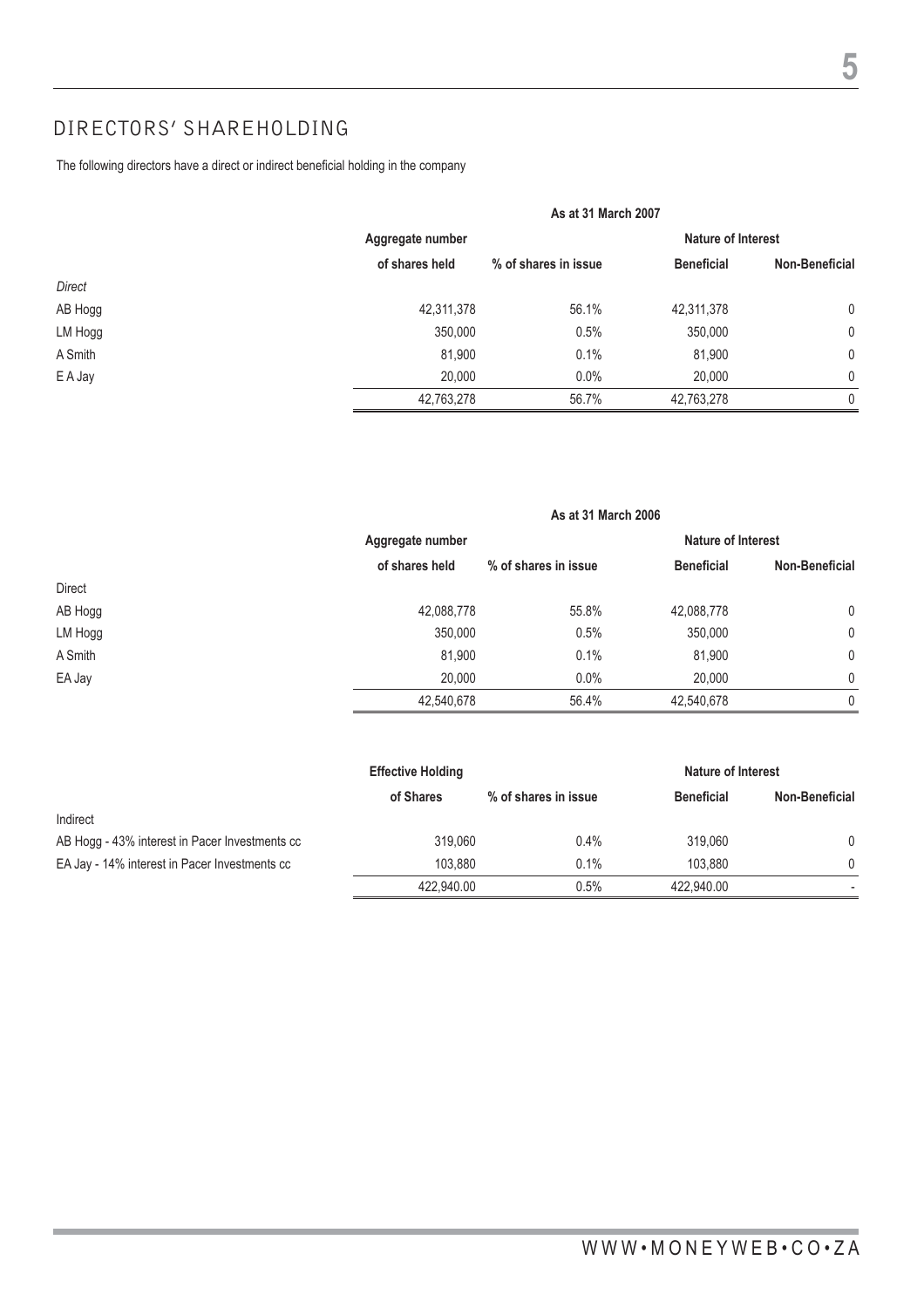## SHAREHOLDERS' DIARY

| Financial Year End            | 31 March 2007   |
|-------------------------------|-----------------|
| <b>Annual General Meeting</b> | 1 November 2007 |

## STOCK EXCHANGE PERFORMANCE

Share Price Data Period 1 April 2006 to 31 March 2007

| Opening price as at 1 April 2006  | 36c |
|-----------------------------------|-----|
| 12 Month High                     | 55c |
|                                   |     |
| 12 Month Low                      | 35c |
| Closing Price as at 31 March 2007 | 50c |

## SHARE PRICE HISTORY



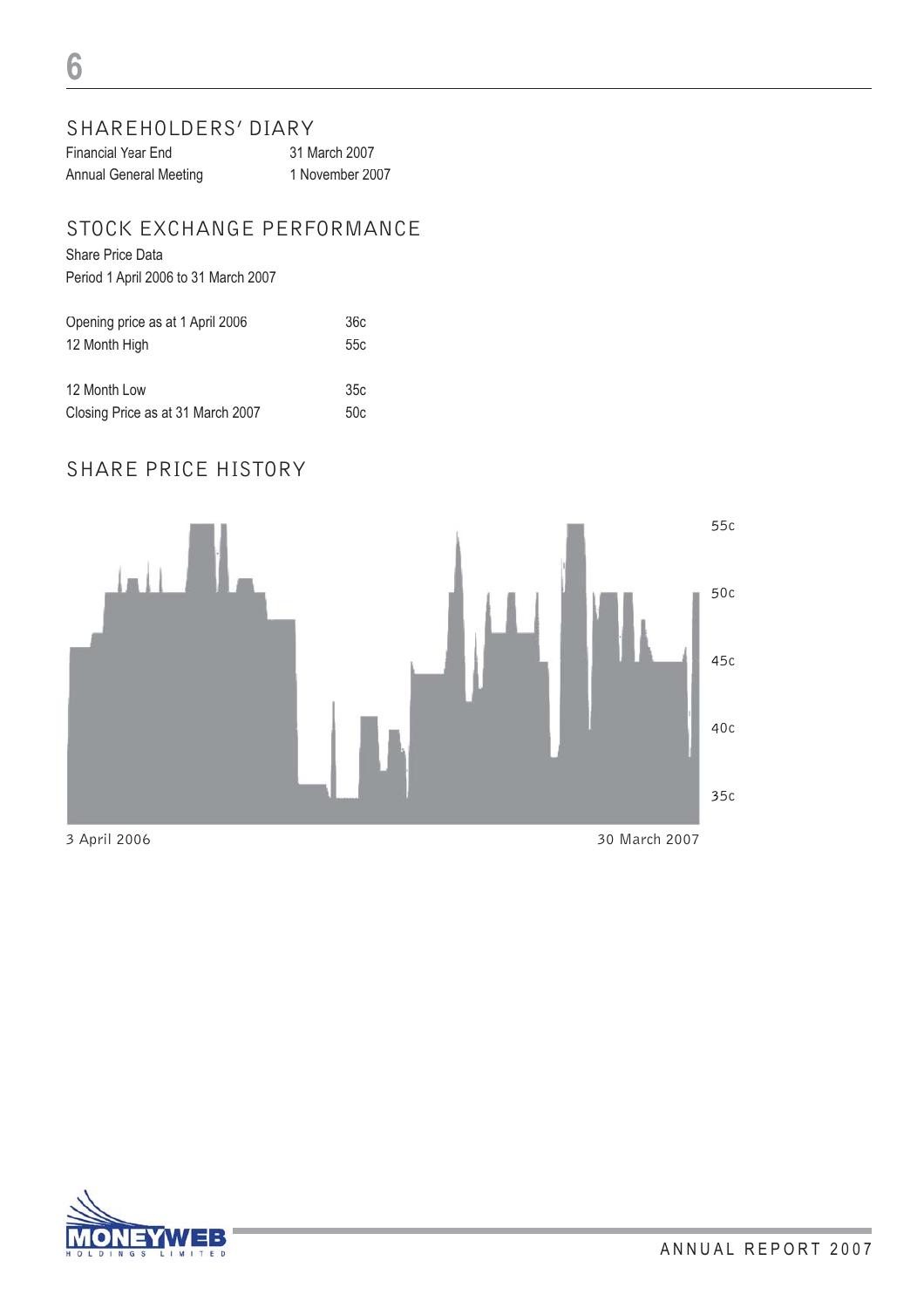## Chief Executive Officer's overview

#### Fellow shareholders.

Mine is a blessed existence. More than a quarter century after finding financial journalism and then building a business in the field, my days remain an exercise in learning, absorbing and growing. But of all these lessons, the best has been discovering the value of reflection.

Compiling the first official "History of Moneyweb" for this annual report provided pause just such for thought.

It was a great reminder that success comes not from capricious opportunism. But that sustainable progress stems from keeping faith with the path which you believe to be right.

For Moneyweb, this was an early conviction that the internet had opened a window of opportunity to the media sector. It provided a unique opportunity to scale barriers to entry which for centuries had guarded incumbents.

As your company bears down on the milestone of its first decade in business, its pioneering ideas are now becoming part of the "mainstream".

We were cautious when zealots predicted the walls of the establishment would crumble. In the crazy Dot.com frenzy of the late 1990s, money was spent as though the inchoate newcomer would enjoy supremacy overnight. It didn't.

Many in the establishment settled back into their comfort zones, dismissing their rivals' arguments as fatuous. But time has shown that the cracks to the establishment's walls are deep, permanent and being eroded daily by the spread of broadband.

Our company has never been better placed to take advantage as the internet belatedly fulfils predictions of becoming the business world's great dis-intermediator.

In South Africa, for reasons unique to this country, it has taken longer than forecast.

Even internationally, the internet took its time before sparking the promised revolution. But like every other major economic transformation, the initial impact has been less vigorous than anticipated. Long term. though, consequences prove more extreme than expected.

The evidence is now everywhere.

Every day, the snowball that is this marvel of our age continues to expand. By slicing chunks (and margin) off the cost of delivering goods and services, the internet closes mouths that have long sucked at traditional supply chains.

More people are buying books, music, groceries, movie and airplane tickets online. Internet banking is as ubiquitous as ATMS. Even grandparents use Skype and other Voice over Internet Protocols as readily as landlines. To the rudimentary communications tool called e-mail has been added sophisticated socialisation and entertainment options through the likes of Facebook and Youtube.

At the heart of the internet's success is an ability to destroy barriers to communication posed by time and geography. Doing so has revolutionised the way information (content) is delivered. With staggering consequences for media, whose role in the economic process is to distribute

such information.

To get a better feel for what is happening to media, imagine for a moment that overnight someone invented a low-cost. Star Trek-like transporter of the "Beam me up Scotty variety".

Its impact on the logistics industry would be massive. Instead of the legions of cars, trucks, aeroplanes, trains and ships which deliver goods and people from point A to B, we'd have thousands of Scottys managing transporters which are instantly beaming matter around the universe.

The internet is not science fiction. It is the real-life "transporter" of the media sector.

No longer must media consumers depend on a complex process of printing presses, paper factories, complex distribution chains and willful editors. Because of the internet, information is now available instantly at any place and any time.

Powering this "transporter" is broadband  $-$  the oil which keeps the internet's wheels rolling. And wherever this always on, fast connectivity is cheap and common, long-entrenched media practices are decimated.

That the reality wrought by broadband has not been recognised by all local players should not surprise any student of the past.

Economic history is littered with corpses of businesses which refused to accept change. Think only of buggy and whip makers who took too long to acknowledge the influence of the automobile: ditto mid 1800investors in railroad companies; or the telegraph businesses who dismissed Alexander Graham Bell's invention as a passing fad.

Emotional and financial attachments built over decades can become efficient blinkers for those with vested interests. Equipment which has the illogical effect on wearers that the best approach is to convince themselves – and others – the threat is neither real nor urgent.

After a billion dollar loss in the year 2000 caused him to "forever" swear off the internet, Newscorp's Rupert Murdoch allowed the facts to change his mind. Over the past couple years and with the passion of a convert, Murdoch bet big (and successfully) on internet properties like MySpace. His best deal vet might be this year's \$5bn acquisition of the Dow Jones Company which owns the world's most successful online news subscription service in www.wsj.com.

Locally, visionary leadership by Naspers is finally being noted by other players, most of whom are only now launching internet strategies. Still, appreciation of the dawning of a new media age is hardly emphatic. Instead of belatedly pouring capital into web opportunities, two new upmarket newspapers were launched.

This aids Moneyweb's prospects.

As an independent player with limited means, your company's major challenge has always been to build bulk and scale before better resourced competitors claimed the territory.

Paradoxically, South Africa's slow adoption of broadband has been to Moneyweb's advantage. By retarding the internet's growth, many of the competitors stayed away. This gave your company the luxury of time to establish a leadership position in the business information arena.

Moneyweb's bulk, measured in terms of audience reach, has come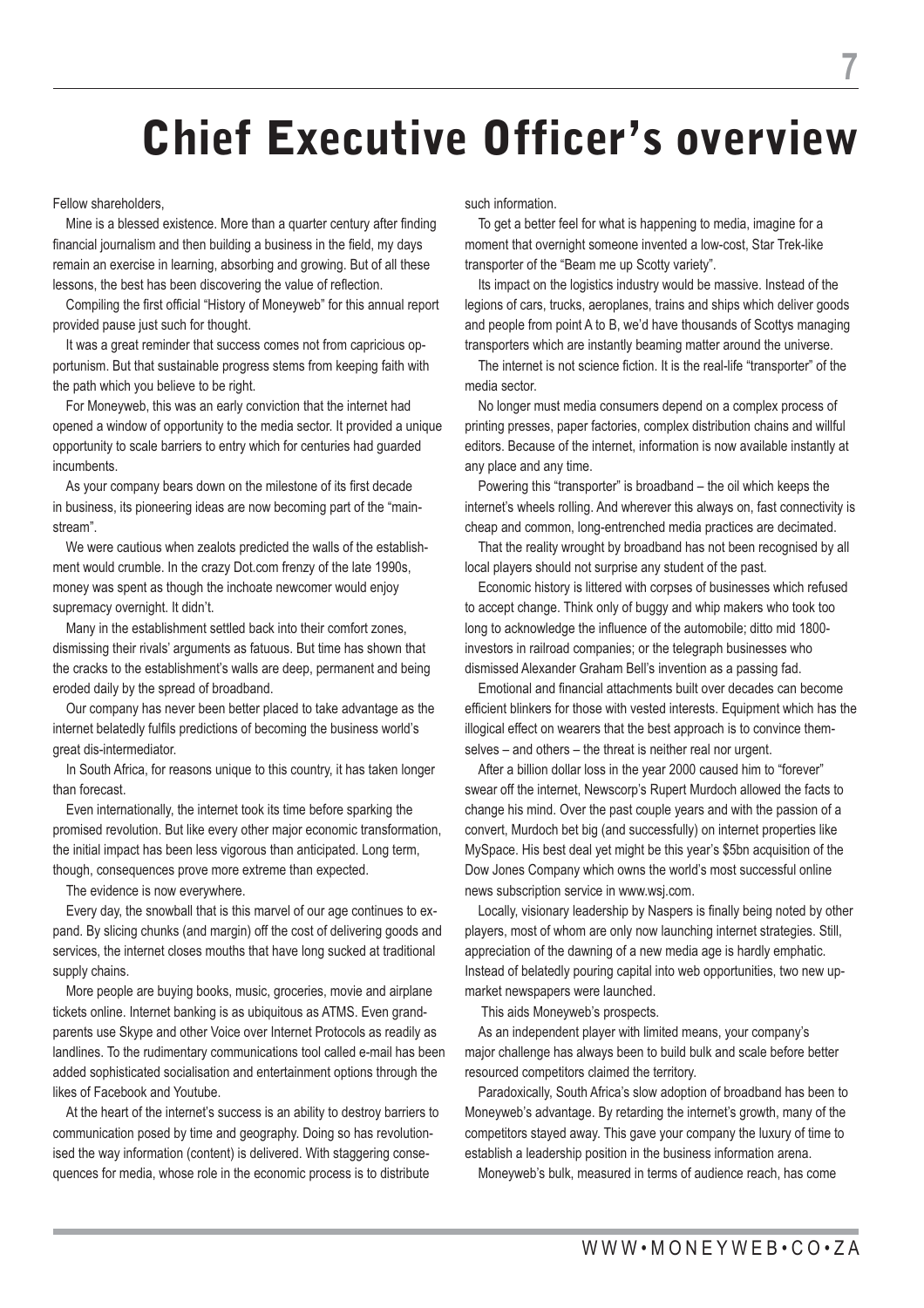through focus on producing excellent content for the online sites and by smart partnerships with owners of mass delivery platforms.

The company's relationships with the SABC and Caxton have introduced sizeable audiences to the Moneyweb brand. To those partnerships have been added Naspers (via the Weekend Witness in KwaZulu-Natal) and, since the financial yearend, the continental reach of CNBC Africa.

Achieving scalability for the business was a less direct route.

After travelling down a few cul de sacs, last year Moneyweb finally secured the technology partnership, with Cambrient from which scalable growth is now possible.

Benefits flowing from the significant investment in our customised content management system can hardly be over-emphasised. For the first time, the company now possesses the ability to conclude any number of new editorial partnerships and to quickly and cheaply launch "bolt-on" websites to serve the ever growing core community.

The opportunities this presents are enormous.

In mid-2007 Moneyweb launched its first new website in five years with the emergence of www.tycoon.co.za, a partnership with two younger staffers and a couple of university students. Tycoon is an online moneycraft publication aimed at 18 to 25 year olds.

Tycoon provided the test model for the launch, in rapid succession, of www.politicsweb.co.za; www.realestateweb.co.za; www.sportingweb. co.za; and www.moneywebtax.co.za. Each of these projects is 50:50 partnerships with their editors and serves the niched interests described by their titles. There will be more.

But expanding the base of titles only makes sense on the back of a logical revenue model.

For years, the company struggled to build a strong in-house sales capability. But Moneyweb's obsessive content-is-king culture is diametrically opposed to the type of environment in which sales teams flourish. Various options were explored. But not until September's decision to completely outsource the sales function to United Stations was a solution uncovered.

The success of the outsourced sales function started to become apparent in the financial year under review. It will only really hit the bottom line during the 2008 reporting period. In United Stations, we have found a wonderful partner - one that's dedicated, ambitious; scientifically-driven and possesses integrity. The proof, perhaps, is that seconded former Moneyweb sales staff has never been as productive - nor happier.

For United Stations, the relationship with Moneyweb has been equally beneficial, enabling that company to, from its field of expertise in radio, become one of the market leaders in the fledgling online advertising environment.

Revenues generated from Moneyweb-derived fees have been re-invested by United Stations in an expanded sales force. If ever there were a business partnership which proves the hackneyed "win-win" expression, this is it.

But healthy and growing advertising revenues reflect only part of your company's earnings potential. A big opportunity lies in facilitating transactions through e-commerce - the logical progression for the disintermediating world wide web, bringing us back to the original thesis of the internet's role.

All of this should emphasise to you how considerable the opportunities



are for a trusted online business with a dedicated and loyal community. From classified advertising through to facilitating marketplaces for hotel rooms, selling investment products and even participating in online betting, the base for a transaction-based revenue stream is clear.

This, for Moneyweb, is the exciting new frontier.

#### Looking back - 2007 Financial Year

Thanks to our auditors, there is plenty of detail of the numbers elsewhere in this annual report. But as we have continuously emphasised. revenues and profit being generated at this stage of the company's development should be regarded as a bonus.

Your management team is building a business whose focus is on expanding the community it serves. It is from the foundation of today's efforts that the future income generation will come.

The key statistic is the number of unique visitors to the home pages of our websites. This reflects the actual number of people in the core community – those who regularly log on to the site; those who treat it as their internet destination, not merely a random resource.

The core www.moneyweb.co.za website posted a record of 78 960 unique visitors in February  $-$  a month whose numbers were boosted by market-leading coverage of the Fidentia Scandal and of the National Budget. Traffic predictably eased back in the final month of the financial year, with home page unique visitors at 65 362, up 37% on the comparative for March 2006.

Moneyweb.co.za's year-on-year growth rate in its key visitor matrix has been sustained at over 35% since October 2005, partly reflecting the expansion in the South African internet market.

Equally exciting is that the quality of the audience is high.

A highlight of the past year was the release of research conducted by Neilsen for the Online Publishers' Association. It revealed that Moneyweb has comfortably the best heeled audience of any South African internet website. The research showed 39% of Moneyweb's audience earn over R400 000 a year.

This was four percentage points above the nearest competitor which is a relatively small site focusing on road runners. None of Moneyweb's traditional online rivals came within five percentage points.

This information, supporting the contention that Moneyweb has attracted a wealthy and informed audience, assisted the team at United Stations to market the attractions of the site to an advertising community which is paying increasing attention to online.

The online audience growth figures, although reflecting the wider broadband expansion, also supports your company's decision to invest heavily in its editorial team, easily the biggest and most proficient of any covering business online in South Africa. The team continued to garner awards in the past year, featuring particularly well in the competitions sponsored by Vodacom and Citadel.

It was a turbulent year for the company's internationally-focused website www.mineweb.com.

A long-overdue decision to relocate the entire business offshore, together with major editorial changes initially misfired. But by the yearend, there was evidence that painful though the decisions had been, they were bearing fruit at an editorial level, with promise of this also being reflected in future revenues and a return to profitability.

The joint ventured website www.marketingweb.co.za made further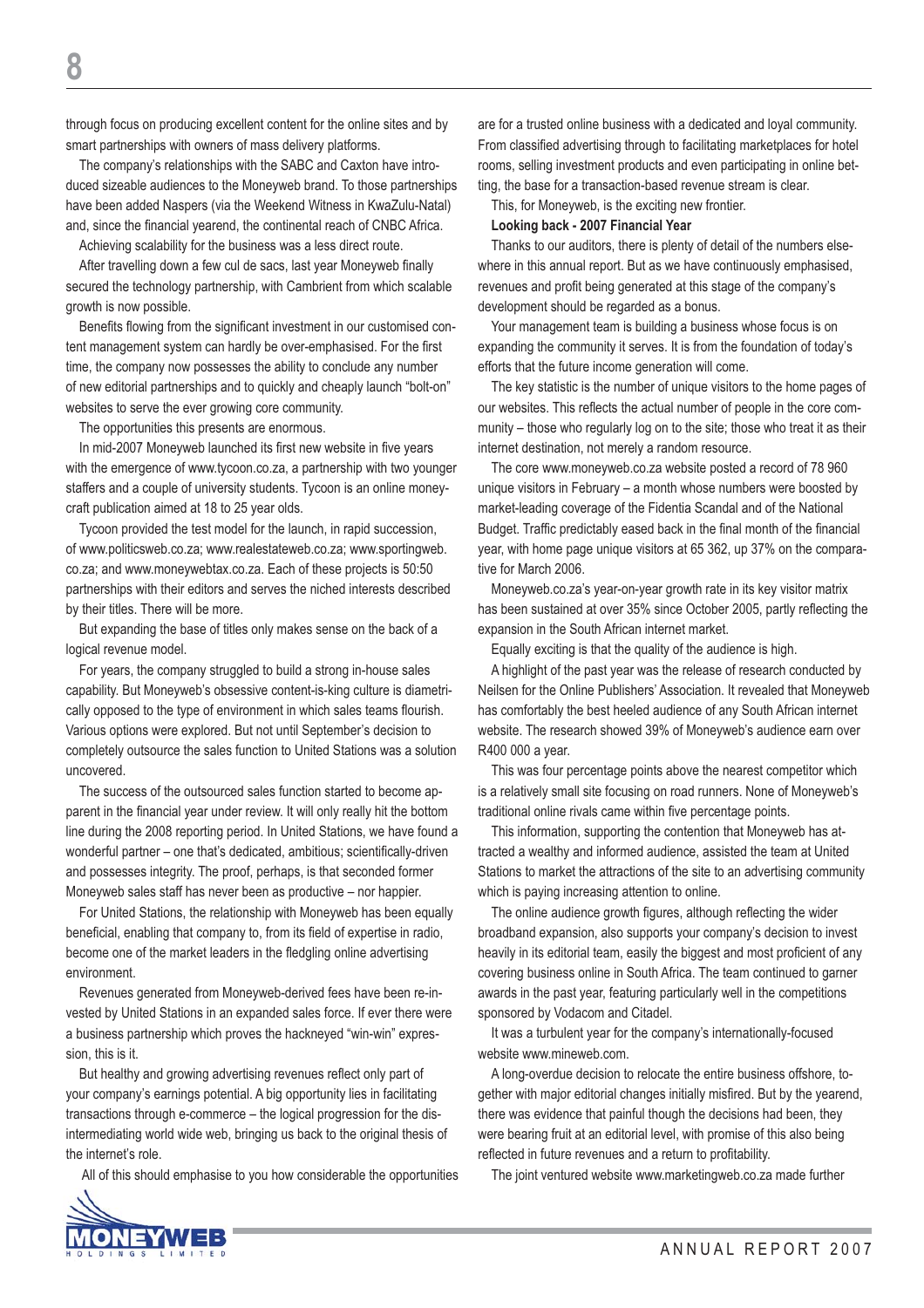progress and continues to contribute to profits. Its success has encouraged your company to explore other partnership opportunities with Wag The Dog Publishers, one of which is expected to be launched in the new financial vear.

The broadcasting side of the business experienced mixed fortunes during the year under review. The loss of a headline sponsor for the two market-leading radio shows (on Radio 2000 and RSG) did not have the anticipated impact of attracting back advertisers who had complained of being "crowded out". The Moneyweb Power Hour's revenues were also severely affected by interruptions caused during the Cricket World Cup.

Both radio shows posted growth in official audience numbers, with the Radio 2000 number up 80% year-on-year off a low base. Less scientific indicators (such as call-in invitations to listeners) support the view that radio programmes are aiding the overall strategy of exposing Moneyweb to a wide audience.

Revenues generated by the joint venture with The Citizen newspaper grew sufficiently to ensure that costs of production were covered. Although it is proving difficult to achieve a bottom line contribution from The Citizen, the value of marketing the Moneyweb brand through the daily newspaper is considerable. A similar approach has been adopted in the partnerships with a weekly newspaper in KwaZulu-Natal.

In the 2006 annual report, it was explained that because of the number and cost of strategic objectives being embarked upon, the most likely result for the 2007 financial year would be break-even. This forecast was positively updated at the interim stage and, happily, the 2006 figures were comfortably surpassed for the year as a whole with the dividend payment doubled.

This improved performance was driven mainly by a better than expected contribution from abroad - specifically excellent growth in revenues from Adsense partnership with Google and revenues earned through the rental of the moneyweb.co.uk domain. Though the amounts were not in themselves particularly large, the impact at the margin was significant.

#### Looking ahead - 2008 financial year

The financial year to end March will mark Moneyweb's first decade. It promises to be a watershed in a number of respects:

• After the financial vearend, a partnership was formed with the business focused television channel CNBC Africa. An important part of the relationship is Moneyweb's co-ownership of the content it generates. This enables the company to offer Power Lunch with Moneyweb on its websites - adding professionally-produced, in-depth video interviews to its options.

• The company expects to conclude a black economic empowerment (BEE) transaction on terms that will have minimal dilution for shareholders. Introducing a BEE partner is critical to the growth prospects of any business headquartered in South Africa, and particularly for those engaged in a sector where the State holds licensing power. In Moneyweb's case, having BEE credentials creates opportunities in the radio and online gaming fields.

. Moneyweb's strategy of adding niched websites to the current base will enjoy attention in the 2008 financial year. Apart from the aforementioned five new websites, other prospects are being considered. The most exciting of these is a network of sites as a joint venture with technology partner Cambrient. Content-based partnerships are also being

investigated with foreign partners.

. On the financial side, the continued growth in Moneyweb's audiences; momentum at the outsourced sales team; and a tight control on costs will offset additional expenses linked to strategic investments in expanding the business. As a result, the company is confidently expecting a significant improvement in earnings and dividends during the year to March 2008.

#### **With thanks**

Every person who played a role in the Moneyweb team deserves our thanks for helping to build the momentum that is now starting to snowball.

It is a point of pride for us that many who contributed so much in the early days - Timothy Wood, Byron Kennedy, David McKay, Stewart Bailev. Belinda Anderson. Bruce Whitfield and others – used the advantage of their Moneyweb experience to build their own careers in the media field. We follow their progress with considerable interest.

Greater appreciation, though, must be afforded to those who stay on, those who have shown the determination and perseverance that helped the business overcome considerable obstacles into the position it now eniovs. Their enthusiasm is infectious: their talent outrageous. For me. this is what makes Moneyweb such a special place to spend most of my waking hours.

Gratitude goes also to the directors, shareholders, advertisers and, most of all, those we call the Moneyweb Community - the people who keep coming back to read, watch and listen to our work. To all of you, be assured that Team Moneyweb will continue working hard at rewarding your loyalty. We do this best through continuously improving the product.

Alec Hogg

September 2007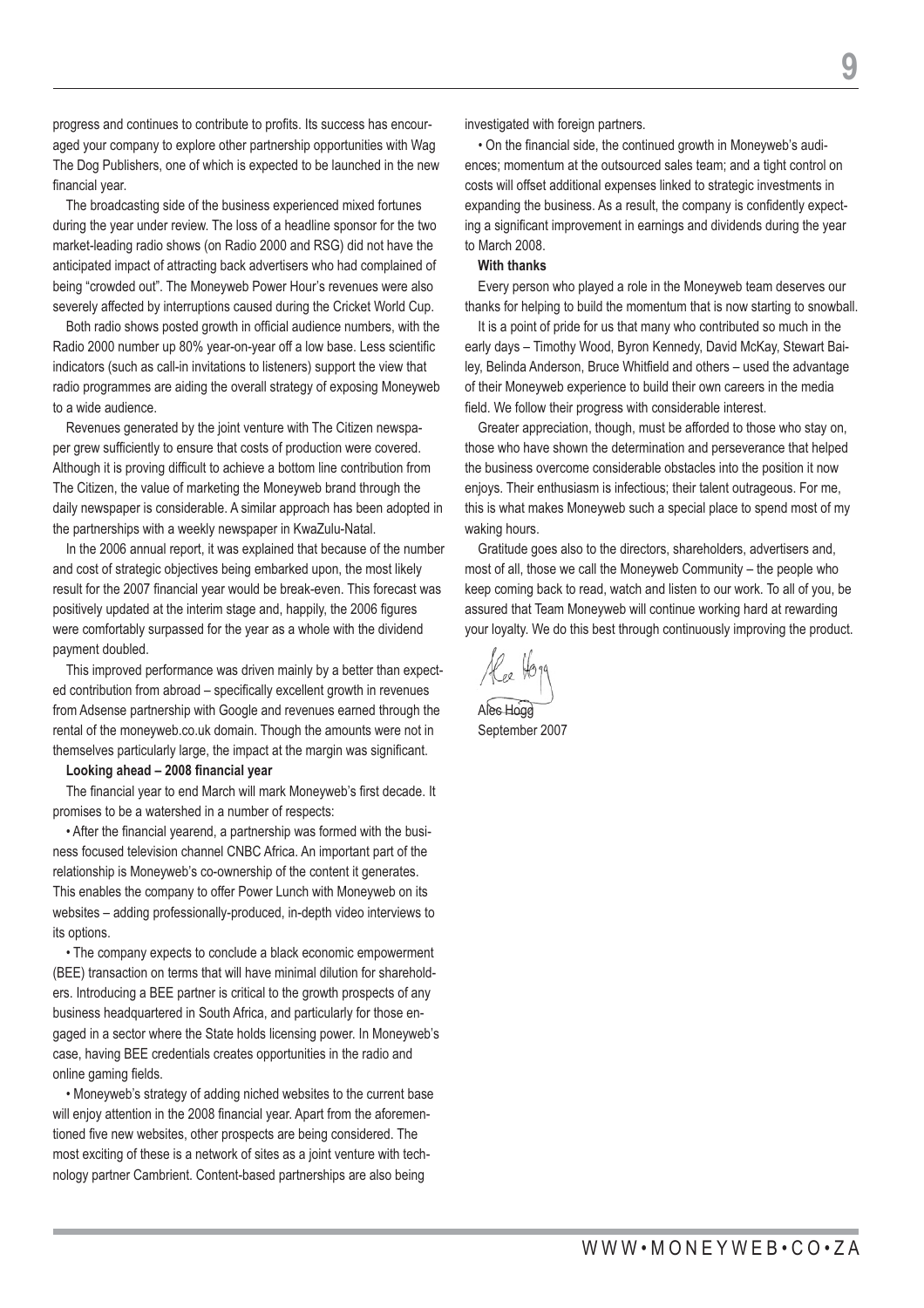## **Moneyweb History**

1997 Alec Hogg pioneers business radio in South Africa through the launch of a 20-minute radio programme, Market Update, on SAFM. Simultaneously starts writing a weekly column, Boardroom Talk, sent free by e-mail to anyone who subscribes for it. The column, which is translated into Afrikaans and published in Beeld newspaper, also appears on Woza, a news website started by Kevin Davie; and later also on eData, another of South Africa's early internet sites. Later, with the assistance of eData, Moneyweb.co.za is launched, carrying transcriptions of the SAFM radio programme and the Boardroom Talk column.

1998 Timothy Wood leaves the Johnnic group to become Moneyweb's first employee. He is responsible for the technical side while Hogg focuses on content. The internet boom arrives in South Africa and Moneyweb starts to grow rapidly off its tiny base. Due to a change in programming at SAFM which would force the radio show to an undesirable 7pm timeslot, Moneyweb accepts an offer from Primedia to move the show to Radio 702 and Cape Talk. The intention was for remuneration to be based on Moneyweb receiving a share of revenue generated by its content - a partnership approach which was to be repeated many times in coming years. The programme, Business Today, is soon broadcast for a full hour between 6pm and 7pm. It wins the award for business broadcasting at the Sanlam and Citadel Awards for financial journalism, an honour it was to land in six of the next seven years (missing 1999 because of not entering).

1999 A deal is struck between Hogg and venture capital investor Jonathan Beare's Pharoah Investments which acquires 25% of Monevweb. As revenues grow, staff is appointed and new websites launched - miningweb.co.za; sportingweb.co.za; and travelzine.co.za. On June 17, during the peak of optimism surrounding the internet's future. Moneyweb Holdings is listed on the Development Capital Market (DCM) of the JSE after raising R9,3m (after expenses) in a private placing at 100c a share. The pre-listing price values the company at R75m with shares snapped up on a forward price: earnings (P:E) of over 100 times. Such was the expectation at the time that the corporate bankers asked for quaranteed participation in the issue of shares rather than charging a fee.

The first set of published financial results for the half year to end September 1999, report total revenues of R1,6m and operating profit of R487 000. The report notes: "Management remains committed to the philosophy of running the business on the lines of profitable, sustainable growth. This is not a popular approach among internet-based companies, where a "land grab" attitude prevails with heavy losses justified as the price of establishing a base from which large profits will be generated at some future point.... In such a volatile environment, today's conventional wisdom can often become tomorrow's loss leader. Moneyweb Holdings prefers the more conservative approach of sticking with the long-accepted business principle of growth through profitability."

2000 In February, Moneyweb acquires SA's leading financial newsletter publisher Prescon, for R5m after 5m shares are issued to



In March, the company's first global foray begins with the launch in London of theminingweb.com, edited by the company's European editor Neil Behrmann.

After extensive negotiations, Primedia rejects the principle of a profit sharing arrangement with Moneyweb and counters with demands that it be remunerated for "marketing benefits" allegedly generated through the association with its radio station.

As a result, from June 1 the Moneyweb programme is moved to the struggling Gauteng regional station, Classic FM, which is losing R400 000 a month and has growing debts and little prospect of serving them. In return for 19,6% of the station's equity, Moneyweb issues 5m shares to Liberty (at 100c each) to retire Classic FM's borrowings, and injects a further R2,1m into the station to clear other debt and provide working capital. Moneyweb's Alec Hogg and non-executive director Edwin Jay are invited onto the Classic FM board. A month later, the Moneyweb show becomes SA's first privately syndicated radio programme when broadcast simultaneously on P4's smooth jazz stations in KwaZulu-Natal and the Western Cape.

On July 24, with all the requirements having been satisfied, Moneyweb's listing is transferred from the DCM to the main board of the JSE.

In September, Timothy Wood relocates to the USA after being selected in the "Green Card" lottery. Wood is engaged to start MoneywebUSA, replicating what has been learnt in South Africa - and to serve as the young company's eyes and ears at the heart of the Internet economy.

2001 International expansion continues with the acquisition of www.Moneyweb.co.uk, whose 1997 establishment makes it one of the oldest personal finance websites in the world, for a finally negotiated price of GBP76 000. With annuity revenue of GBP25 000, the site is priced at just over three times sales, consistent with the steamy valuations of internet websites at the time. Despite Wood's best endeavours, there is little evidence of MoneywebUSA making any progress in generating revenue. As a result, Wood's efforts are switched to help its mining-focused website, theminingweb.com, establish a presence in the American market.

The September 11 terrorist attack on New York's World Trade Center turns out to be a major setback for the company. After producing sparkling financial results for the six months to end September, new advertising contracts dry up and old ones are not renewed as the business sector frets about the future of a more dangerous world.

2002 Hit by the plunge in advertising, Moneyweb slumps to its first ever quarterly loss and publishes a trading update warning that profits for the full financial year (to March 2002) would come in 15% below those of the previous 12 months. Moneyweb's reverse is minor in comparison with the flood of foreclosures and losses that hit the internet sector generally.

Despite the reverse a decision is taken to continue the global expan-

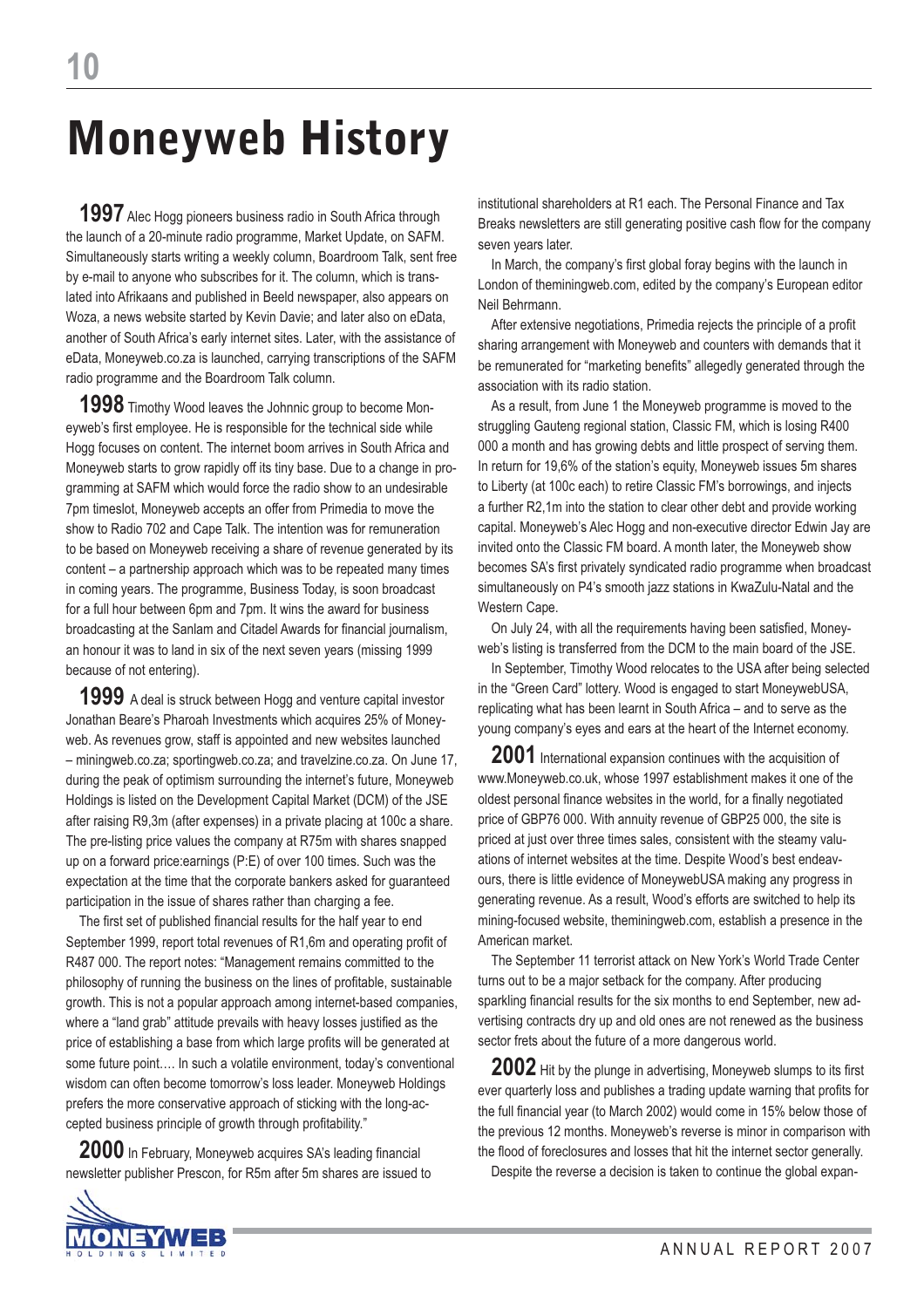sion. In the first quarter, after extensive investigation, the Miningweb.com establishes a presence in Perth, Australia.

Much of this year is spent helping Classic FM recover to break-even and building Moneyweb.co.za and theMiningweb.com. Moneyweb's financial situation recovers, with the company returning to profit after the loss posted in the first quarter of 2002.

In October, the company announces that non-executive director Edwin Jay will join Moneyweb as CEO from January 1 2003. His mandate will be to drive an expansion of the business operations of the company through targeted acquisitions. Hogg takes over as executive chairman to focus exclusively on the content side of the business.

2003 In February, the company moves into television for the first time through a partnership with independent free-to-air television station e.tv, to provide an eight minute a night business news bulletin.

In March, Moneyweb seals an agreement with leading publishing group Caxton, owner of The Citizen, to provide the content for the business section of the Johannesburg daily newspaper. Both deals form a core part of Moneyweb's strategy of expanding its brand recognition in the South African market through partnering with owners of content delivery platforms.

Most of this year is spent investing in editorial staff through the launch of an internship programme and further development of journalists. Moneyweb holds discussions with the head of radio at the national broadcaster aimed at introducing business programming in indigenous African languages. The first of these is identified as Afrikaans, one of the most widely spoken languages in the country. Negotiations begin with RSG, the SABC's Afrikaans language service.

2004 In March, Moneyweb is approached by community radio station Radio Today with a request for assistance. The station is in deep financial trouble and needs a white knight. Moneyweb agrees to assist on the understanding that it receives a management contract which will enable it to invest the resources required to nurse the bankrupt radio station back to profitability. The chairman of Classic FM is kept fully informed on all these discussions, to ensure no conflicts emerge with what has now become the company's most important radio partner.

In May, Moneyweb is handed an ultimatum by Classic FM's board that should the company broadcast on any other radio station in Classic's Gauteng broadcast area, its content would no longer be aired by the station. Although it is clear that the short-term financial impact would be serious, the ultimatum is rejected on the basis that it would cap any future growth in radio. Also influencing the board's decision was commitments that had been made to Radio Today and the advanced status of negotiations with the SABC.

In July, Moneyweb renames its flagship programme the Moneyweb Power Hour and switches it temporarily to the small Radio Today community station which broadcasts on1485am. Classic FM engages a competitor to produce the old Moneyweb programme. Moneyweb directors resign from the Classic FM board and give notice that the company will sell its stake in the station.

In September, after 18 months of negotiations, Moneyweb broadcasts its first edition of Geldsake met Moneyweb on Afrikaans radio station RSG, a one hour programme from 5pm to 6pm week nights. At the same time, Moneyweb and e.tv come to a mutual agreement to terminate their

agreement. This fulfils the SABC's requirement that Moneyweb does not service the national broadcaster's direct competitor.

Towards the end of the year, merger negotiations with the Mail & Guardian newspaper group are terminated due to a major difference of opinion on valuation.

2005 From January, Edwin Jay relinquishes his position as CEO, but stays on as a non-executive director. Hogg becomes CEO once more with the company's founding chairman, Dr Andrew Smith, returning to the board to fulfil that role. Smith had earlier been forced to relinguish all directorships when he joined a leading global; management consultancy.

As a direct result of the change in radio platforms, the drop in revenue caused by the split with Classic FM and start-up costs of establishing the new partnership with the SABC, Moneyweb reports a loss for the year to end March 2005.

In May, the Moneyweb Power Hour is broadcast for the first time on SABC station Radio 2000, providing the programme with a national FM footprint for the first time ever. This is accompanied by the securing of a headline sponsorship of both the Moneyweb Power Hour and Geldsake.

In August, the company injects its struggling www.marketingweb.co.za website into a joint venture with Wag The Dog Publishing. This has an immediate positive impact. Under the more focused management, the site turns profitable for the first time.

In September, Moneyweb and Caxton deepen their relationship by creating a joint venture company to publish an eight page daily insert into The Citizen called Moneyweb Business.

In November, Moneyweb reports interim financial results reporting the company's return to profitability.

2006 Discussions continue with the SABC to expand the relationship between the partners. These result in the launch, in July, of the first Pan African business programme, the Africa Power Hour on the SABC's external radio platform, Channel Africa. The first black language business programme is slated to begin on Lesedi FM in October.

In May, Moneyweb and the Weekend Witness launch a partnership whereby the KwaZulu-Natal newspaper will carry four pages of Moneyweb content weekly. This is the first partnership with an operation in the Naspers Group.

In June, Moneyweb secures another major partnership, this time with the Wall Street Journal (WSJ). In terms of the agreement, Moneyweb is entitled to carry WSJ stories on its website and within Moneyweb Business in The Citizen.

In July, Moneyweb introduces investment clubs into South Africa through its partnership with TICN of Ireland, the world's leading investment club network (12 000 members in 22 countries). Moneyweb retains a 25% interest in TICN South Africa.

In August, the decision to globalise Mineweb is formalised through the appointment of a Europe-based CEO and managing editor. This is long overdue as 93% of Mineweb's audience is from outside of South Africa.

In September, the relationship with Caxton is extended through the outsourcing of Moneyweb's internet and radio sales team to Caxton associate, sales house United Stations.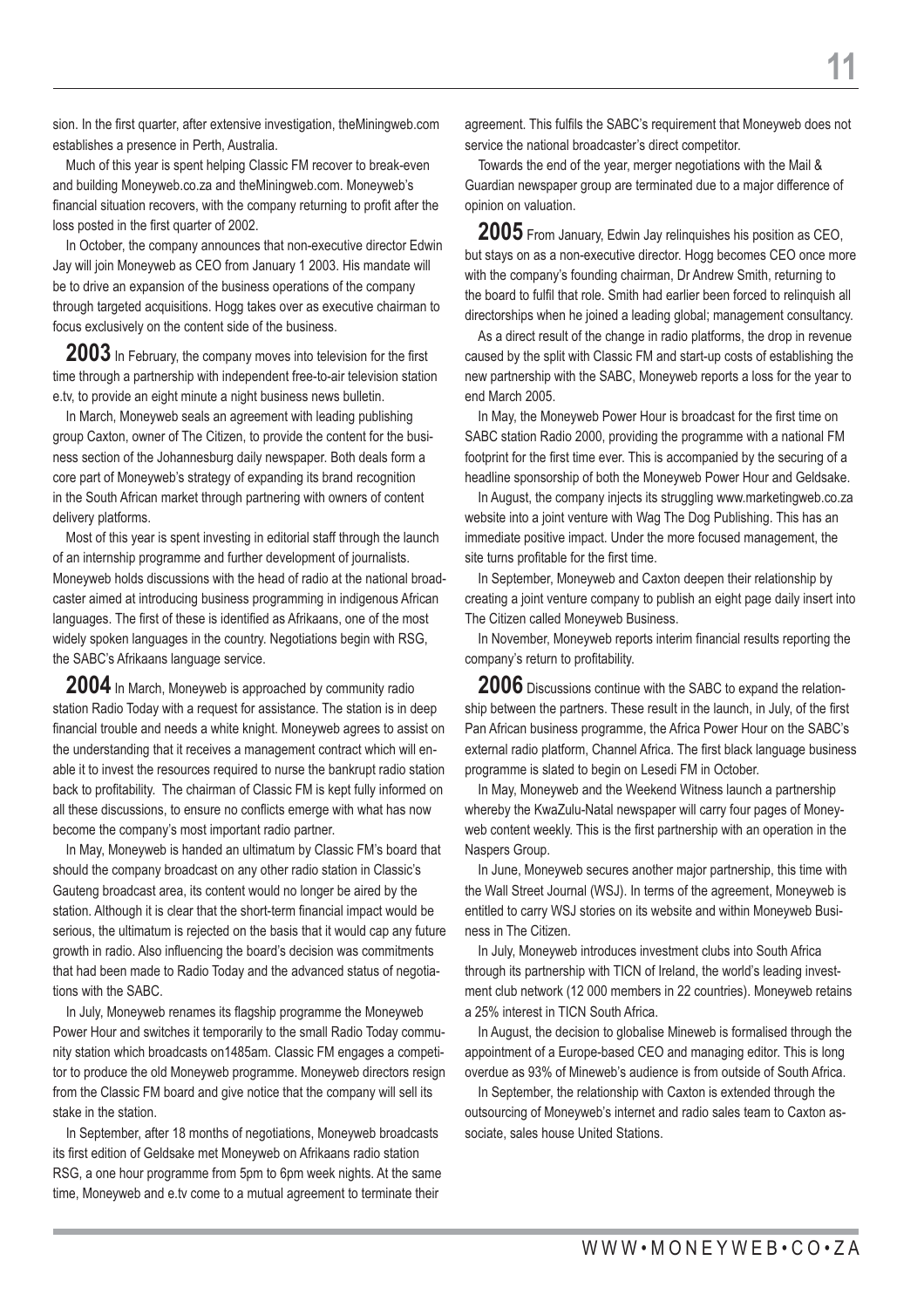## Corporate governance

The Moneyweb Group is committed to the principles of integrity and accountability in its dealings with all stakeholders.

The Board subscribes to the principles incorporated in the amended Code of Corporate Practices and Conduct, as set out in the King Report on Corporate Governance for South Africa 2002 (King II) and the JSE Limited Listing Requirements.

#### **The Board of Directors**

The Board is chaired by a non-executive director. The role and person of the chairman is separate from that of the chief executive.

The Board includes two executive directors and three non-executive directors who have been carefully chosen for their wide range of business skills. The Board is responsible for formulating and implementing overall Group strategy and policies, planning of resources, monitoring of performance and maintaining standards of business conduct. The Board meets quarterly for these purposes.

Certain functions of the Board are facilitated through the main sub-committees of the Board which include the Audit and Remuneration Committees. The Audit Committee meets three times annually and the Remuneration Committee meets annually. The Chairmen of these committees report directly to the Board. In addition, management of the various strategic business units meet weekly. All directors have access to the services and advice of the company secretary who provides the Board and individual directors with guidance regarding their duties and responsibilities.

#### Communication

The Group acknowledges that it operates within a community and values a good working relationship with its stakeholders.

The Group consistently strives to strengthen links through regular communication with all its stakeholders which conforms with the criteria of timeous, objective, relevant and transparent communication.

#### **Committees of the Board**

The Board has delegated certain of its responsibilities to sub-committees of the Board.

#### **Audit Committee**

The Audit Committee comprises the non-executive directors, Edwin Andrew Jay (Chairman), Andrew Smith and Victor Nosi.

The terms of reference of the Audit Committee include:

- reviewing financial information
- assessment of the risk of fraudulent reporting
- review of the code of ethics
- compliance procedures
- appointment and evaluation of the external auditors
- determination of audit fees
- reporting to the Board

• setting the principles for recommending the use of the external auditors for non-audit purposes



#### **Remuneration Committee**

The Remuneration Committee comprises of an executive director, Louise Hogg, and the two non-executive directors Victor Nosi (Chairman), and Andrew Smith

The terms of reference of the Remuneration Committee include:

- appointment/discharge of executive directors
- all matters relating to remuneration of employees
- all matters relating to conditions of service of employees
- staff participation in bonus scheme
- staff participation in share option scheme
- adherence to employment equity

#### **Internal Control**

The directors are responsible for the Group's systems of internal financial and operational control and for ensuring that the Group maintains adequate records that disclose, with reasonable accuracy, the financial performance and position of the Group. To enable the directors to meet these responsibilities, the Board sets standards and management implements systems of internal control, comprising policies, standards, procedures, systems and information to assist in:

• safeguarding assets and reducing the risk of loss, error, fraud and other irregularities;

• ensuring the accuracy and completeness of accounting records; and

• the timely preparation of reliable financial statements and information in compliance with relevant legislation and International Financial Reporting Standards.

#### **Employee Participation**

The Group implements the increasing empowerment of its employees through participative structures on employee related matters, training, development and information sharing.

#### **Employment Equity**

The Group is committed to providing equal opportunities for its employees regardless of their ethnic origin or gender. Affirmative action strategies are in place to ensure that employee profiles will be more representative of the demographics of the region in which the Group conducts its business activities. An aggressive intern training programme has been adopted as the most suitable manner to bring the staffing profile to an acceptable level.

#### **Code of Ethics**

The Group endorses a code of ethics which commits the Group to the highest standards of integrity, behaviour and ethics in all dealings with its stakeholders. An ethical decision-making model has been adopted, which engenders sound business decisions by encouraging staff members to take all relevant aspects into consideration.

Directors and employees who become aware of sensitive financial information cannot directly or indirectly deal in the relevant company's shares until the information is in the public arena.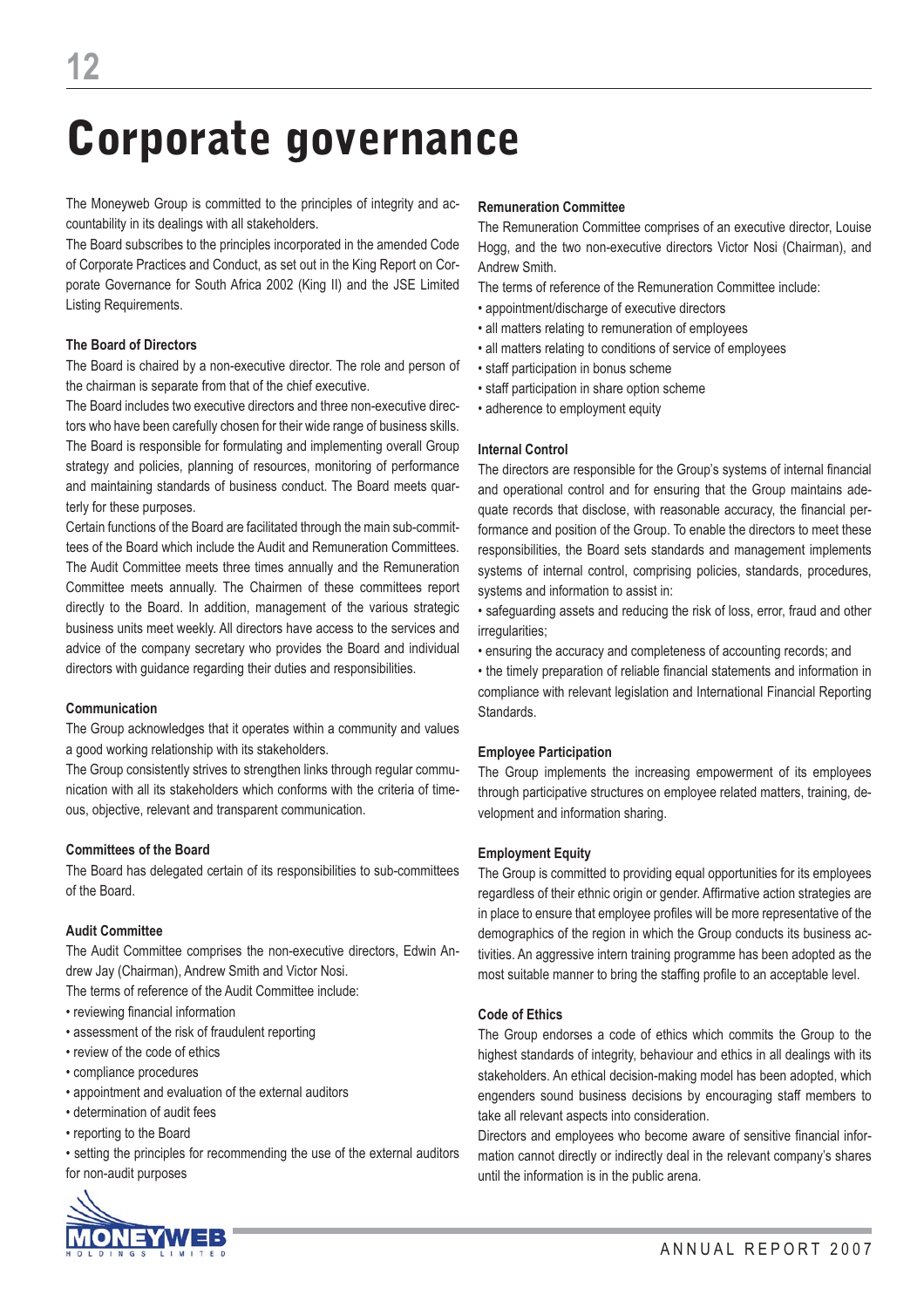# **Annual financial statements**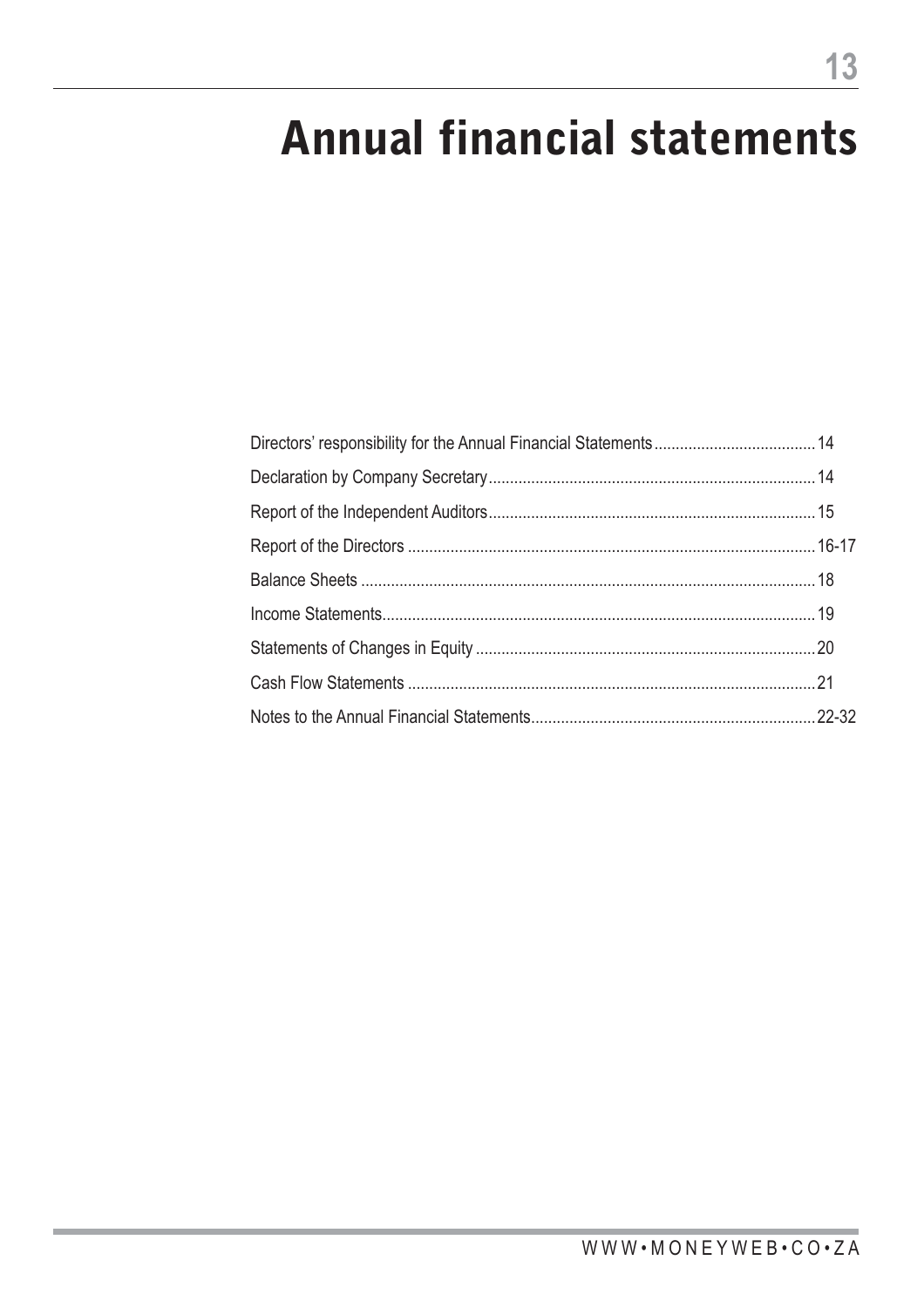## DIRECTORS' RESPONSIBILITY FOR THE ANNUAL FINANCIAL STATEMENTS

The directors are responsible for monitoring the preparation and integrity of the financial statements and related information included in this annual report.

In order for the Board to discharge its reponsibilities, management has developed and continues to maintain a system of internal control. The Board has ultimate responsibility for the system of internal control and reviews its operation, primarily through the Audit Committee.

The internal controls include a risk-based system of internal accounting and administrative controls designed to provide reasonable but not absolute assurance that assets are safeguarded and that transactions are executed and recorded in accordance with generally accepted business practices and the Group's policies and procedures. These controls are implemented by trained, skilled personnel with an appropriate segregation of duties, are monitored by management and include a comprehensive budgeting and reporting system operating within strict deadlines and an appropriate control framework.

The financial statements are prepared in accordance with International Financial Reporting Standards and the Companies Act and incorporate disclosure in line with the accounting philosophy of the Group. They are based on appropriate accounting policies consistently applied and supported by reasonable and prudent judgements and estimates.

The directors believe that the Group will be a going concern in the year ahead. For this reason they continue to adopt the going concern basis in preparing the Group annual financial statements.

The annual financial statements for the year ended 31 March 2007, set out on pages 18 to 32, were approved by the Board of directors on 17 September 2007.

**Chief Executive Officer** 

Chairman

## DECLARATION BY COMPANY SECRETARY

In my capacity as Company Secretary, I hereby confirm, in terms of the Companies Act, 1973, that for the year ended 31 March 2007, the Company has lodged with the Registrar of Companies all such returns as are required of a public company in terms of this Act and that all such returns are true, correct and up to date.

DG Wessels **Company Secretary** 

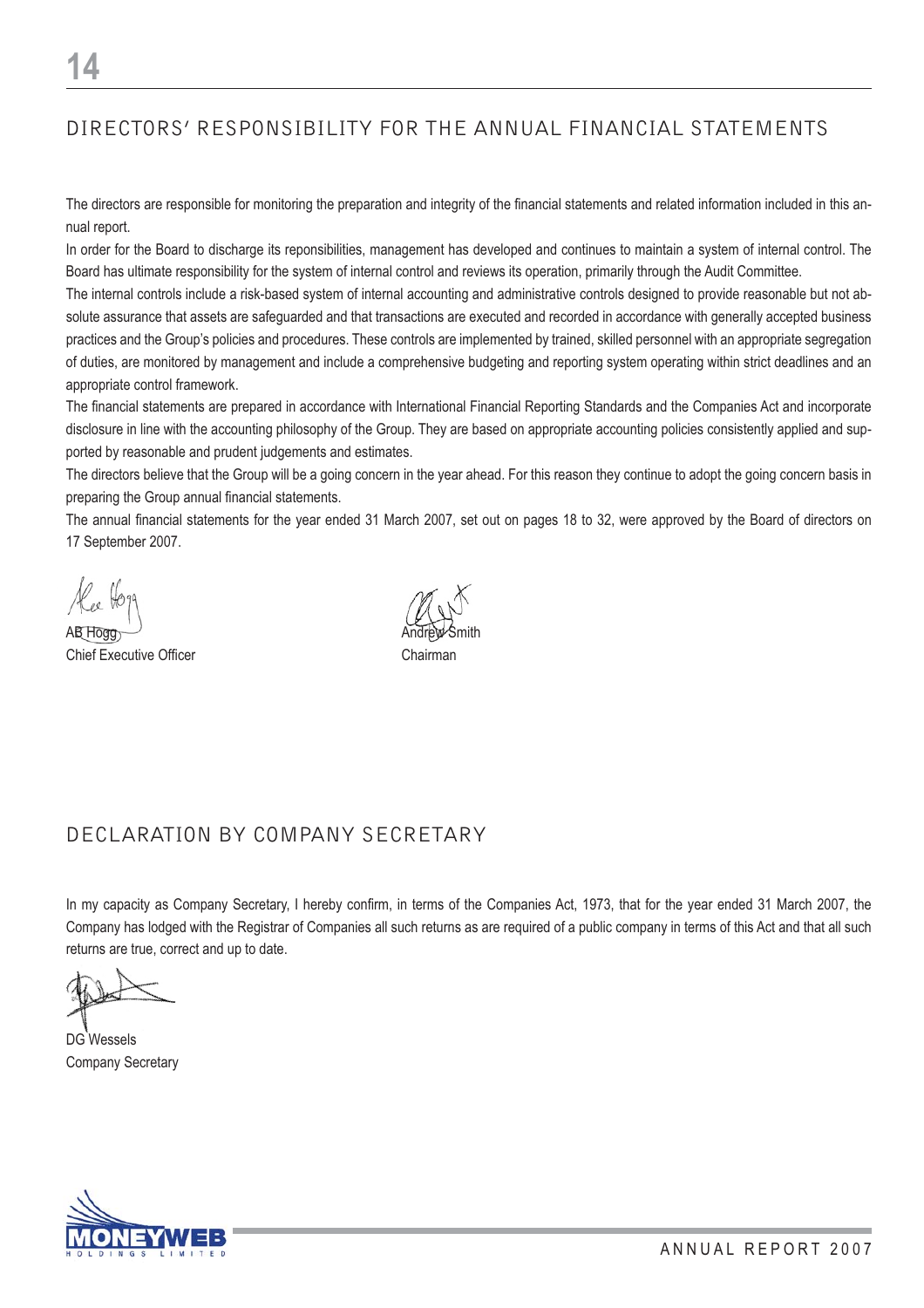## REPORT OF THE INDEPENDENT AUDITORS

To the members of MONEYWER HOLDINGS LIMITED

We have audited the annual financial statements and Group annual financial statements of Moneyweb Holdings Limited, which comprise the directors' report, the balance sheet and the consolidated balance sheet as at 31 March 2007, the income statement and the consolidated income statement, the statement of changes in equity and the consolidated statement of changes in equity, the cash flow statement and the consolidated cash flow statement for the year then ended, and a summary of significant accounting policies and other explanatory notes, as set out on pages 16 to 32.

#### Directors' responsibility for the financial statements

The company's directors are responsible for the preparation and fair presentation of these financial statements in accordance with International Financial Reporting Standards and in the manner required by the Companies Act of South Africa. This responsibility includes: designing, implementing and maintaining internal control relevant to the preparation and fair presentation of financial statements that are free from material misstatement, whether due to fraud or error; selecting and applying appropriate accounting policies; and making accounting estimates that are reasonable in the circumstances.

#### Auditor's responsibility

Our responsibility is to express an opinion on these financial statements based on our audit. We conducted our audit in accordance with International Standards on Auditing. Those standards require that we comply with ethical requirements and plan and perform the audit to obtain reasonable assurance whether the financial statements are free from material misstatement. An audit involves performing procedures to obtain audit evidence about the amounts and disclosures in the financial statements. The procedures selected depend on the auditor's judgement, including the assessment of the risks of material misstatement of the financial statements, whether due to fraud or error. In making those risk assessments, the auditor considers internal control relevant to the entity's preparation and fair presentation of the financial statements in order to design audit procedures that are appropriate in the circumstances, but not for the purpose of expressing an opinion on the effectiveness of the entity's internal control. An audit also includes evaluating the appropriateness of accounting policies used and the reasonableness of accounting estimates made by the directors, as well as evaluating the overall presentation of the financial statements.

We believe that the audit evidence we have obtained is sufficient and appropriate to provide a basis for our audit opinion.

#### Opinion

In our opinion, the financial statements present fairly, in all material respects, the financial position of the company and of the Group as at 31 March 2007, and of their financial performance and their cash flows for the year then ended in accordance with International Financial Reporting Standards and in the manner required by the Companies Act of South africa.

BOOSun Steward (The ) Ire.

**BDO Spencer Steward (Johannesburg) Incorporated Registered Auditors** 17 September 2007 **JOHANNESBURG**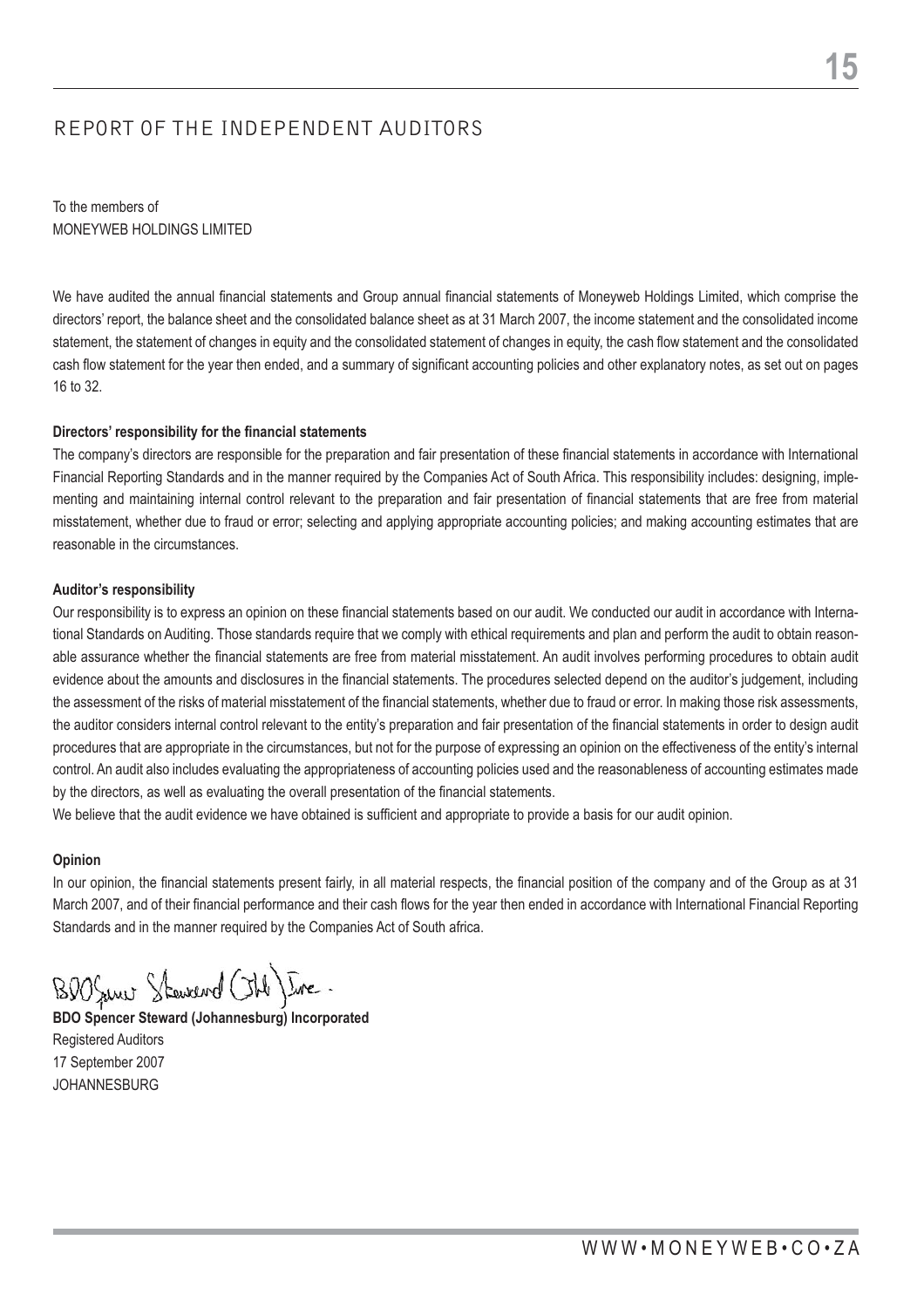## REPORT OF THE DIRECTORS

The directors present their report together with the audited annual financial statements of the Company and of the Group for the year ended 31 March 2007.

#### **Nature of Business**

Moneyweb Holdings Limited is incorporated in the Republic of South Africa and is an integrated media company with interests in the electronic and print publishing fields. The Group's focus is on supplying independent high quality and credible information to targeted communities.

#### **2DB** Operating Results

The headline earnings for the Group amounted to R1,034 million, an increase from the R755 thousand headline earnings in the previous year. The Group achieved headline earnings per share of 1,55c per share, an increase from the 1,14c earnings per share in the previous year.

#### **Dividend**

A cash dividend of 1.0 cents per share ("the dividend") was declared and was payable to shareholders recorded in the books of Moneyweb at the close of business on Friday, 6 July 2007.

#### **Share Capital**

The authorised share capital remained unchanged during the year.

#### **Share Repurchase**

During the financial year the Company purchased 527 400 shares on the open market. The shares are being held as treasury stock by a wholly owned subsidiary of Moneyweb.

#### **Share Incentive Scheme**

| Summary of the details and terms of the Company's share incentive scheme.    |           |
|------------------------------------------------------------------------------|-----------|
| Maximum number of shares that may be allocated – 10% of issued share capital | 7 544 694 |
| Number of share options allocated at 31 March 2006                           | 735 000   |
| Exercised during the year                                                    | (50000)   |
| Number of share options allocated at 31 March 2007                           | 685 000   |
| Number of share options available for allocation                             | 6 859 694 |
|                                                                              |           |

In terms of the rules of the share incentive scheme the aggregate number of shares which may be acquired under this scheme shall not be more than 10% of the Company's entire issued ordinary share capital from time to time and the aggregate number of shares that may be acquired by any one participant in terms of this scheme shall not exceed 2% of the Company's share capital.

#### **Share Incentive Trust**

882 394 issued shares remained in the share trust and have been accounted for as treasury shares.

#### **Directorate**

The following acted as directors during the year:

- AB Hogg Chief Executive Officer
- EA Jay\* Non-executive director
- LM Hogg Executive director
- V Nosi\* Non-executive director
- A Smith\* Chairman
- *\* Independent non-executive director*

\* A Smith (chairman) purchased 140 000 shares on the open market since the end of the financial year to the date of this report.

On 31 March 2007 the total beneficial shareholdings of the directors was 56,7% of the issued capital.

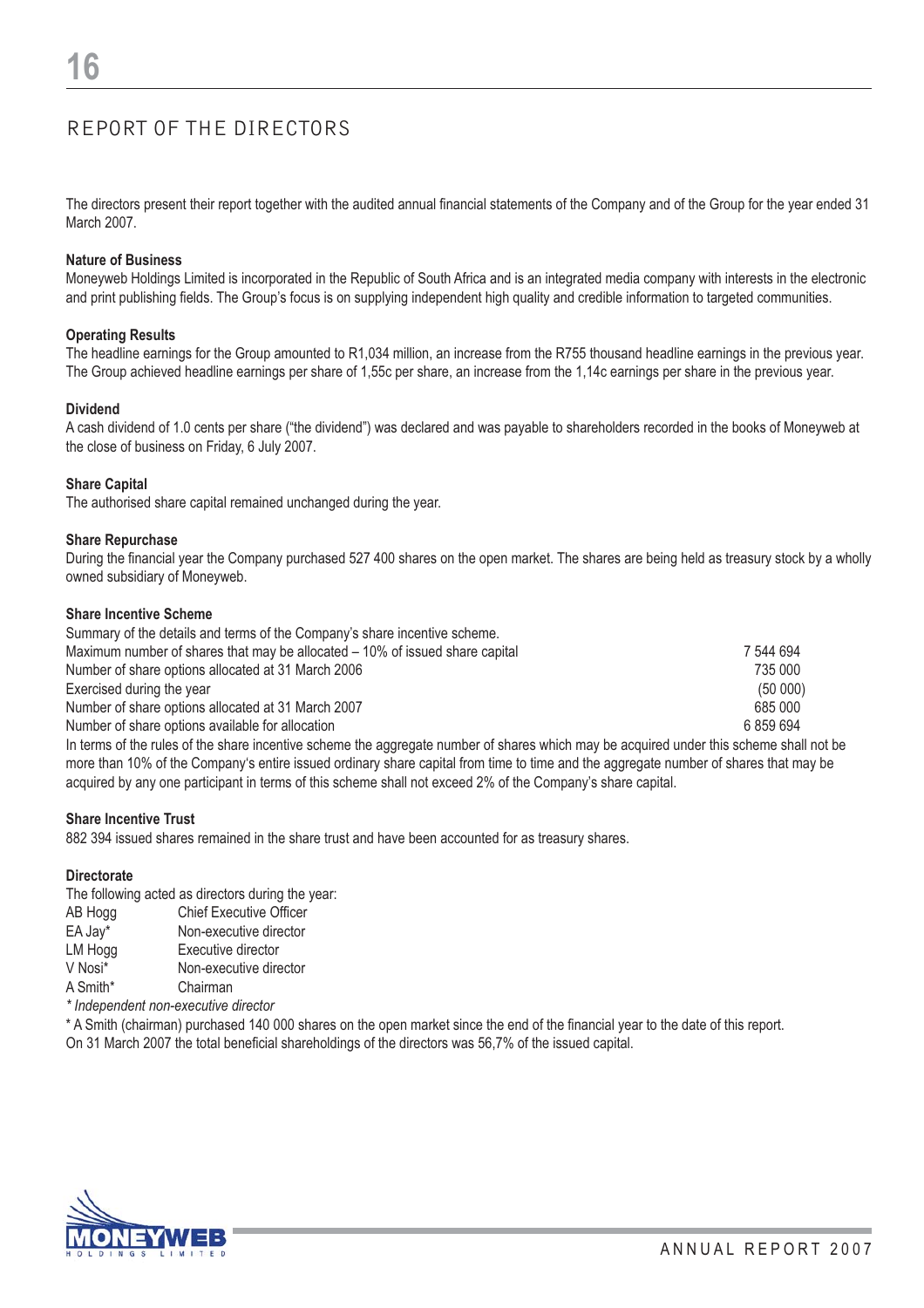The Company Secretary is DG Wessels whose business and postal addreses are:

| Business Address: . | First Floor, West Wing                | Postal Address: | P O Box 102 |
|---------------------|---------------------------------------|-----------------|-------------|
|                     | <b>President Place</b>                |                 | Parklands   |
|                     | Corner Jan Smuts Avenue & Bolton Road |                 | 2121        |
|                     | Rosebank, 2196                        |                 |             |

#### **Subsidiaries**

The following relates to the Company's interest in its subsidiaries:

|                                          | <b>Issued</b><br>Ordinary<br>Capital | Percentage<br><b>Holding</b> | Cost of<br>Investment |        |        | Indebtedness by/(to)<br><b>Subsidiary</b> |         |
|------------------------------------------|--------------------------------------|------------------------------|-----------------------|--------|--------|-------------------------------------------|---------|
|                                          | 2007                                 | 2007                         | 2006                  | 2007   | 2006   | 2007                                      | 2006    |
|                                          |                                      | $\%$                         | $\frac{0}{0}$         | R'000  | R'000  | R'000                                     | R'000   |
| Directly held                            |                                      |                              |                       |        |        |                                           |         |
| Moneyweb Investments (Pty) Ltd           | R <sub>100</sub>                     | 100                          | 100                   | 58 800 | 58 800 |                                           |         |
| Prescon Publishing Corporation (Pty) Ltd | R <sub>100</sub>                     | 100                          | 100                   | 6443   | 6443   | 147                                       | 155     |
| Moneyweb Internet Publishing Limited*    | £100                                 | 100                          | 100                   | 1748   | 1748   | (146)                                     | (164)   |
| Indirectly held                          |                                      |                              |                       |        |        |                                           |         |
| Moneyweb (Pty) Ltd                       | R <sub>100</sub>                     | 100                          | 100                   |        |        | 3651                                      | 2 3 8 5 |
|                                          |                                      |                              |                       | 66 991 | 66 991 | 3652                                      | 2 3 7 6 |
| $\mathbf{a}$ and $\mathbf{a}$            |                                      |                              |                       |        |        |                                           |         |

*\* unlisted*

All subsidiaries, except Moneyweb Internet Publishing Limited which is incorporated in the United Kingdom, are incorporated in the Republic of South Africa.

The attributable interest of the Company in the aggregate net profits after taxation of its subsidiaries for the year amounted to R1 033 000 (2006: R779 000). This amount excludes the net fair value adjustment on the treasury shares held by Moneyweb (Pty) Ltd which is eliminated on consolidation.

#### **Special Resolutions**

On 24 October 2006, the date of the last Annual General Meeting, shareholders approved amendments to the Company's Articles of Association and granted directors a general authority to repurchase shares in Moneyweb Holdings Limited No other special resolutions were passed during the year under review.

#### **Post-Balance Sheet Events**

#### **Cancellation of Treasury Shares**

Moneyweb Holdings cancelled 7 514 944 treasury shares on 25 June 2007 reducing the number of treasury shares from 8 102 094 to 587 150. The cancellation of the treasury shares is to reduce the holding to 0.8% of the adjusted issued capital in compliance with section 89 of the Companies Act.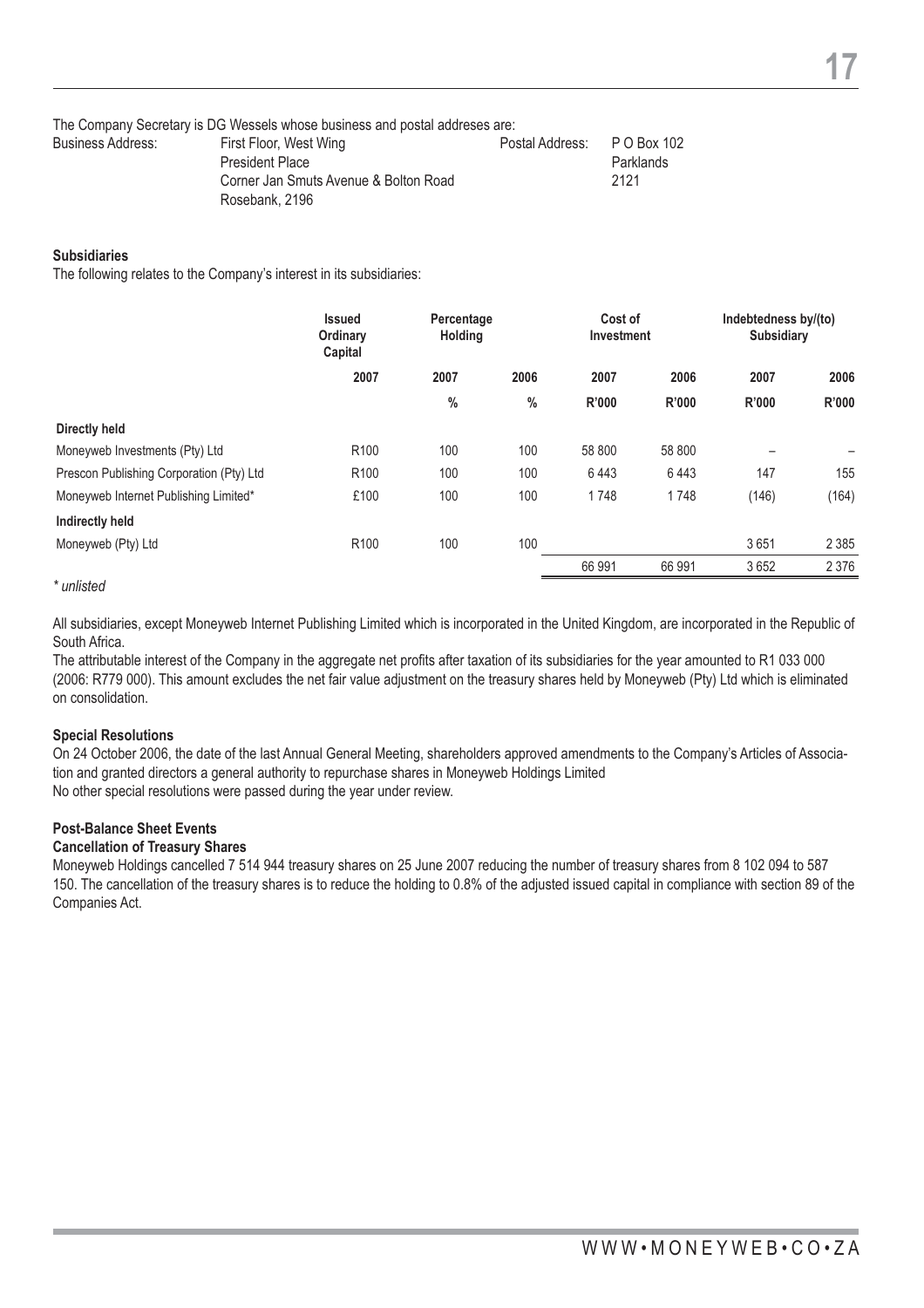## BALANCE SHEETS AT 31 MARCH 2007

|                                     | <b>Notes</b>   | Group  |       |        | Company        |  |
|-------------------------------------|----------------|--------|-------|--------|----------------|--|
|                                     |                | 2007   | 2006  | 2007   | 2006           |  |
|                                     |                | R'000  | R'000 | R'000  | R'000          |  |
| <b>ASSETS</b>                       |                |        |       |        |                |  |
| Non-current assets                  |                |        |       |        |                |  |
| Tangible assets                     | 1              | 846    | 1,168 |        |                |  |
| Intangible assets                   | $\overline{2}$ | 677    |       |        |                |  |
| Investment in subsidiaries          | 3              |        |       | 27,384 | 27,384         |  |
| Other investments                   | 4              | 23     | 21    |        |                |  |
| Deferred tax                        | 5              | 251    | 676   |        |                |  |
|                                     |                | 1,797  | 1,865 | 27,384 | 27,384         |  |
| <b>Current assets</b>               |                |        |       |        |                |  |
| Amounts due from subsidiary         | 3              |        |       | 3,797  | 2,540          |  |
| Trade and other receivables         | 6              | 5,505  | 3,894 |        |                |  |
| Taxation                            |                |        |       | 10     | 10             |  |
| Cash and cash equivalents           | $\overline{7}$ | 2,920  | 4,077 | 72     | 1,712          |  |
|                                     |                | 8,425  | 7,971 | 3,879  | 4,262          |  |
| <b>Total Assets</b>                 |                | 10,222 | 9,836 | 31,264 | 31,646         |  |
| <b>EQUITY AND LIABILITIES</b>       |                |        |       |        |                |  |
| Capital and reserves                |                |        |       |        |                |  |
| Share capital and premium           | 8              | 5,169  | 5,383 | 8,145  | 8,145          |  |
| Accumulated profit                  |                | 1,980  | 1,325 | 22,959 | 23,335         |  |
| Ordinary shareholders' interest     |                | 7,149  | 6,708 | 31,104 | 31,480         |  |
| <b>Current liabilities</b>          |                |        |       |        |                |  |
| Trade and other payables            | $9\,$          | 2,522  | 2,579 | 13     | $\overline{2}$ |  |
| Amounts due to subsidiary           | 3              |        |       | 147    | 164            |  |
| Deferred revenue                    | 10             | 335    | 431   |        |                |  |
| Taxation                            |                | 216    | 118   |        |                |  |
|                                     |                | 3,073  | 3,128 | 160    | 166            |  |
| <b>Total Equity and Liabilities</b> |                | 10,222 | 9,836 | 31,264 | 31,646         |  |

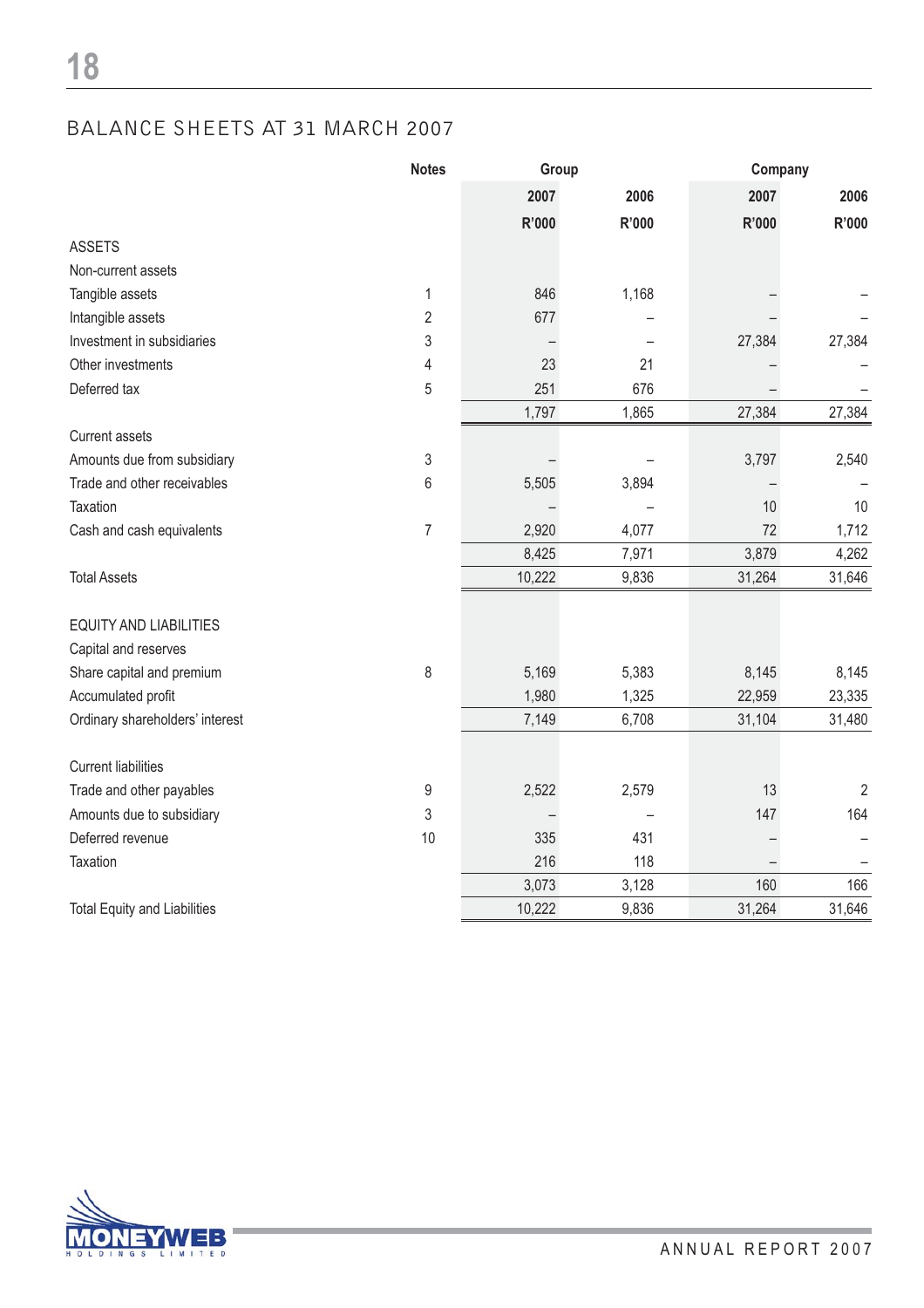### INCOME STATEMENTS FOR THE YEAR ENDED 31 MARCH 2007

|                                                                                                                                     | <b>Notes</b> | Group        |        |       | Company      |  |
|-------------------------------------------------------------------------------------------------------------------------------------|--------------|--------------|--------|-------|--------------|--|
|                                                                                                                                     |              | 2007         | 2006   | 2007  | 2006         |  |
|                                                                                                                                     |              | <b>R'000</b> | R'000  | R'000 | <b>R'000</b> |  |
| <b>REVENUE</b>                                                                                                                      |              | 19,114       | 19,268 | 55    | 58           |  |
| Advertising                                                                                                                         |              | 17,706       | 17,177 |       |              |  |
| <b>Newsletters</b>                                                                                                                  |              | 1,408        | 2,091  |       |              |  |
| PROFIT BEFORE INVESTMENT INCOME,<br>INCOME FROM ASSOCIATES, FAIR<br>VALUE ADJUSTMENT, DEPRECIATION,<br>AMORTISATION AND IMPAIRMENTS | 11           | 1,957        | 1,634  |       |              |  |
| Depreciation                                                                                                                        |              | (434)        | (495)  |       |              |  |
| Investment income                                                                                                                   |              | 32           | 40     |       |              |  |
| Fair value adjustment of investments                                                                                                |              | 2            | 6      |       |              |  |
| Goodwill impairment                                                                                                                 |              |              | (347)  |       |              |  |
| - Associates                                                                                                                        |              |              | (347)  |       |              |  |
| NET PROFIT BEFORE TAXATION                                                                                                          |              | 1557         | 838    |       |              |  |
| <b>Taxation</b>                                                                                                                     | 12           | (524)        | (404)  |       |              |  |
| NET PROFIT FOR THE YEAR                                                                                                             |              | 1 0 3 3      | 434    |       |              |  |
|                                                                                                                                     |              |              |        |       |              |  |
| EARNINGS PER SHARE (cents)                                                                                                          | 13           | 1.55         | 0.65   |       |              |  |
| FULLY DILUTED EARNINGS PER SHARE (cents)                                                                                            | 13           | 1.55         | 0.64   |       |              |  |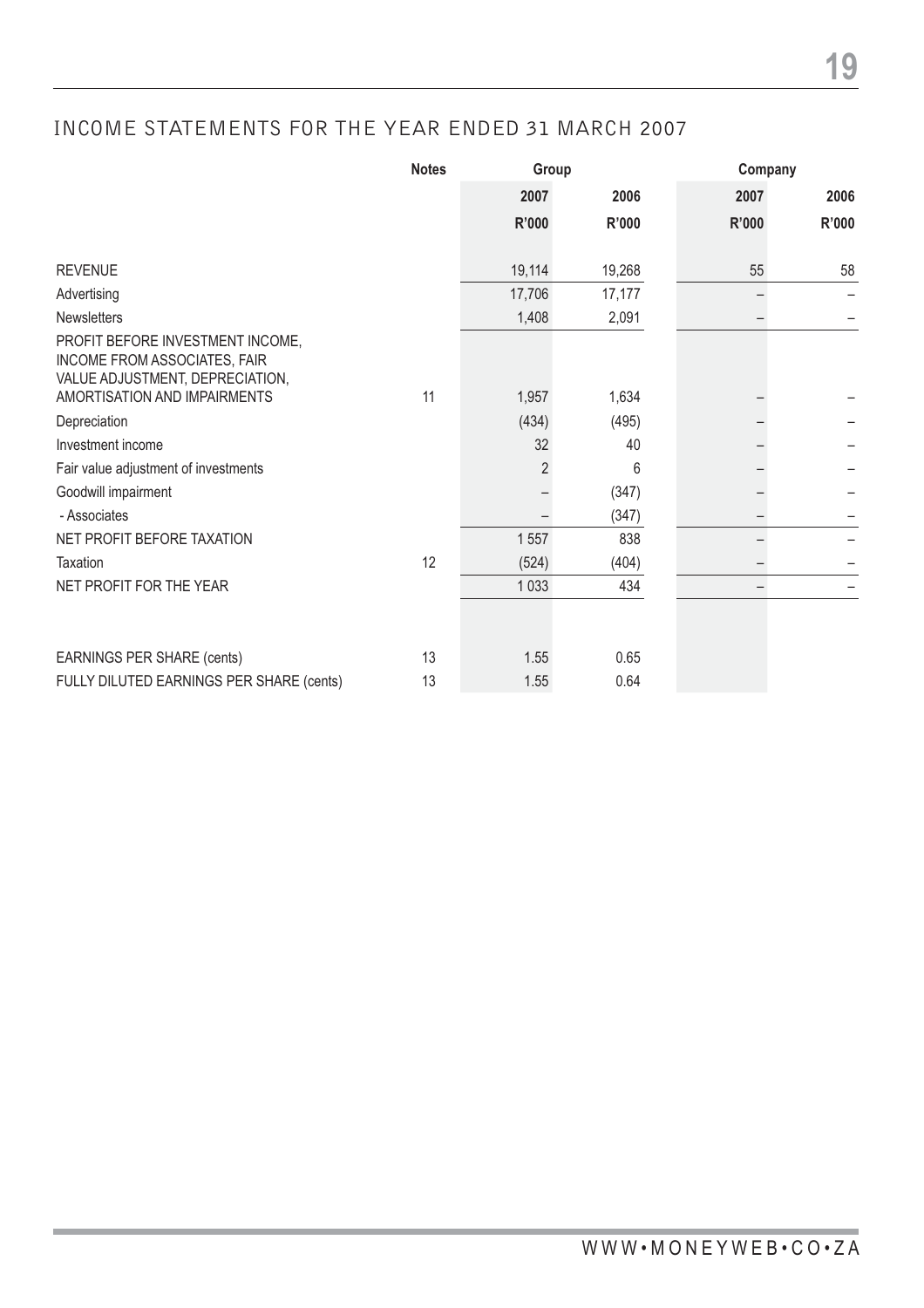## STATEMENTS OF CHANGES IN EQUITY FOR THE YEAR ENDED 31 MARCH 2007

| Group                          | Share capital |       | Share premium Accumulated profit | <b>Total</b> |
|--------------------------------|---------------|-------|----------------------------------|--------------|
|                                | R'000         | R'000 | R'000                            | R'000        |
| <b>Balance at 1 April 2005</b> | 69            | 6,188 | 891                              | 7,148        |
| Net profit for the year        |               |       | 434                              | 434          |
| Treasury shares purchased      | (2)           | (872) |                                  | (874)        |
| Capital distribution           |               |       |                                  |              |
| Balance as at 1 April 2006     | 67            | 5,316 | 1,325                            | 6,708        |
| Net profit for the year        |               |       | 1,033                            | 1,033        |
| Ordinary dividend paid         |               |       | (378)                            | (378)        |
| Treasury shares purchased      |               | (214) |                                  | (214)        |
| Balance as at 31 March 2007    | 67            | 5,102 | 1,980                            | 7,149        |

| Company                        | Share capital | Share premium | <b>Accumulated profit</b> | <b>Total</b> |
|--------------------------------|---------------|---------------|---------------------------|--------------|
|                                | R'000         | R'000         | R'000                     | R'000        |
| <b>Balance as 1 April 2005</b> | 85            | 11.484        | 23,335                    | 34,904       |
| Shares cancelled               | (9)           | (3, 414)      |                           | (3, 424)     |
| Balance as at 1 April 2006     | 76            | 8.070         | 23,335                    | 31,480       |
| Dividend paid                  | -             |               | (378)                     | (378)        |
| Balance as at 31 March 2007    | 76            | 8.070         | 22,959                    | 31,104       |

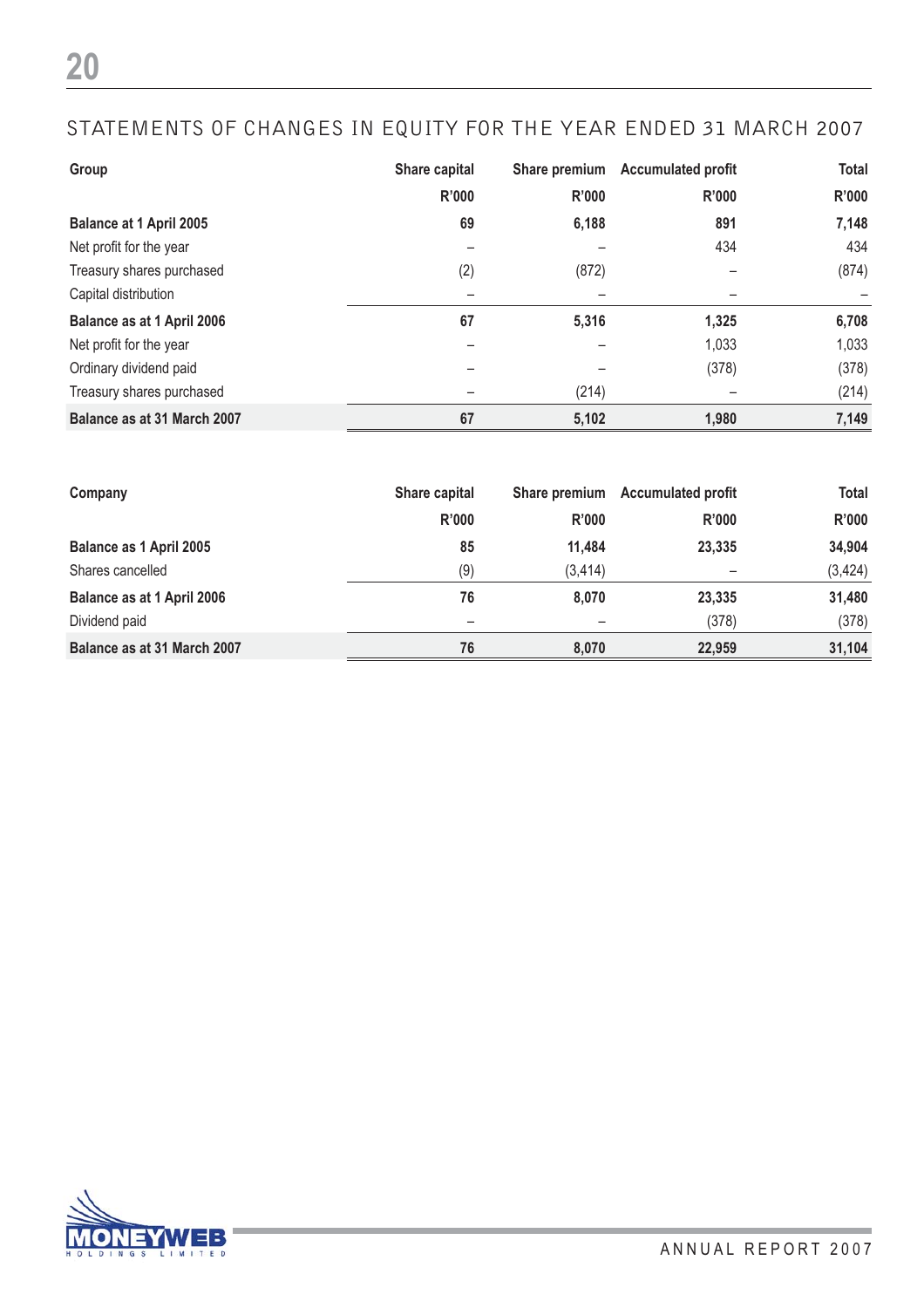### CASH FLOW STATEMENTS FOR THE YEAR ENDED 31 MARCH 2007

|                                                        | <b>Notes</b> | Group   |         |          | Company  |  |
|--------------------------------------------------------|--------------|---------|---------|----------|----------|--|
|                                                        |              | 2007    | 2006    | 2007     | 2006     |  |
|                                                        |              | R'000   | R'000   | R'000    | R'000    |  |
| Cash flows from operating activities                   |              |         |         |          |          |  |
| Cash generated by operations                           | 16.1         | 1,858   | 1,556   |          |          |  |
| Movements in working capital                           | 16.2         | (1,668) | (2,010) | (11)     |          |  |
| Cash generated/(utilised) by operating activities      |              | 190     | (454)   | (11)     |          |  |
| Investment income                                      |              | 32      | 40      |          |          |  |
| <b>Taxation paid</b>                                   | 16.3         |         | (23)    | (378)    | (12)     |  |
| Dividend paid                                          |              | (378)   |         |          |          |  |
| Net cash inflows/(outflows) from operating activities  |              | (156)   | (437)   | (367)    | (12)     |  |
| Cash flows from investing activities                   |              |         |         |          |          |  |
| Acquisition of tangible assets                         |              | (791)   | (150)   |          |          |  |
| Proceeds on disposal of associate company              |              |         | 3,000   |          | 3,000    |  |
| Loans (advanced) repaid to subsidiaries                |              |         |         | (1, 275) | 1,518    |  |
| Proceeds on disposal of tangible assets                |              | 5       |         |          |          |  |
| Net cash (outflows)/inflows from investing activities  |              | (786)   | 2,850   | (1, 275) | 4,518    |  |
| Cash flows from financing activities                   |              |         |         |          |          |  |
| Acquisition of treasury shares/shares cancelled        |              | (215)   | (874)   |          | (3, 424) |  |
| Net cash outflows from financing activities            |              | (215)   | (874)   | (1,640)  | (3, 424) |  |
| Net movement in cash and cash equivalents for the year |              | 1,157   | 1,539   | (1,640)  | 1,082    |  |
| Cash and cash equivalents at beginning of the year     |              | 4,077   | 2,538   | 1,712    | 630      |  |
| Cash and cash equivalents at end of year               |              | 2,920   | 4,077   | 72       | 1,712    |  |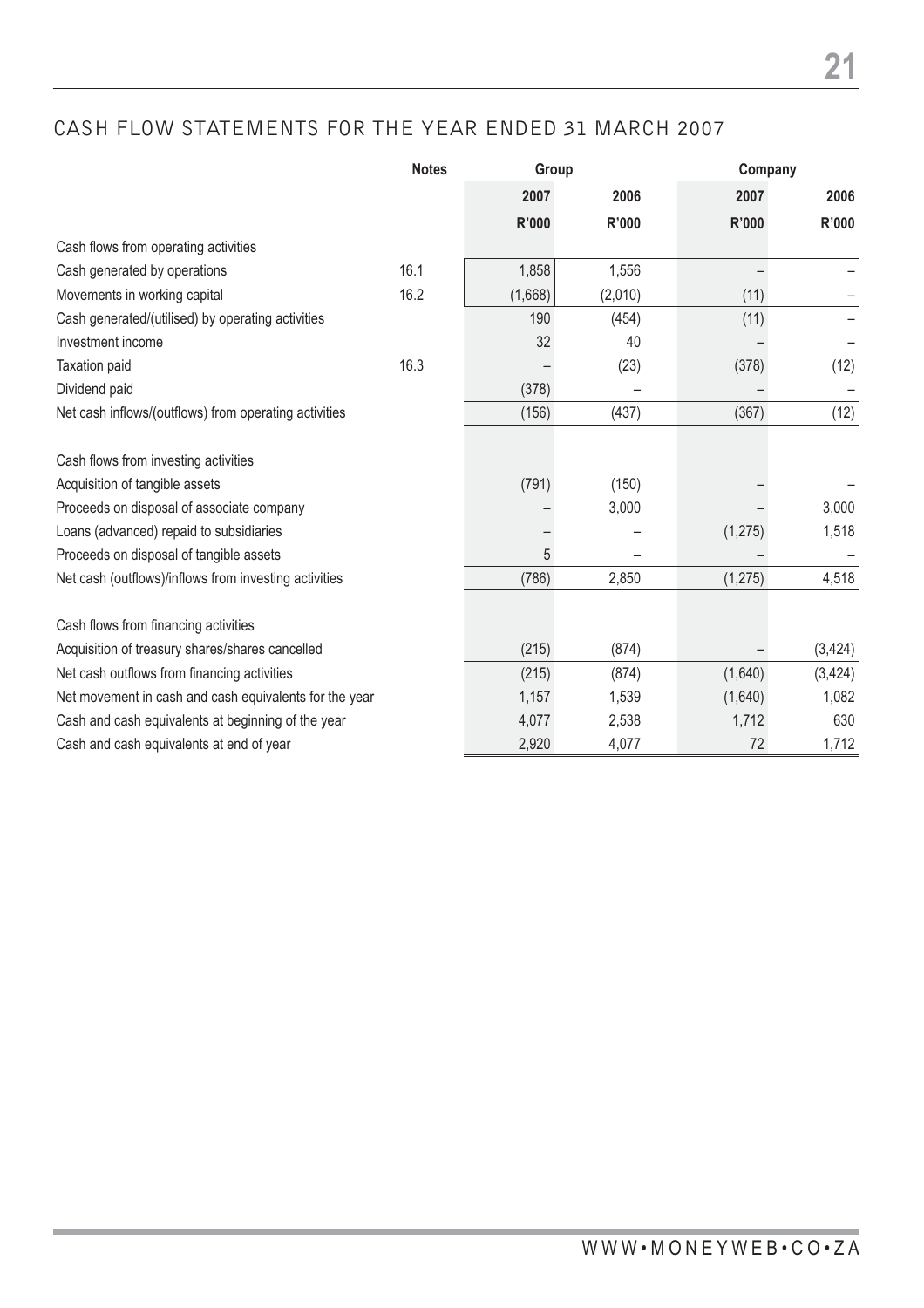## NOTES TO THE ANNUAL FINANCIAL STATEMENTS FOR THE YEAR ENDED 31 MARCH 2007

#### **STATEMENT OF COMPLIANCE**

The financial statements and Group financial statements are prepared in accordance with International Financial Reporting Standards (IFRS), the interpretations adopted by the International Accounting Standards Board (IASB), the requirements of the South African Companies Act and the listing requirements of the Johannesburg Securities Exchange.

#### **BASIS OF PREPARATION**

The financial statements and group financial statements have been prepared on the historical cost basis with the exception of certain financial instruments that are stated at fair value.

#### **JUDGEMENTS, ESTIMATES AND ASSUMPTIONS**

The preparation of financial statements in conformity with IFRS requires management to make judgements, estimates and assumptions that affect the application of policies and the reported amounts of assets and liabilities and income and expenses.

Estimates are based on historical experience and various other factors that management believe are reasonable under the circumstances. Actual results may differ from these estimates. Revisions to estimates are recognised in the year in which the revision is made.

The main areas where such judgements and estimates have been made are:

• Whether expenditure on intangible assets meets the criteria for recognition as an asset and the estimated useful life of the intangible asset:

• The useful lives and residual values of tangible and intangible assets:

• The amount of taxation and defered taxation.

#### **\* Basis of consolidation**

#### **Investment in subsidiaries**

Subsidiaries are those entities over whose financial and operating policies the Group has the power to exercise control, so as to obtain benefits from their activities.

The Group financial statements incorporate the assets, liabilities and results of the operations of the Company and its subsidiaries. The results of subsidiaries acquired and disposed of during a financial year are included from the effective dates of acquisition and to the effective dates of disposal.

#### **Transactions eliminated on consolidation**

Intra-group balances and transactions, and any unrealised gains arising from intra-group transactions, are eliminated in preparing the con-



solidated financial statements.

#### Companies separate financial statements

In the companies financial statements, investments in subsidiaries are carried at cost less impairment, if any.

#### **• Tangible assets**

Tangible assets are stated at historical cost less accumulated depreciation and accumulated impairment losses. Depreciation is provided for on a straight line basis estimated to write each asset down to estimated residual value over the term of its useful life. The estimated residual values and useful lives as well as depreciation method are reassessed by the directors at each reporting date.

The principal annual rates used for this purpose are as follows:

| Furniture                      | 5 years |
|--------------------------------|---------|
| Computer hardware and software | 3 years |
| Other assets                   | 5 years |
| Office equipment               | 5 years |
| Studio equipment               | 7 years |

Subsequent expenditure relating to a tangible asset is capitalised when it is probable that future economic benefits from the use of the asset will flow to the Group and costs can be reliably measured. All other subsequent expenditure is recognised as an expense in the period in which it is incurred.

Surpluses or deficits on the disposal of tangible assets are credited or charged to income as appropriate. The surplus or deficit is the difference between the net disposal proceeds and the carrying amount of the asset.

#### **· Website development costs**

Development costs include the direct costs of personnel, materials and services consumed in the setting up of the infrastructure for products and services to be offered by the Group. Development costs are recognised as an asset only when it is probable that the costs will give rise to future economic benefits. Development costs are amortised on the straight line basis over the estimated useful life of the website. The unamortised balance is reviewed on a regular basis and, if an impairment in value has occurred, it is written off in the period in which the circumstances have been determined.

Subsequent expenditure on website development costs after its completion is recognised as an expense when it is incurred unless it is probable that this expenditure will enable the asset to generate future economic benefits in excess of its originally assessed standard of performance, and this expenditure can be measured and attributed to the asset reliably.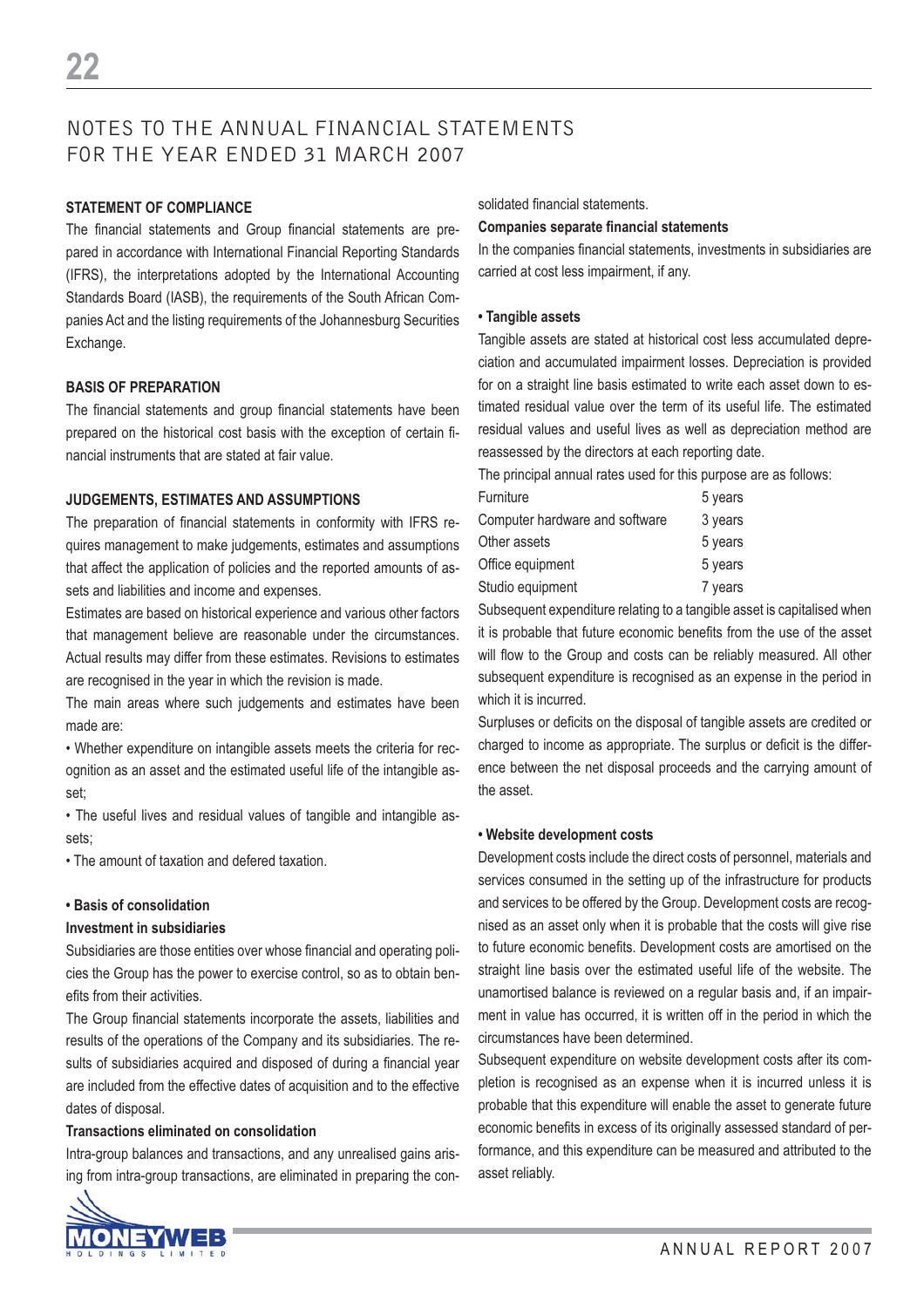#### **• Impairment**

The carrying amounts of the Group's assets are reviewed at each balance sheet date to determine whether there is any indication of impairment. If there is any indication that an asset may be impaired, its recoverable amount is estimated. The recoverable amount is the higher of its fair value less cost to sell and its value in use.

In assessing value in use, the expected future cash flows from the asset are discounted to their present value using a pre-tax discount rate that reflects current market assessments of the time value of money and the risks specific to the asset.

An impairment loss is recognised whenever the carrying amount of an asset exceeds its recoverable amount.

A previously recognised impairment loss is reversed if the recoverable amount increases as a result of a change in the estimates used to determine the recoverable amount, but not to an amount higher than the carrying amount that would have been determined (net of depreciation) had no impairment loss been recognised in prior years. For goodwill a recognised impairment loss is not reversed.

#### **\* Accounting for foreign currencies Foreign currency transactions**

### Foreign currency transactions are recorded in the reporting currency by applying to the foreign currency amount the exchange rate between the reporting currency and the foreign currency at the date of the transaction. Exchange rate differences arising on the settlement of monetary items at rates different from those at which they were initially

recorded during the periods, are recognised in the income statement in the period in which they arise.

#### **Foreign operations**

Where a foreign subsidiary is determined to be an integrated foreign operation, transactions and resulting non-monetary items are translated at the exchange rates ruling when the transactions occurred. Income statement items are translated at the appropriate weighted average exchange rates for the period. Monetary items are translated at the ruling exchange rates at the balance sheet dates. Translation gains and losses are taken to income for the period.

#### **• Financial instruments**

Financial instruments on the balance sheet include cash and cash equivalents, other investments, trade and other receivables, and trade and other pavables. Financial instruments are initially recognised when the group becomes party to the contractual arrangement of the instrument.

Financial assets (or portions thereof) are derecognised when the Group realises the rights to the benefits specified in the contract, the rights expire or the Group surrenders or otherwise loses control of the contractual rights that comprise the financial asset. On derecognition, the difference between the carrying amount of the financial asset and proceeds receivable, as well as any prior adjustments to reflect fair value that had been recognised in equity, is included in the income statement.

Financial liabilities (or portions thereof) are derecognised when the obligation specified in the contract is discharged or cancelled or has expired. On derecognition, the difference between the carrying amount of the financial liability, including related unamortised costs, and the amount paid for it is included in the income statement.

#### **Measurement**

Financial instruments are initially measured at fair value, which includes transaction costs except for those items measured at fair value through profit and loss. Subsequent to initial recognition these instruments are measured as set out below:

#### **20ther investments**

Other investments comprise listed investments and are classified as carried at fair value through profit and loss. Fair value is calculated by reference to stock exchange quoted bid prices at close of business on balance sheet date.

#### **Trade and other receivables**

Trade and other receivables are measured at amortised cost less impairment losses.

#### **Cash and cash equivalents**

Cash and cash equivalents are measured at fair value.

#### **Trade and other payables**

Trade and other payables are recognised at amortised cost.

#### **Gains and losses on subsequent measurement**

Gains and losses arising from a change in the fair value of financial instruments through profit and loss are included in net profit or loss in the period in which the change arises.

#### **Offset**

Financial assets and financial liabilities are offset and the net amount reported in the balance sheet when the Group has a legally enforceable right to set off the recognised amounts, and intends either to settle on a net basis, or to realise the asset and settle the liability simultaneously.

#### **• Treasury shares**

Shares in the Company held by Group entities are classified as treasury shares. These shares are treated as a deduction from the number of shares in issue and the cost of shares is deducted from equity in the Statement of Changes in Equity. Dividends received on treasury shares are eliminated on consolidation.

#### **• Taxation**

Current tax comprises tax payable calculated on the basis of the expected taxable income for the year, using the tax rates substantively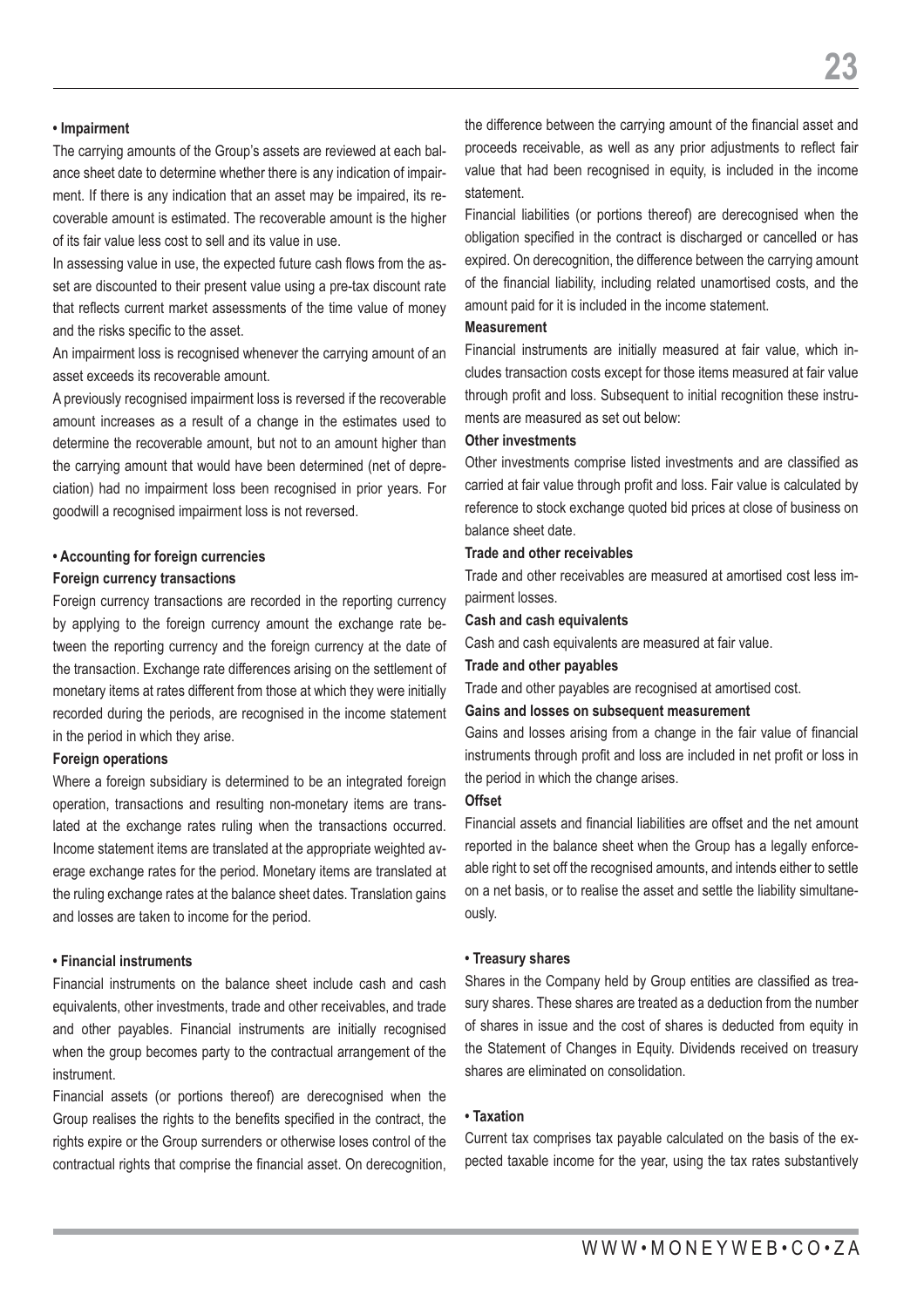enacted at the balance sheet date, and any adjustment of tax payable for previous years.

Deferred tax is provided using the balance sheet liability method, on all temporary differences, other than those arising from the initial recognition of a transaction that is not a business combination and at the time of the transaction affects neither accounting profit nor taxable income. Temporary differences are differences between the carrying amounts of assets and liabilities for financial reporting purposes and their tax base. The amount of deferred tax provided is based on the expected manner of realisation or settlement of the carrying amount of assets and liabilities using tax rates enacted or substantively enacted at the balance sheet date. Deferrred tax is charged to the income statement except to the extent that it relates to a transaction that is recognised directly in equity, or a business combination that is an acquisition. The effect on deferred tax of any changes in tax rates is recognised in the income statement, except to the extent that it relates to items previously charged or credited directly to equity.

A deferred tax asset is recognised to the extent that it is probable that future taxable profits will be available against which the associated unused tax losses and deductible temporary differences can be utilised. Deferred tax assets are reduced to the extent that it is no longer probable that the related tax benefit will be realised.

#### **• Provisions**

A provision is recognised when the Group has a present obligation (legal or constructive) as a result of a past event and it is probable that an outflow of resources embodying economic benefits will be required to settle the obligation, and a reliable estimate can be made of the amount of the obligation. Provisions are reviewed at each balance sheet date and are adjusted to reflect the current best estimate.

#### **• Deferred revenue**

Subscriptions and advertising revenues received in advance are recognised for revenue purposes once the service has been provided.

#### **• Revenue recognition**

Revenue is recognised at fair value and comprises the invoiced sales from trading operations and excludes value added tax. Revenue earned from advertisements is recognised on a monthly basis as they are placed. Revenue from newsletters and broadcasting is recognised as the service is provided. Commission on e-commerce is recognised when the transaction is completed.

#### **Cost of sales**

Cost of sales consists of agency commissions, sales commissions, content costs of services provided, production costs for advertising and broadcasting as well as the cost of mailing lists. The cost of sales



of printed publications includes commissions, editorial, printing and distribution costs.

#### **• Investment income**

Interest is recognised on a time proportion basis, taking account of the principal outstanding and the effective interest rate over the period to maturity, when it is probable that such income will accrue to the Group. Dividends are recognised when the right to receive payment is established.

#### **·Leases**

Leases that transfer substantially all risks and rewards of ownership are classified as finance leases. The Group is not party to any finance leases.

Leases where the lessor retains substantially all the risks and rewards of ownership are classified as operating leases.

Payments made under operating leases are recognised in the income statement on a straight-line basis over the term of the lease.

#### **• Employee benefits**

#### **Short term employee benefits**

The cost of all short term employee benefits is recognised during the period in which the employee renders the related service.

The provisions for employee entitlements to salaries and annual leave represent the amount which the Group has a present obligation to pay as a result of employees' services provided to the balance sheet date. The provisions have been calculated at undiscounted amounts based on current salary rates.

#### **Equity compensation benefits**

The Group grants share options to certain employees under an employee share plan. Other than costs incurred in administering the scheme which is expensed as incurred, the scheme does not result in any expense to the Group. All options were granted before 7 November 2002 and the Group has elected not to apply IFRS 2: Share-based Payments.

#### **• Cash and cash equivalents**

For the purpose of the cash flow statement, cash and cash equivalents comprise cash on hand and deposits held on call with banks, all of which are available for use by the Group unless otherwise stated.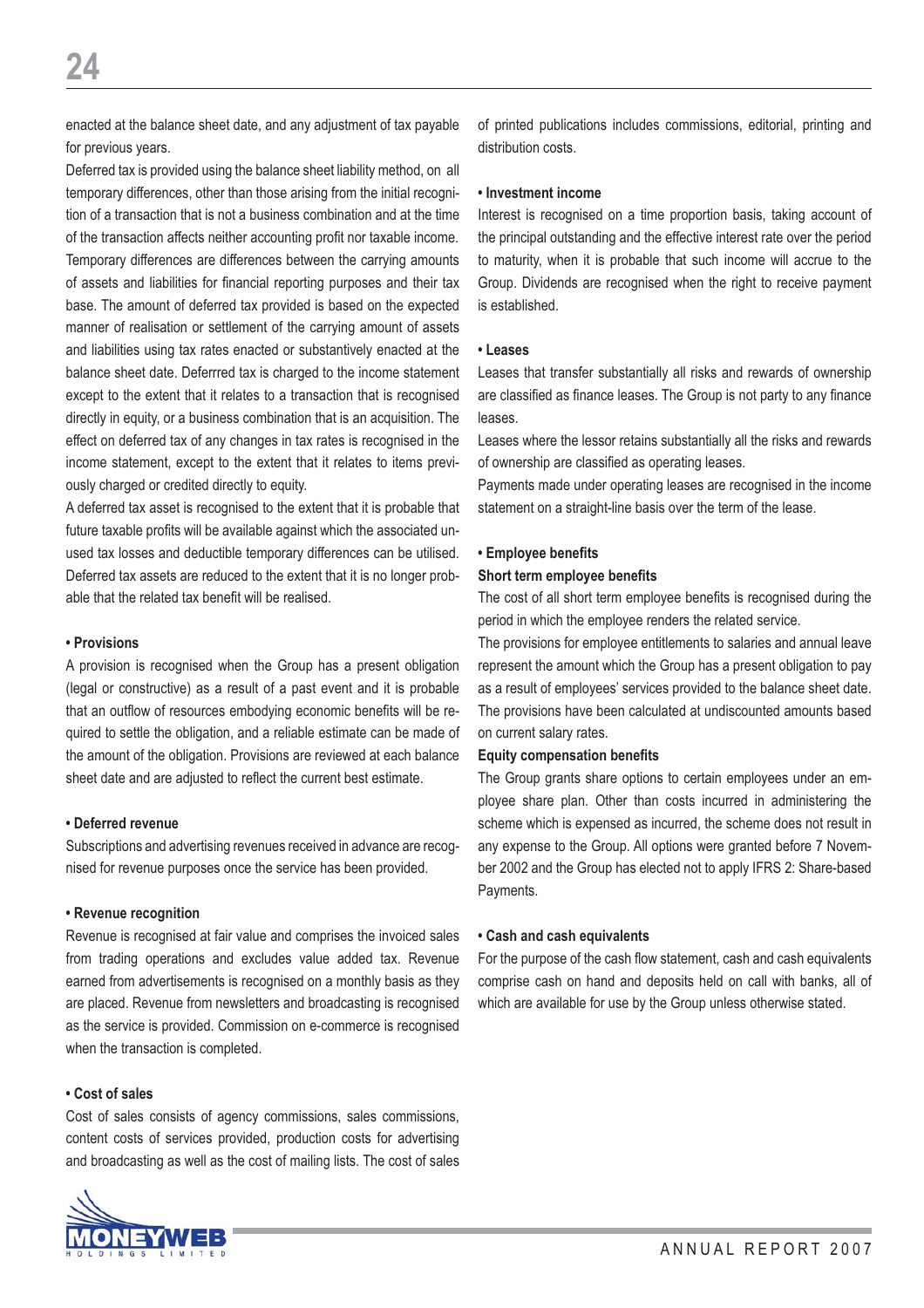#### NEW ACCOUNTING POLICIES AND INTERPRETATIONS

Management considered all new accounting standards, interpretations and amendments to IFRS that were issued prior to 31 March 2007, but not yet effective on that date. the standards that are applicable to the group, but that were not implemented early, are the following:

#### • IFRS 7: Financial Instruments - Disclosures

(effective date – financial periods commencing on/after 1 January 2007) This standard significantly impacts on the disclosure requirements regarding financial instruments. It focuses on the disclosure of entity specific risks, as well as the measures management implemented to address those risks. IFRS 7 does not impact the measurement of financial instruments.

#### • IFRS 8: Operating Segments

(effective date – financial periods commencing on/after 1 January 2009) IFRS 8 replaces IAS 14: Segment Reporting. It redefines "operating segment" and prescribes various disclosures. This standard only affects disclosure and will not impact the group's results.

#### • IFRIC 9: Reassessment of Embedded Derivatives

(effective date – financial periods commencing on/after 1 June 2006) IAS 39 requires an entity, when it first becomes a party to a contract, to assess whether any embedded derivatives contained in the contract are required to be separated from the host contract and accounted for as derivatives. This interpretation addresses whether such an assessment is only to be made when the entity first becomes a party to the contract, or whether the assessment should be reconsidered throughout the life of the contract.

An entity shall assess whether an embedded derivative is required to be separated from the host contract and accounted for as a derivative only when the entity first becomes a party to the contract. No reassessment shall take place, unless the terms of the contracts change to the extent that they vary the cash flows resulting from the instrument.

#### • IFRIC 10: Interim Financial Reporting and Impairment

(effective date – financial periods commencing on/after 1 November 2006)

An entity shall not reverse an impairment loss recognised in a previous interim period in respect of goodwill or an investment in either an equity instrument or a financial asset carried at cost.

#### • IFRIC 11: Group and treasury shares transactions

(effective date – financial periods commencing on/after 1 March 2007) This interpretation deals with shares made available in terms of a share-based payment by entities other than the reporting entity.

#### • Amendment to IAS 1: Presentation of financial statements (Objectives, policies and processes for managing capital)

(effective date – financial periods commencing on/after 1 January 2007)

The amendment requires disclosures that will enable users to evaluate

the Group's objectives, policies and processes for managing capital. This includes, amongst others, a description of what an entity manages as capital (including quantitative data), the nature of externally imposed capital requirements (if applicable) and how it is meeting its objectives for managing capital. The disclosures should be based on information used by key management in making decisions.

The application of the standards, interpretations and amendments to IFRS mentioned above in future financial reporting periods is not expected to have a significant effect on the Group's financial results, financial position and cash flow.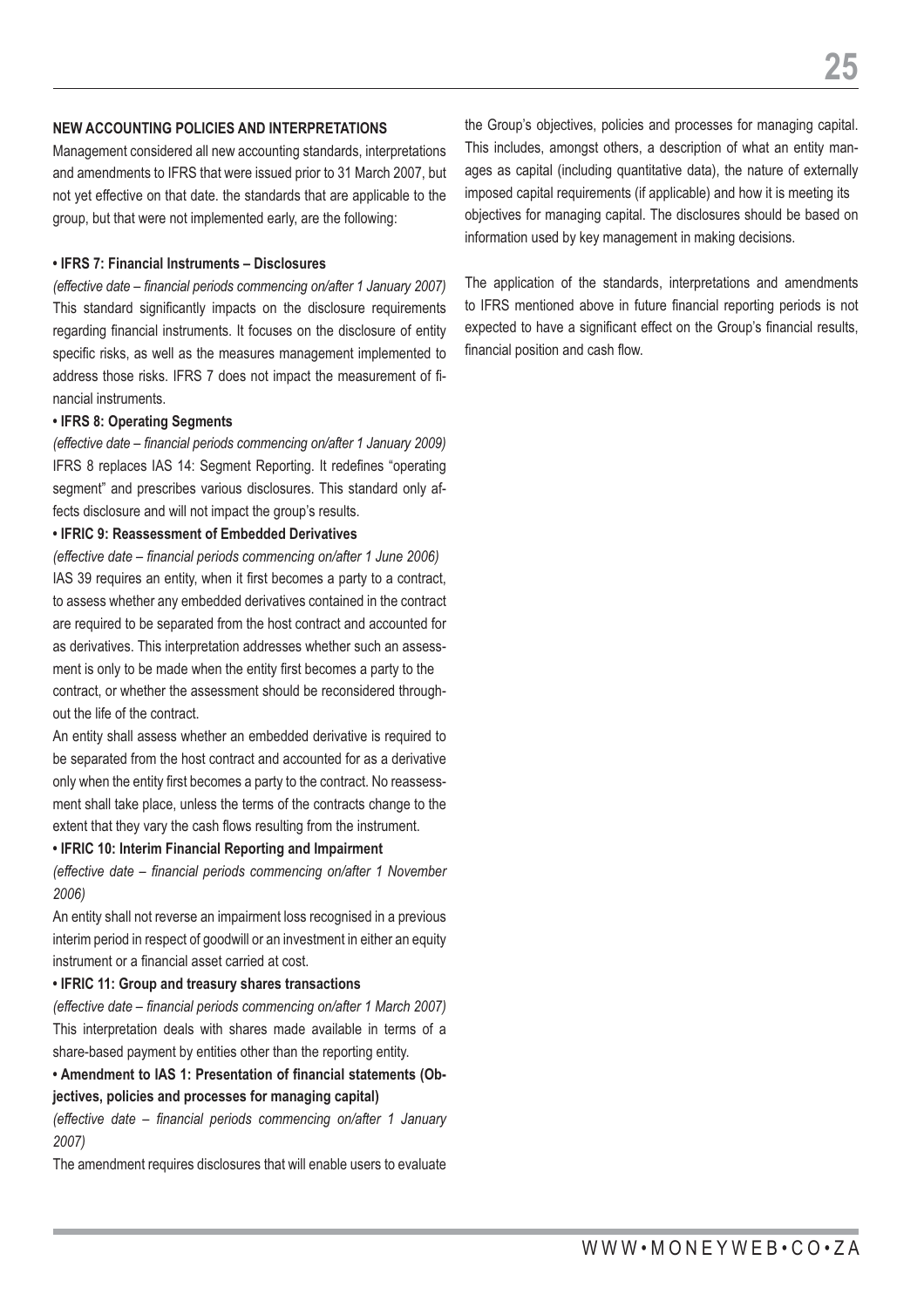## NOTES TO THE ANNUAL FINANCIAL STATEMENTS FOR THE YEAR ENDED 31 MARCH 2007

#### **1. Tangible Assets**

|                   |       | Group 2007          |          |
|-------------------|-------|---------------------|----------|
|                   |       | <b>Accumulated</b>  | Carrying |
|                   | Cost  | <b>Depreciation</b> | Amount   |
|                   | R'000 | R'000               | R'000    |
| Furniture         | 211   | (195)               | 16       |
| Computer hardware | 2,041 | (1, 917)            | 124      |
| Computer software | 632   | (590)               | 42       |
| Other assets      | 73    | (55)                | 18       |
| Office equipment  | 195   | (171)               | 24       |
| Studio equipment  | 1,162 | (561)               | 601      |
| Vehicles          | 39    | (18)                | 21       |
| Total             | 4,353 | (3,507)             | 846      |

|                   | Group 2006 |                     |        |  |
|-------------------|------------|---------------------|--------|--|
|                   |            | Carrying            |        |  |
|                   | Cost       | <b>Depreciation</b> | Amount |  |
|                   | R'000      | R'000               | R'000  |  |
| Furniture         | 214        | (186)               | 28     |  |
| Computer hardware | 1,947      | (1, 815)            | 132    |  |
| Computer software | 629        | (520)               | 109    |  |
| Other assets      | 73         | (49)                | 24     |  |
| Office equipment  | 192        | (142)               | 50     |  |
| Studio equipment  | 1,164      | (360)               | 804    |  |
| <b>Vehicles</b>   | 39         | (18)                | 21     |  |
| Total             | 4,258      | (3,090)             | 1,168  |  |

#### **Movement Summary 2007**

|                   |                         |                  | Group               |                                    |                         |
|-------------------|-------------------------|------------------|---------------------|------------------------------------|-------------------------|
|                   | Carrying<br>Amount 2006 | <b>Additions</b> | <b>Depreciation</b> | <b>Impairment</b><br>and disposals | Carrying<br>Amount 2007 |
|                   | R'000                   | <b>R'000</b>     | R'000               | R'000                              | R'000                   |
| Furniture         | 27                      |                  | (11)                |                                    | 16                      |
| Computer hardware | 132                     | 112              | (118)               | (2)                                | 124                     |
| Computer software | 109                     | 4                | (71)                |                                    | 42                      |
| Other assets      | 24                      |                  | (6)                 |                                    | 18                      |
| Office equipment  | 51                      |                  | (27)                |                                    | 24                      |
| Studio equipment  | 803                     |                  | (201)               |                                    | 601                     |
| Vehicles          | 21                      |                  |                     |                                    | 21                      |
| Total             | .168                    | 116              | (434)               | (2)                                | 846                     |

#### **Movement Summary 2006**

|                   |                         |                  | Group               |                             |                         |
|-------------------|-------------------------|------------------|---------------------|-----------------------------|-------------------------|
|                   | Carrying<br>Amount 2005 | <b>Additions</b> | <b>Depreciation</b> | Impairment<br>and disposals | Carrying<br>Amount 2006 |
|                   | R'000                   | R'000            | R'000               | R'000                       | R'000                   |
| Furniture         | 39                      |                  | (13)                |                             | 27                      |
| Computer hardware | 254                     | 39               | (161)               |                             | 132                     |
| Computer software | 150                     | 36               | (77)                |                             | 109                     |
| Other assets      | 30                      |                  | (6)                 |                             | 24                      |
| Office equipment  | 77                      |                  | (28)                |                             | 51                      |
| Studio equipment  | 932                     | 72               | (200)               |                             | 803                     |
| <b>Vehicles</b>   | 31                      |                  | (10)                |                             | 21                      |
| Total             | 1,513                   | 150              | (495)               |                             | 1,168                   |

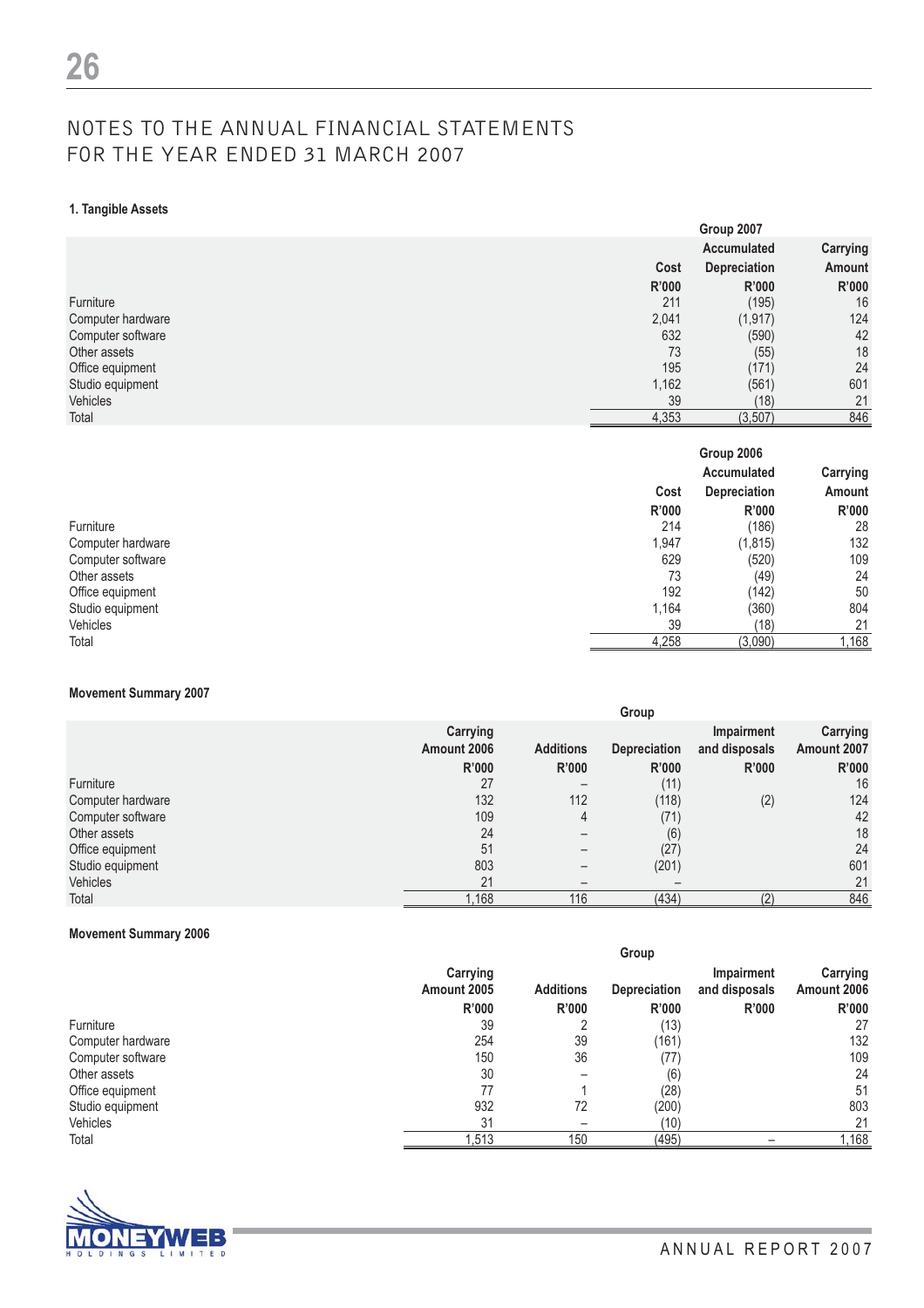|                           | Group |              |
|---------------------------|-------|--------------|
|                           | 2007  | 2006         |
| 2. Intangible assets      | R'000 | <b>R'000</b> |
| Website under development | 67    |              |

#### 3. Investment in subsidiaries

|                                   | Company |        |
|-----------------------------------|---------|--------|
|                                   | 2007    | 2006   |
|                                   | R'000   | R'000  |
| Shares at cost less impairments   | 27,384  | 27,384 |
| Amounts due from subsidiary       | 3.797   | 2.540  |
| Amounts due to subsidiary         | (146)   | (164)  |
| Net amounts due from subsidiaries | 3.651   | 2.376  |

Loans to and from subsidiaries are unsecured, interest free and no fixed dates of repayment have been determined.

#### **4. Other Investments**

|                                       | Group |        | Company      |         |  |
|---------------------------------------|-------|--------|--------------|---------|--|
|                                       | 2007  | 2006   | 2007         | 2006    |  |
| 4.1 Listed Investment                 | R'000 | R'000  | <b>R'000</b> | R'000   |  |
| Old Mutual plc (1 000 shares)         | 23    | 21     |              |         |  |
|                                       |       |        |              |         |  |
|                                       | Group |        |              | Company |  |
|                                       | 2007  | 2006   | 2007         | 2006    |  |
|                                       | R'000 | R'000  | <b>R'000</b> | R'000   |  |
| 4.2 Unlisted Investment               |       |        |              |         |  |
| Transfer from Investment in associate |       | 3000   |              | 3,000   |  |
| Sold during the year                  |       | (3000) |              | (3,000) |  |
|                                       |       |        |              |         |  |
|                                       |       |        |              |         |  |
| <b>Total Other Investments</b>        | 23    | 21     |              |         |  |

| 5. Deferred taxation           | Group |                 |
|--------------------------------|-------|-----------------|
| Deferred tax asset comprises:  | 2007  | 2006            |
|                                | R'000 | R'000           |
| Accelerated capital allowances | 98    | 87              |
| Income received in advance     |       | 53              |
| Tax losses                     | 262   | 329             |
| Provisions and doubtful debts  | 30    | 131             |
| Operating lease creditor       | 49    | 66              |
| Other                          | 188   | 10 <sup>°</sup> |
|                                | 251   | 676             |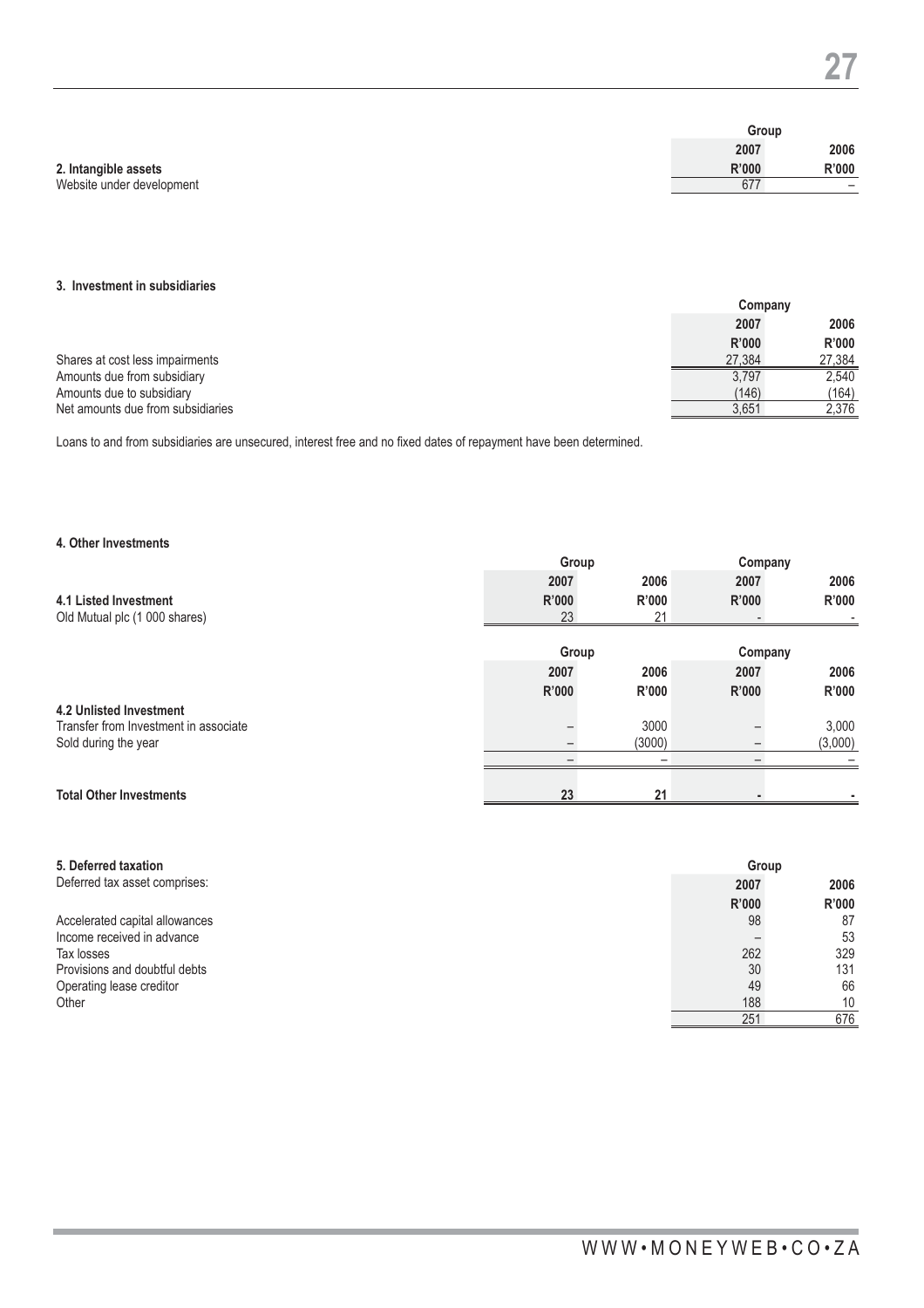#### 6. Trade and other receivables

|                   | Group |       |
|-------------------|-------|-------|
|                   | 2007  | 2006  |
|                   | R'000 | R'000 |
| Trade receivables | 4,449 | 3,199 |
| Prepayments       | 85    | 64    |
| Sundry debtors    | 22    | 70    |
| Other receivables | 949   | 561   |
|                   | 5,505 | 3,894 |

#### **7. Cash and cash equivalents**

|                                      |       | Group |       | Companv |  |
|--------------------------------------|-------|-------|-------|---------|--|
|                                      | 2007  | 2006  | 2007  | 2006    |  |
|                                      | R'000 | R'000 | R'000 | R'000   |  |
| Cash on hand and balances with banks | 2,796 | 3.960 |       | 1,712   |  |
| Short term money-market instruments  | 124   | 117   |       |         |  |
|                                      | 2,920 | 4.077 |       |         |  |

#### **8. Share capital and premium**

|                                                                       | Group         |               |               | Company         |  |
|-----------------------------------------------------------------------|---------------|---------------|---------------|-----------------|--|
|                                                                       | 2007<br>R'000 | 2006<br>R'000 | 2007<br>R'000 | 2006<br>R'000   |  |
| Authorised                                                            |               |               |               |                 |  |
| 500 000 000 ordinary shares of R0,001 each                            | 500           | 500           | 500           | 500             |  |
| Share Capital                                                         |               |               |               |                 |  |
| Balance brought forward                                               | 76            | 85            | 76            | 85              |  |
| <b>Shares Cancelled</b>                                               | 0             | (9)           | $\mathbf{0}$  | (9)             |  |
| 75 446 944 (2006: 75 446 944) ordinary shares of R0,001 each          | 76            | 76            | 76            | 76              |  |
| 8 102 094 (2006: 7 574 694) treasury shares held by subsidiary        | (8)           | (8)           |               |                 |  |
| 882 394 (2006: 932 394) treasury shares held by share incentive trust | (1)           | (1)           |               |                 |  |
|                                                                       | 67            | 67            | 76            | $\overline{76}$ |  |
| Share premium                                                         |               |               |               |                 |  |
| Balance brought forward                                               | 8,070         | 11,484        | 8,070         | 11,484          |  |
| <b>Shares Cancelled</b>                                               |               | (3, 414)      |               | (3, 414)        |  |
| Balance carried forward                                               | 8,070         | 8,070         | 8,070         | 8,070           |  |
| 8 102 094 (2006: 7 574 694) treasury shares held by subsidiary        | (2,636)       | (2, 422)      |               |                 |  |
| 882 394 (2006: 932 394) treasury shares held by share incentive       | (332)         | (332)         |               |                 |  |
| trust                                                                 |               |               |               |                 |  |
| Balance at end of year                                                | 5,102         | 5,316         | 8,070         | 8,070           |  |
| Total share capital and premium                                       | 5,169         | 5,383         | 8,146         | 8,146           |  |

#### 9. Trade and other payables

|                   |       | Group |  |
|-------------------|-------|-------|--|
|                   | 2007  | 2006  |  |
|                   | R'000 | R'000 |  |
| Trade payables    | 722   | 596   |  |
| Accruals          | 1,218 | ,380  |  |
| Sundry creditors  | 39    | 81    |  |
| Other             | 438   | 438   |  |
| Accrued leave pay | 105   | 82    |  |
|                   | 2,522 | 2,577 |  |

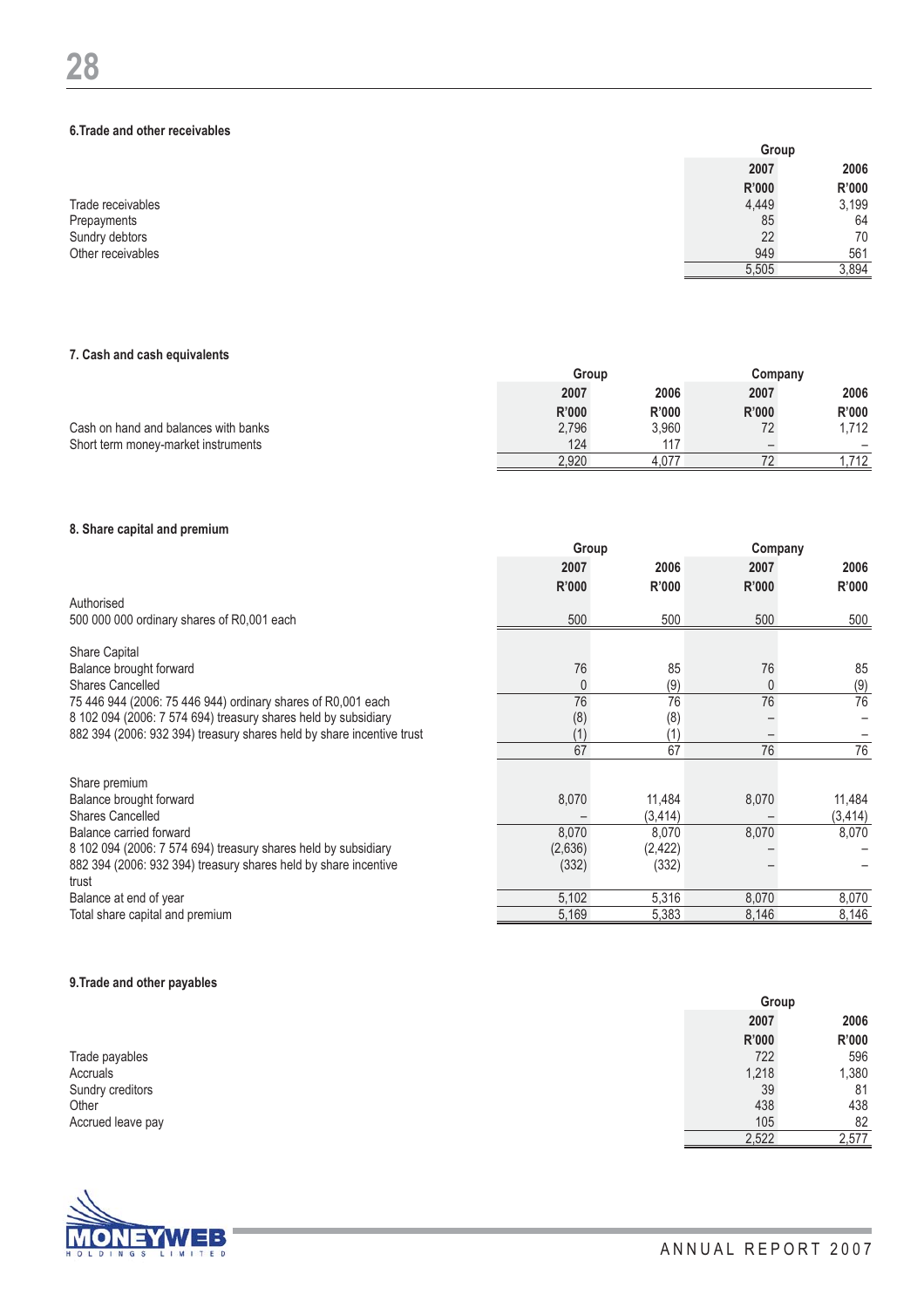#### **10.** Deferred revenue **of the contract of the contract of the contract of the contract of the contract of the contract of the contract of the contract of the contract of the contract of the contract of the contract of the 2007 2006 R'000 R'000** % Annual subscriptions to newsletters of the contracts of the contracts of the contracts of the contracts of the contracts of the contracts of the contracts of the contracts of the contracts of the contracts of the contrac Advertising contracts 257 and 257 and 257 and 257 and 257 and 257 and 257 and 257 and 257 and 257 and 257 and 257 and 257 and 257 and 257 and 257 and 257 and 258 and 257 and 258 and 258 and 258 and 258 and 258 and 258 and  $\frac{1}{431}$

#### **11. Operating profit**

|                                                  | Group |       |       | Company |  |
|--------------------------------------------------|-------|-------|-------|---------|--|
|                                                  | 2007  | 2006  | 2007  | 2006    |  |
|                                                  | R'000 | R'000 | R'000 | R'000   |  |
| Profit from operations is stated after charging: |       |       |       |         |  |
| Cost of Sales                                    | 9,640 | 8,254 |       |         |  |
| Auditors' remuneration                           | 142   | 224   |       |         |  |
| - for services as Auditors                       | 142   | 224   |       |         |  |
| Depreciation                                     | 434   | 495   |       |         |  |
| Furniture                                        | 11    | 13    |       |         |  |
| Computer hardware                                | 118   | 161   |       |         |  |
| Computer software                                | 71    | 77    |       |         |  |
| Other assets                                     |       | 6     |       |         |  |
| Office equipment                                 | 27    | 28    |       |         |  |
| Motor vehicles                                   |       | 10    |       |         |  |
| Studio equipment                                 | 201   | 200   |       |         |  |
| Net foreign exchange losses                      | 50    | 103   |       |         |  |
| Operating Lease charges - Property               | 606   | 708   |       |         |  |
| Staff Costs (including freelance journalists)    | 5,815 | 6,630 |       |         |  |
| Profit on disposal of tangible asset             | (3)   |       |       |         |  |
| Average number of employees during the year      | 35    | 32    |       |         |  |

#### 12. Income tax expense

|                                 | Group |       |                          | Company |  |
|---------------------------------|-------|-------|--------------------------|---------|--|
|                                 | 2007  | 2006  | 2007                     | 2006    |  |
|                                 | R'000 | R'000 | R'000                    | R'000   |  |
| South African normal tax        | 98    | 133   |                          |         |  |
| - current                       | 98    | 133   |                          |         |  |
| - prior year                    |       |       |                          |         |  |
| Deferred                        | 426   | 272   | $\overline{\phantom{a}}$ |         |  |
| - current                       | 426   | 272   | Ξ.                       |         |  |
| Total normal tax                | 524   | 404   | ٠.                       |         |  |
|                                 |       |       |                          |         |  |
| 12.1 Reconciliation of tax rate | $\%$  | $\%$  | $\%$                     | $\%$    |  |
| Standard tax rate               | 29    | 29    | 29                       | 29      |  |
| Adjusted for:                   |       |       |                          |         |  |
| Impairment of goodwill          |       | 12.0  |                          |         |  |
| Disallowed expenses             | 0.4   | 1.7   |                          |         |  |
| Tax rate adjustment             |       | 3.5   |                          |         |  |
| Other                           | 4.3   | 2.0   |                          |         |  |
| Effective tax rate              | 33.7  | 48.2  | 29                       | 29      |  |

Should all available reserves be declared as a dividend, the company will incur Secondary Tax on Companies (STC) of approximately R250 000 (2006: R165 000)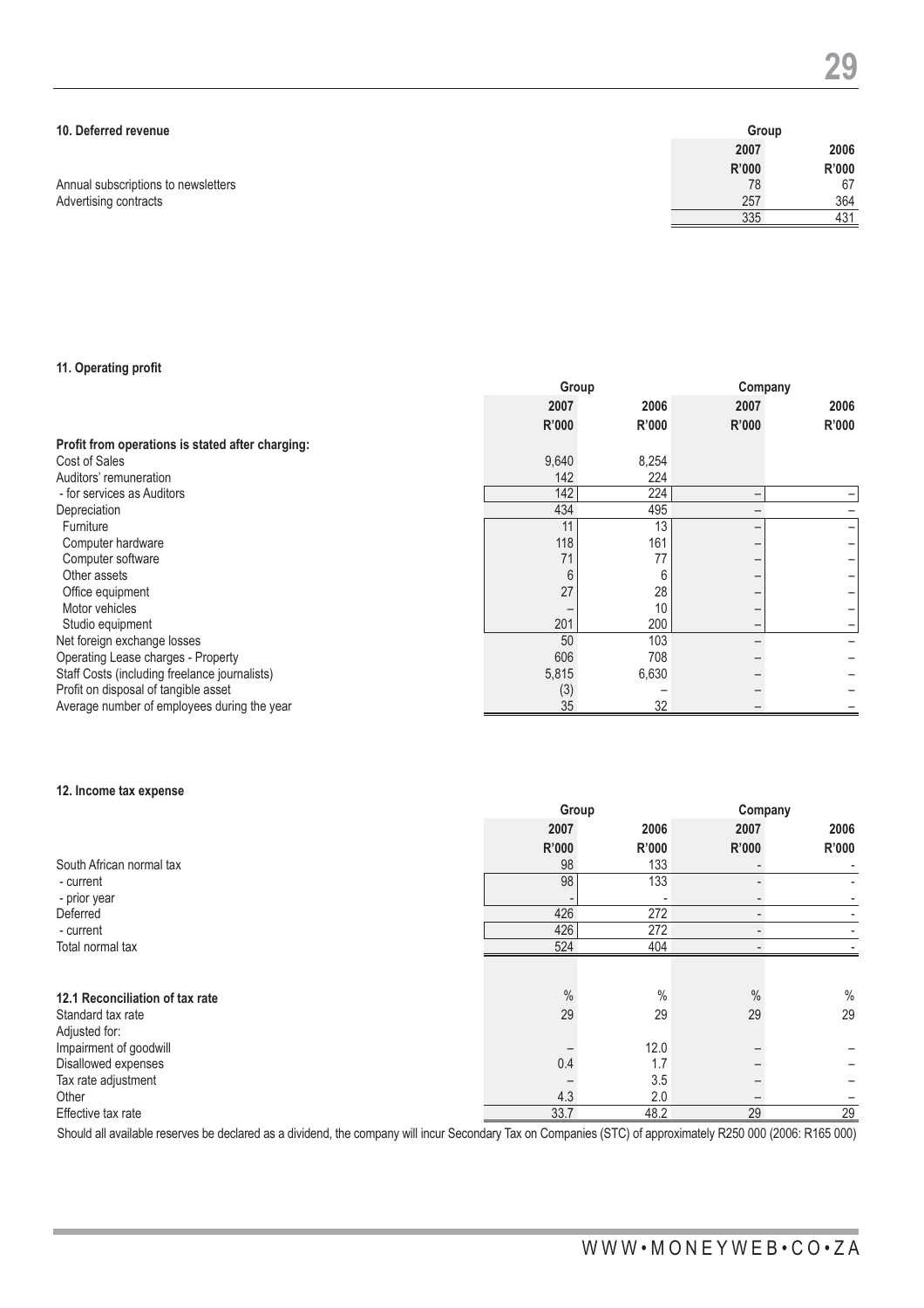#### 13. Earnings per share and headline earnings per share

The calculation of earnings per share is based on net profit of R1,033,000 (2006 net profit: R434,000) and a weighted average number of issued shares of 66 472 456 (2006: 66 949 856).

The calculation of fully diluted earnings per share is based on net profit of R1,033,000 (2006 profit: R434,000) and a fully diluted weighted average number of shares of 66 798 047 (2006: 67 999 863).

The calculation of headline earnings per share is based on the net profit before goodwill amortisation and exceptional profit of R1,031,000 (2006 profit: R775,000) and the weighted average number of issued shares of 66 472 456 (2006: 66 949 856).

The calculation of fully diluted headline earnings per share is based on net profit before goodwill amortisation and exceptional profit of R1,031,000 (2006 profit: R775,000) and the fully diluted weighted average number of share of 66 798 047 (2006: 66 999 863).

| 2007<br>R'000                                    |       |
|--------------------------------------------------|-------|
|                                                  | 2006  |
|                                                  | R'000 |
| Reconciliation of headline earnings:             |       |
| 1,033<br>Net profit for the year                 | 434   |
| Goodwill impairment                              | 347   |
| Fair value adjustment of investment<br>(2)       | (6)   |
| Profit on disposal of tangible assets<br>(3)     |       |
| HEADLINE EARNINGS FOR THE YEAR<br>1,034          | 775   |
|                                                  |       |
| 1.55<br>Earnings per share (cents)               | 0.65  |
| Fully diluted earnings per share (cents)<br>1.55 | 0.64  |
| Headline earnings per share (cents)<br>1.55      | 1.14  |
| Fully diluted earnings per share (cents)<br>1.55 | 1.14  |

#### 14 **Financial instruments**

The Group is not party to any financial derivative contracts nor to any hedging arrangements. The risks to which it is exposed in the conduct of its operations, and the management thereof, are:

#### **Currency risk management**

The Group has limited currency risk as a result of purchases, sales and bank balances in foreign currencies. The currencies in which the Group primarily deals are Pounds Sterling, US Dollars and Australian Dollars.

#### **Interest rate management**

The Group does not have any interest bearing borrowings or long-term debt financing arrangements. Given the large net cash holdings of the Group, it is exposed to the effects of fluctuating deposit interest rates. Whilst it is policy to remain as liquid as possible to take advantage of acquisition opportunities, certain funds have been invested in term deposits / investments to minimise the effects of fluctuating interest rates and to achieve a satisfactory return for shareholders.

#### **Credit risk management**

The Group has no significant concentration of credit risk. Financial assets, which potentially subject the Group to concentrations of credit risk, consist principally of cash, deposits and trade receivables. The Group's cash equivalents and short-term deposits are placed with high quality financial institutions. Trade receivables are presented net of the provision for doubtful receivables. Credit risk with respect to trade receivables is reduced due to the large number of customers comprising the Group's customer base and their dispersion across different industries and geographical areas. Accordingly the Group has no significant concentration of credit risk.

#### Liquidity risk management

The Group has minimised its liquidity risk by ensuring that it has adequate banking facilities and reserve borrowing capacity. Liquidity risk also arises from the possibility that customers may not be able to settle obligations to the Group within the normal terms of trade. To manage this risk the Group periodically assesses the financial viability of its customers. The directors are of the opinion that the carrying value of financial instruments approximates fair value.

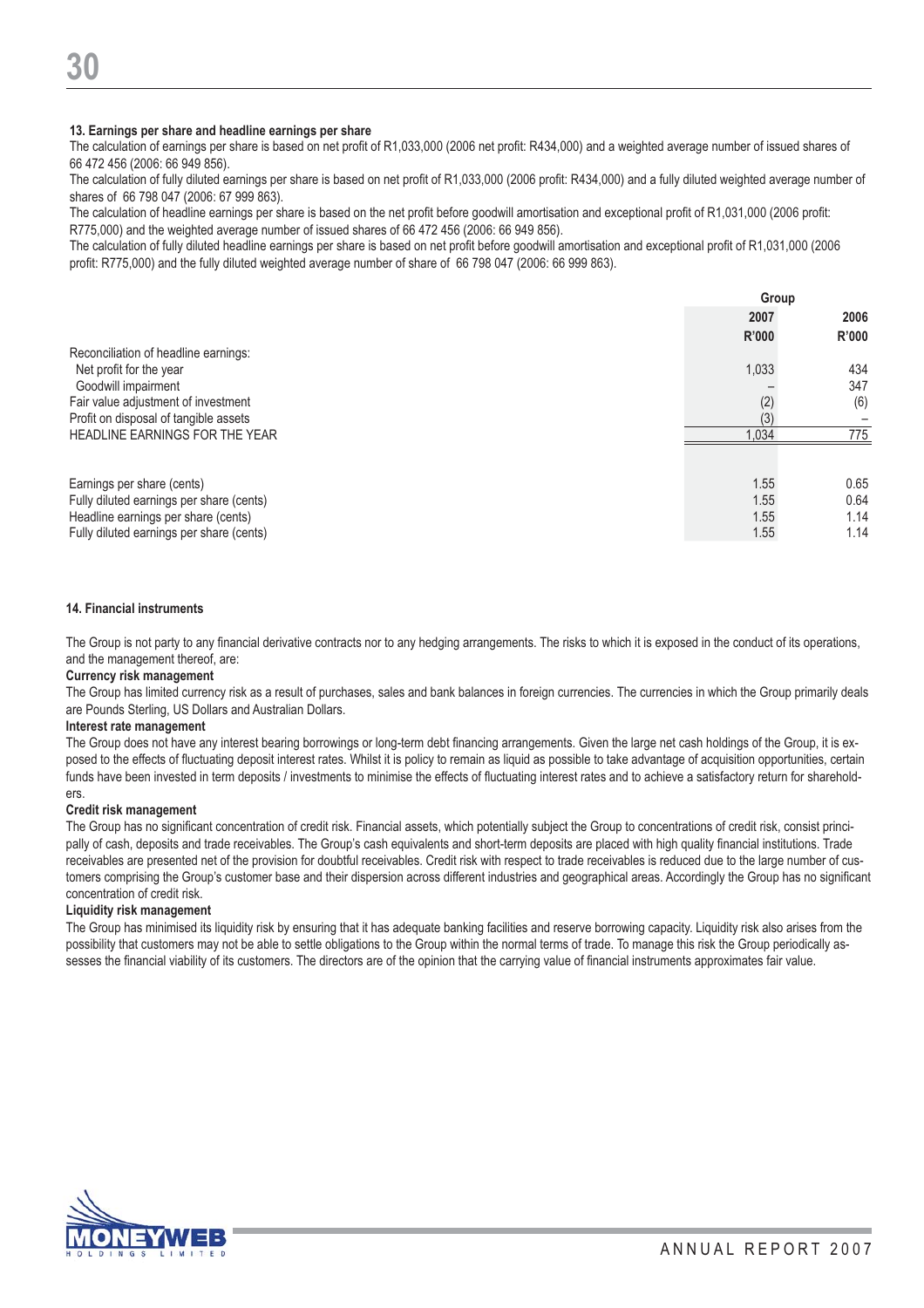#### **15. Related party transactions**

Related party transactions exist within the Group. All purchasing and selling transactions with related parties are concluded at arm's length. Details of subsidiaries are given in the directors' report.

#### Directors

The following persons held the position of directors of Moneyweb Holdings Limited during the past financial year, unless otherwise stated:

AB Hogg (CEO), EA Jay\*, LM Hogg, V Nosi\*, A Smith\* (Chairman)

### \* Non-executive director

Directors' emoluments are disclosed in note 18.

#### Directors' shareholdings

The aggregate number of shares held by directors of the Company and their director-related entities are disclosed in the Shareholder Information section on page 4.

#### Amounts due to and receivable from related parties in the Group

These amounts are set out in the respective notes to the financial statements.

#### **Ownership interests**

The ownership interests in subsidiaries are set out in the directors' report.

#### **Transactions with group entities Management fees received by Holdings Company**

|                                          | 2007 | 2006 |
|------------------------------------------|------|------|
| Moneyweb (Pty) Ltd                       | 18   | 19   |
| Prescon Publishing Corporation (Pty) Ltd | 18   | 19   |
| Moneyweb Internet Publishing Limited     | 18   | 19   |
|                                          | 55   | 58   |

#### **16. Cash Flow Statements**

The following convention applies to figures other than adjustments: Outflows of cash are represented by figures in brackets. Inflows of cash are represented without brackets.

|                                                                       | Group                 |       |
|-----------------------------------------------------------------------|-----------------------|-------|
|                                                                       | 2007<br>2006<br>R'000 |       |
|                                                                       |                       | R'000 |
| 16.1 Cash generated by operations                                     |                       |       |
| Operating profit before depreciation and amortisation                 | 1.957                 | 1.634 |
| Adjustments:                                                          |                       |       |
| Fair value adjustment on investment included in net investment income |                       |       |
| Profit on disposal of tangible assets                                 | (3)                   |       |
| Movement in deferred revenue                                          | (96)                  | (78)  |
|                                                                       | 1.858                 | .556  |

#### **16.2 Movements in working capital**

|                                                      | Group   |         | Company |       |
|------------------------------------------------------|---------|---------|---------|-------|
|                                                      | 2007    |         | 2007    | 2006  |
|                                                      | R'000   | R'000   | R'000   | R'000 |
| (Increase) / Decrease in trade and other receivables | (1,611) | (1.741) |         |       |
| Increase / (Decrease) in trade and other payables    | (57)    | (269)   |         |       |
|                                                      | (1,668) | (2,010) |         |       |

#### **16.3 Taxation paid**

|                                            | Group        |       | Company |       |
|--------------------------------------------|--------------|-------|---------|-------|
|                                            | 2007<br>2006 |       | 2007    | 2006  |
|                                            | R'000        | R'000 | R'000   | R'000 |
| Amounts owing at the beginning of the year | (118)        | (8)   | 10      | (2)   |
| Amounts charged per Income Statement       | (98)         | (133) |         |       |
| Movement in deferred taxation              |              |       |         |       |
| Amounts owing at the end of the year       | 216          | 118   | (10)    | (10)  |
| Amounts paid                               |              | (23)  |         | (12)  |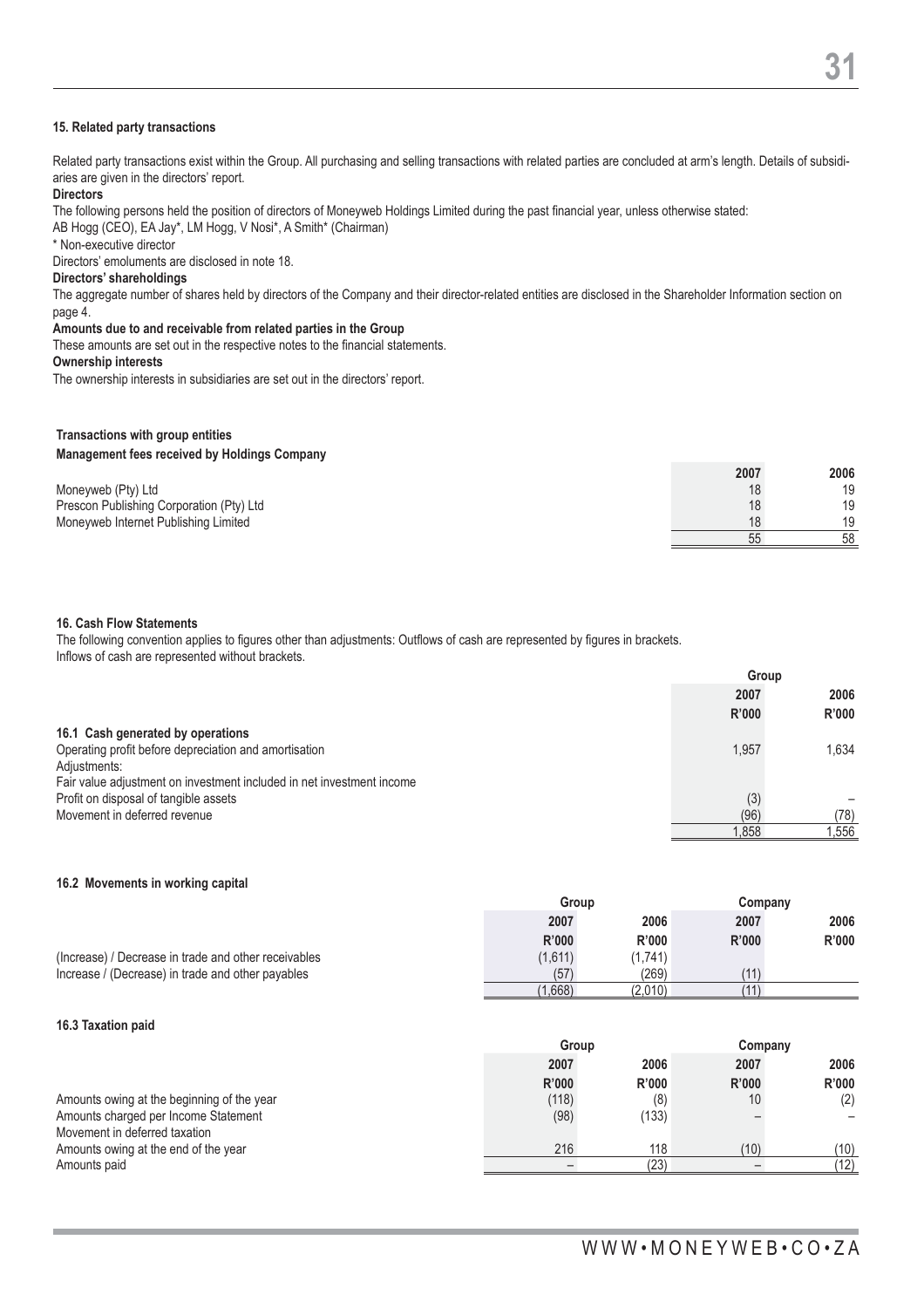#### 17. Operating Lease

The company and its subsidiaries have an operating lease agreement for offices. The lease contains a renewal option and an escalation clause. Lease terms do not contain restrictions on the Company's activities concerning dividends, additional debt or futher leasing. The following rentals are committed to for the future

|                    | 2007      | 2006    |
|--------------------|-----------|---------|
|                    | R'000     | R'000   |
| Within one year    |           |         |
| - Premises         | 542 356   | 502 194 |
| One to three years |           |         |
| - Premises         | 1 202 268 | 648 288 |

#### 18. Directors' emoluments

|         | Paid to March 2007 (R'000)         |                       |                 |                                                        |                                            |       |
|---------|------------------------------------|-----------------------|-----------------|--------------------------------------------------------|--------------------------------------------|-------|
|         | <b>For Services</b><br>As director | <b>Other services</b> | Salary          | Bonus and<br><b>Performance</b><br>related<br>payments | <b>Medical Aid</b><br><b>Contributions</b> | Total |
| AB Hogg |                                    |                       | 386             | 20                                                     | 34                                         | 440   |
| LM Hogg |                                    |                       | 420             | 20                                                     |                                            | 440   |
| EA Jay  |                                    |                       | $\qquad \qquad$ |                                                        |                                            | 8     |
| V Nosi  |                                    |                       | -               |                                                        |                                            | 8     |
| A Smith |                                    |                       |                 |                                                        |                                            | 8     |
|         | 24                                 |                       | 806             | 40                                                     | 34                                         | 904   |

|         |                                    | Paid to March 2006 (R'000) |        |                                                        |                                            |              |
|---------|------------------------------------|----------------------------|--------|--------------------------------------------------------|--------------------------------------------|--------------|
|         | <b>For Services</b><br>As director | <b>Other services</b>      | Salary | <b>Bonus and</b><br>Performance<br>related<br>payments | <b>Medical Aid</b><br><b>Contributions</b> | <b>Total</b> |
| AB Hogg |                                    |                            | 268    | 17                                                     | 32                                         | 317          |
| LM Hogg |                                    |                            | 300    | 17                                                     | -                                          | 317          |
| EA Jay  | 8                                  |                            | -      | 320                                                    | -                                          | 328          |
| V Nosi  | 8                                  | 141                        | -      |                                                        |                                            | 149          |
| A Smith | 8                                  |                            |        |                                                        |                                            | 8            |
|         | 24                                 | 141                        | 568    | 354                                                    | 32                                         | 1119         |

No other directors received any benefit during the periods under review.

#### 19. Employee benefits

#### Share incentive scheme

Moneyweb offers share options to certain of the employees of the Company or its subsidiary companies.

Participants are entitled to exercise their options as follows:

After two years - up to 25% of the shares

After three years - up to 50% of the shares

After four years - up to 75% of the shares

After 5 years - up to 100% of the shares

If an option is not exercised within 7 years from the date such option was granted, it will lapse. In the event that the participant ceases to be an employee otherwise than as a result of death, retirement or other reasons approved by the trustees, any option not yet exercised will lapse.

Details of outstanding share options at 31 March 2007:

| <b>Expiry date</b> | Number of shares    |                         |         |                  |        |                         |  |
|--------------------|---------------------|-------------------------|---------|------------------|--------|-------------------------|--|
|                    | <b>Option price</b> | <b>Outstanding 2006</b> | Granted | <b>Exercised</b> | Lapsed | <b>Outstanding 2007</b> |  |
| 1 April 2007       | R <sub>0.64</sub>   | 325 000                 |         |                  |        | 325 000                 |  |
| 9 November 2007    | R <sub>0.46</sub>   | 135 000                 |         | 10 000           | -      | 125 000                 |  |
| 8 May 2008         | R0.26               | 275 000                 | -       | 40 000           | -      | 235 000                 |  |
|                    |                     | 735 000                 |         | 50 000           | -      | 685 000                 |  |

There was no change in outstanding options in the prior year.

#### 20. Capital commitment

Contracted in respect of website development: R350 000

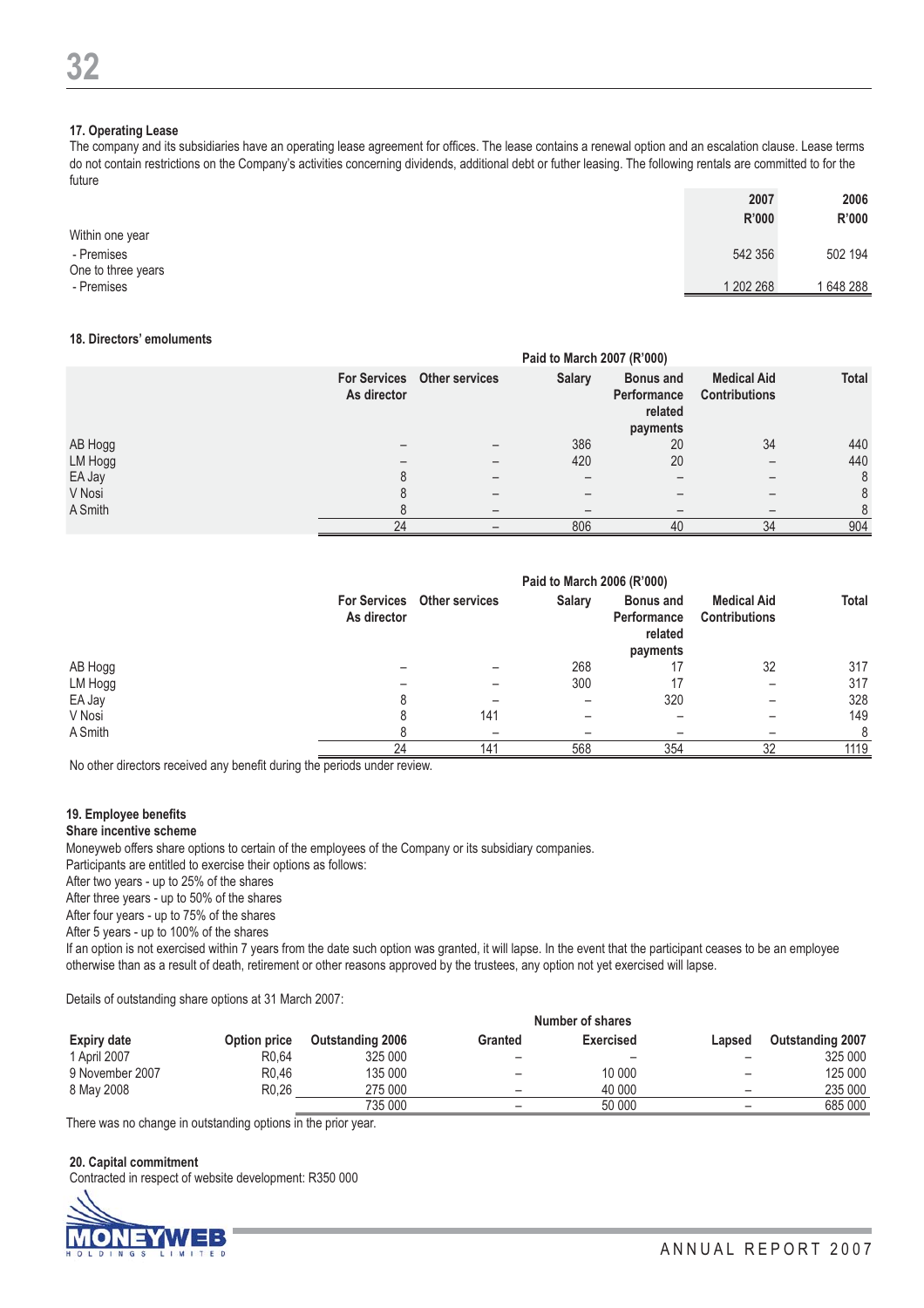# Notice of the Annual General Meeting

#### **MONEYWEB HOLDINGS LIMITED**

Registration number 1998/025067/06 (Incorporated in the Republic of South Africa) Share code: MNY ISIN:ZAE000025409 ("Moneyweb" or "the Company")

Notice is hereby given that the Annual General Meeting of shareholders of Moneyweb will be held in the boardroom of the Company, First Floor, West Wing, President Place, Corner Jan Smuts Ave and Bolton Road (Entrance in Hood Street) Rosebank, 2196, on Thursday, 1 November 2007 at 10:00 to consider and, if deemed fit, to pass with or without modifications, the following resolutions:

#### **2Drdinary Resolutions**

1. "To receive, consider and adopt the Annual Financial Statements of the Company and the Group for the financial year ended 31 March 2007, together with the reports of the Auditors and Directors."

2. "To confirm the re-appointment of Mr AB Hogg as director of the Company."

2.1 Mr AB Hogg, a financial journalist, founded Moneyweb in 1997. 3. "To confirm the re-appointment of Mrs LM Hogg as director of the Company."

3.1 Mrs Hogg is the Community Manager of Moneyweb. She is responsible for building and maintaining relationships with shareholders.

4. "To approve the directors' emoluments for the year ended 31 March 2007."

5. "To confirm the re-appointment of BDO Spencer Steward (Johannesburg) Incorporated as auditors of the Company for the ensuing financial vear and to authorise the directors to determine the remuneration of the auditors."

#### 6. Control of authorised but unissued ordinary shares

"Resolved by way of a general authority that the authorised but unissued ordinary shares in the capital of Moneyweb be and are hereby placed under the control and authority of the Directors of the company ("Directors") and that the Directors be and are hereby authorised and empowered to allot and issue all or any of such ordinary shares, or to issue any options in respect of all or any of such ordinary shares, to such person/s on such terms and conditions and at such times as the Directors may from time to time and in their discretion deem fit, subject to the provisions of sections 221 and 222 of the Companies Act (Act 61 of 1973), as amended, the articles of association of the Company and the Listings Requirements of JSE Limited from time to time."

#### **7. General authority to issue shares for cash**

"Resolved that, subject to the passing of Ordinary Resolution Number 6 the Directors of the Company be and are hereby authorised, by way of a general authority, to issue (which shall, for the purposes of the JSE Listings Requirements, include the sale of treasury shares) all or any of the authorised but unissued ordinary shares in the capital of the Company for cash, as they in their discretion deem fit, subject to the following limitations:

• subject to the requirements of the JSE, this authority will be valid until the Company's next Annual General Meeting or for 15 (fifteen) months from the date of the resolution, whichever period is shorter;

- the equity securities which are the subject of the general authority, must be of a class already in issue, or where this is not the case, must be limited to such securities or rights that are convertable into a class already in issue;
- the securities must be issued to public shareholders and not to related parties:

• the general issues of shares for cash in the aggregate in any one financial year may not exceed 15% (fifteen per cent) of the Company's issued share capital of that class:

• the maximum discount at which securities may be issued is 10% (ten per cent) of the weighted average traded price of such securities over the 30 business days prior to the date that the price of the issue is determined or agreed by the Directors of the Company; and • after the Company has issued securities representing, on a cumulative basis within a financial year, 5% (five per cent) or more of the number of securities in issue, prior to such issue, the Company shall publish an announcement containing full details of the issue and the impact of the issue on net asset value and earnings per share."

#### **Voting**

In terms of the Listings Requirements of the JSE, the approval of a 75% majority of the votes cast by the Shareholders present or represented by proxy and entitled to vote at the Annual General Meeting at which this Ordinary Resolution is proposed, is required to approve Ordinary Resolution Number 7.

#### **Special Resolution Number 1**

To grant a General Authority to the Company to repurchase its own shares

"Resolved, by way of a general approval in terms of Article 3A of the Articles of Association that the Company, and/or any of its subsidlaries from time to time, be and are hereby authorised to acquire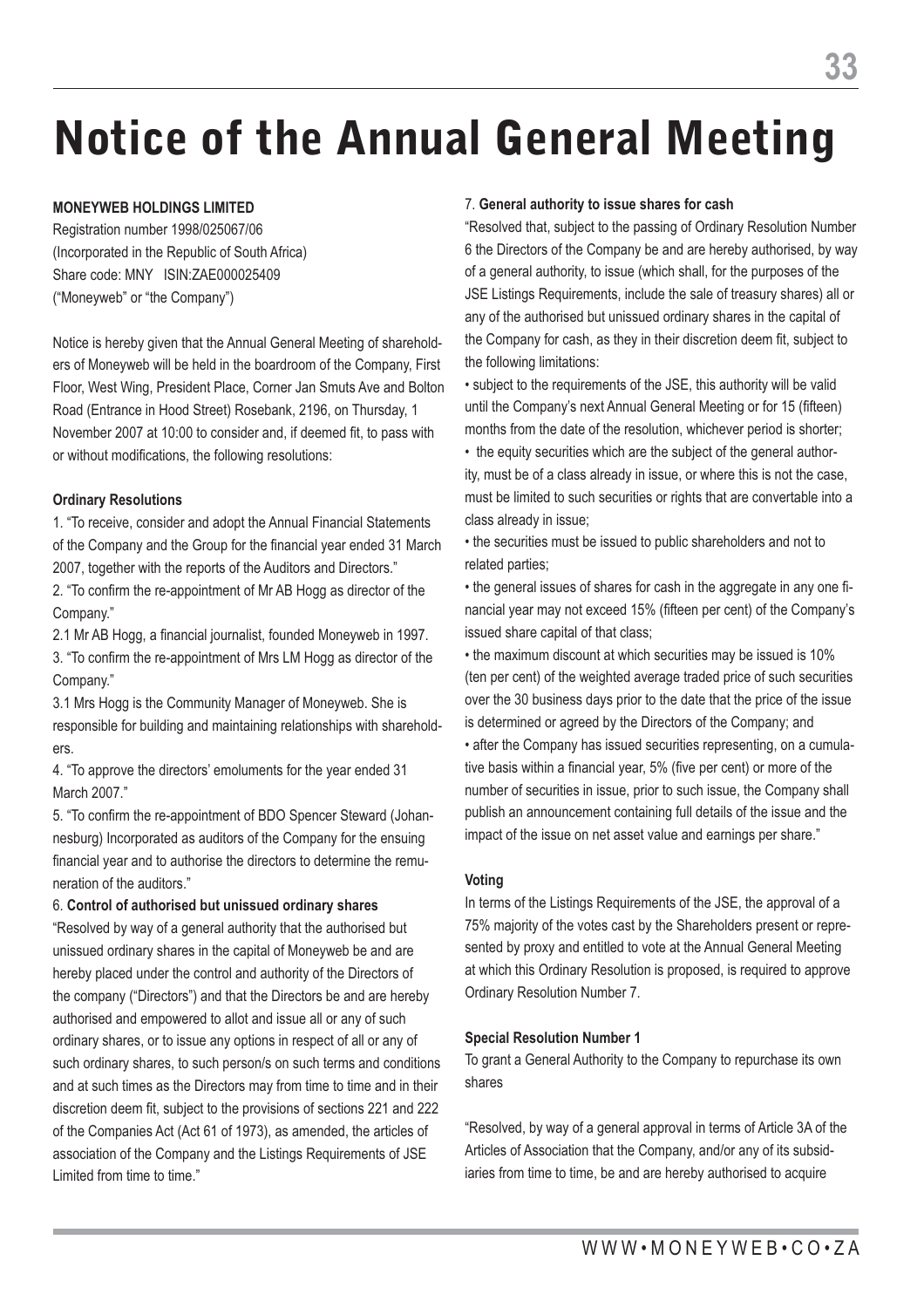ordinary shares in the Company in terms of sections 85 and 89 of the Companies Act (Act 61 of 1973), as amended and the Listings Requirements of JSE Limited ("JSE") from time to time. The JSE Listings Requirements currently provide, inter alia, that:

• the repurchase of the ordinary shares must be effected through the order book operated by the JSE trading system and done without any prior understanding or arrangement between the Company and the counterparty (reported trades are prohibited):

• this general authority shall only be valid until the earlier of the next Annual General Meeting of the Company and the expiry of a period of 15 (fifteen) months from the date of passing of this Special Resolution Number 1:

• in determining the price at which the Company's ordinary shares are acquired in terms of this general authority, the maximum premium at which such ordinary shares may be acquired will be 10% (ten per cent) of the weighted average of the market value at which such ordinary shares are traded on the JSE, as determined over the 5 (five) business days immediately preceding the date on which the transaction is effected;

• should derivatives be used, such authority is limited to paragraphs 5.72(a), (c), (d), 5.68 and 5.84(a) of the JSE Listings Requirements; • at any point in time, the Company may only appoint one agent to effect any repurchases on its behalf;

• the repurchase may only be effected, if the shareholder spread requirements as set out in paragraphs 3.37 to 3.41 of the JSE Listings Requirements are still met after such repurchase;

• the Company or its subsidiaries may not repurchase ordinary shares during a prohibited period as defined in paragraph 3.67 of the JSE Listing Requirements;

• the acquisitions of ordinary shares in the aggregate in any one financial year may not exceed 20% (twenty per cent) of the Company's issued ordinary share capital;

• when the Company has cumulatively repurchased 3% of the number of the ordinary shares in issue at the time that this general authority is granted ("initial number"), and for each 3% in aggregate of the initial number acquired thereafter, an announcement will be made. As part of such announcement, a statement will be issued by the directors, that after considering the effect of such repurchase, for a period of at least 12 months following such repurchase that:

- the Company and the Group will be able to repay its debts in the ordinary course of business;
- the assets of the Company and the Group will be in excess of the liabilities of the Company and the Group. For this purpose, the assets and the liabilities should be recognised and measured in accordance with the accounting policies used in the latest audited group annual financial statements;
- the share capital and reserves of the Company and Group will be



adequate for ordinary business purposes; and

• the working capital of the Company and the Group will be adequate for ordinary business purposes;

• the Company may not enter the market to proceed with the repurchase of its ordinary shares until the Company's sponsor has confirmed the adequacy of the Company's working capital for the purpose of undertaking a repurchase of shares in writing to the JSE."

#### Reason for and effect of the Special Resolution Number 1

The reason for and effect of this special resolution is to obtain an authority for, and to authorise the Company and its subsidiaries, by way of a general authority to acquire the Company's issued ordinary shares. The Directors of the Company do not have any specific intentions for utilising the General Authority at the date of the Annual General Meeting. It is the intention of the Directors of the Company to use such authority should prevailing circumstances, such as market conditions, in their opinion warrant it and will take into account the long term cash needs of the Company and the Group and their interests.

#### Other disclosure in terms of paragraph 11.26 of the JSE Listings **Requirements**

The JSE Listings Requirements require the following disclosures which are contained in the Annual Report of which this Notice of Annual General Meeting forms part:

Disclosures References in the Annual Report

| Directors and senior management    | Page 3                       |
|------------------------------------|------------------------------|
| Major shareholders of Moneyweb     | Page 4                       |
| Directors' interests in securities | Page 5                       |
| Share capital of the Company       | Page 20 and Page 28 (note 8) |

#### **Material Changes**

There have been no material changes in the financial or trading positions of the Company and its subsidiaries since Moneyweb published its audited results for the financial year ended 31 March 2007 and the date of this Notice of Annual General Meeting.

#### **Directors' Responsibility Statement**

The Directors, whose names are given on page 3 of the Annual Report, collectively and individually accept full responsibility for the accuracy of the information pertaining to the Special Resolution and certify that to the best of their knowledge and belief there are no facts that have been omitted which would make any statement false or misleading, and that all reasonable enquiries to ascertain such facts have been made and that this resolution contains all such information.

#### **Litigation Statement**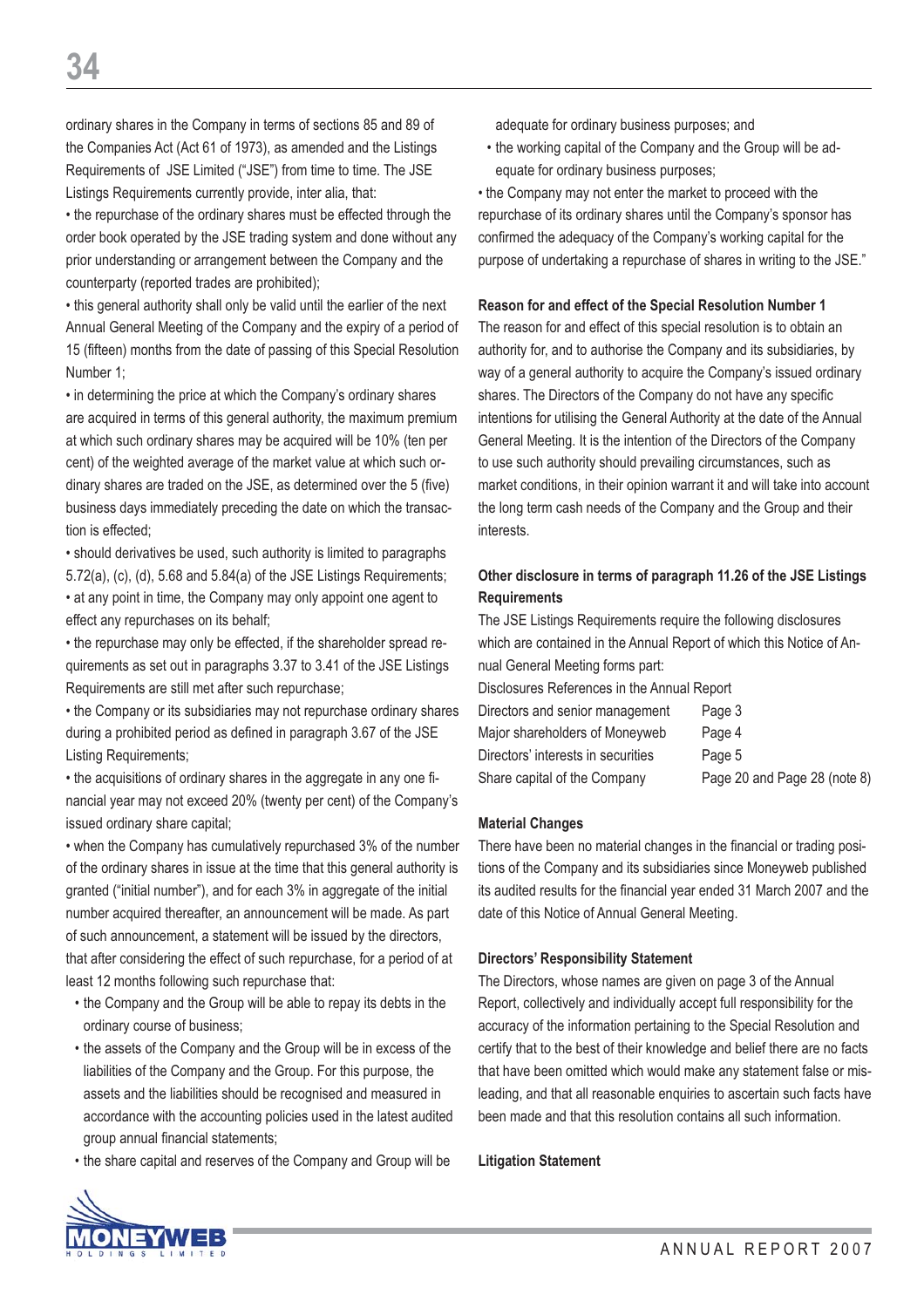Neither Moneyweb nor its subsidiaries are party to any legal or arbitration proceedings, including any proceedings that are pending or threatened of which Moneyweb is aware, which may have or have had in the previous 12 months a material effect on the Group's financial position.

#### **Voting and proxies**

Certificated shareholders and dematerialised shareholders who hold shares in "own name" registration who are unable to attend the Annual General Meeting and who wish to be represented thereat, must complete the form of proxy as attached to this Annual Report, in accordance with the instructions contained therein and return it to the office of the transfer secretaries, Computershare Investor Services 2004 (Proprietary) Limited, Ground Floor, 70 Marshall Street, Johannesburg, 2001 (PO Box 61051, Marshalltown, 2107), to be received by no later than 10:00 on Wednesday, 31 October 2007. Dematerialised shareholders, other than those with "own name" registration who wish to attend the Annual General Meeting, must inform their Central Securities Depository Participant ("CSDP") or broker of their intention to attend and request their CSDP or broker to issue them with the relevant Letter of Representation to attend the Annual General Meeting in person and vote, or, if they do not wish to attend the Annual General Meeting in person, but wish to be represented thereat, provide their CSDP or broker with their voting instructions in terms of the relevant custody agreement entered into between them and their CSDP or broker in the manner and cut-off time stipulated therein.

By order of the board 17 September 2007 AB Hogg - Chief Executive Officer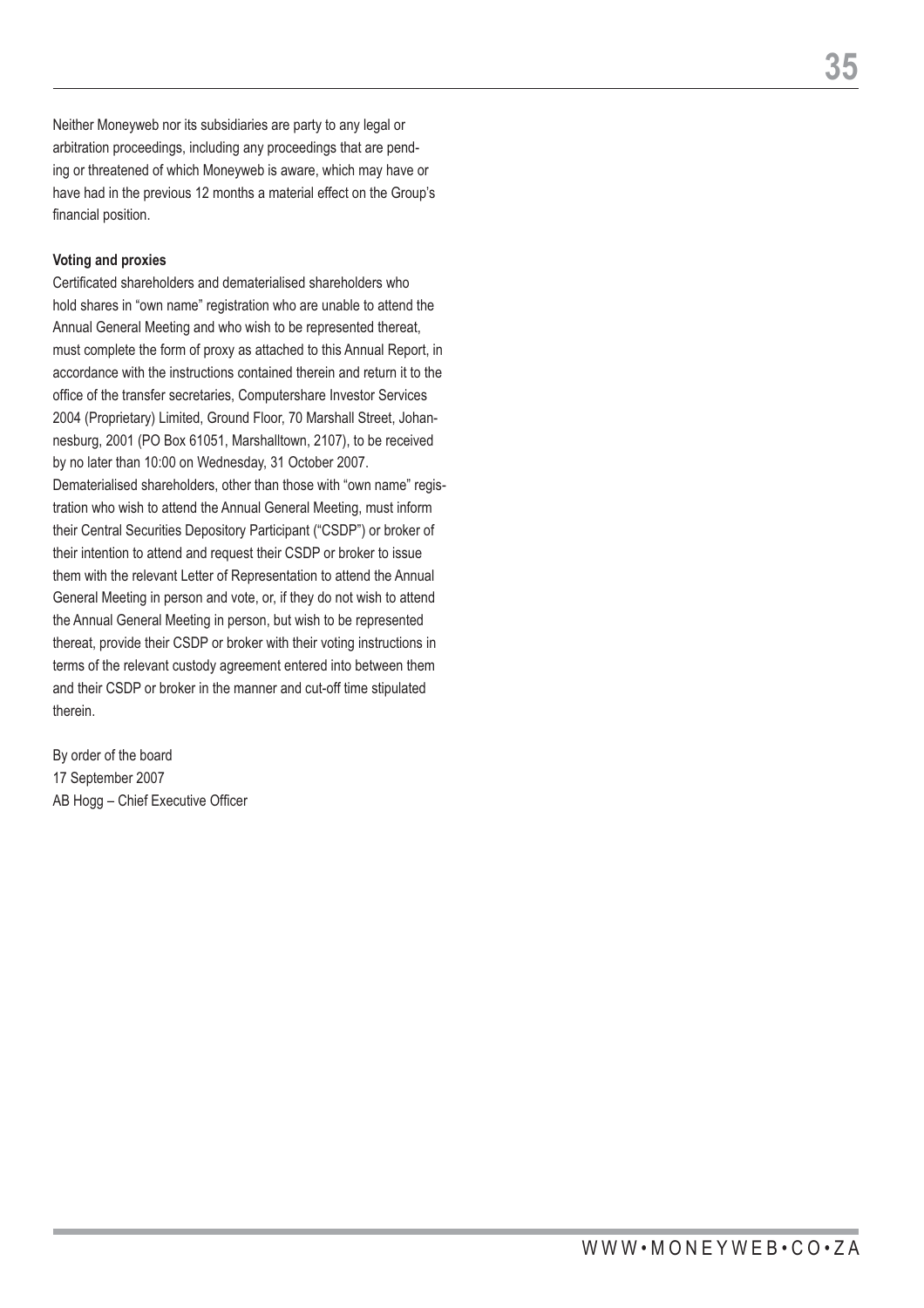### MONEYWEB HOLDINGS LIMITED

Registration Number 1998/025067/06 Incorporated in the Republic of South Africa

#### **Registered Office**

First Floor, West Wing **President Place** Corner Jan Smuts Ave and Bolton Road Rosebank, 2196 Tel: 011 327 1277 Fax: 011 327 1279

#### **Postal Address**

PO Box 102 Parklands 2121

#### **Directors**

AB Hogg (Chief Executive Officer) EA Jay\* LM Hogg V Nosi\* A Smith\* (Chairman) \* Non-Executive Director

#### **Audit Committee**

E Jay (Chairman) A Smith\* V Nosi\* \* Non-Executive Director

#### **Remuneration Committee**

V Nosi\* (Chairman) LM Hogg A Smith\* \* Non-Executive Director

**Company Secretary** DG Wessels

#### **Transfer Secretaries**

Computershare Investor Services 2004 (Pty) Ltd (Registration number 2004/003647/07) 70 Marshall Street Johannesburg, 2001 South Africa (PO Box 61051 Marshalltown, 2107 South Africa)

#### **Auditors**

BDO Spencer Steward (Jhb) Inc 13 Wellington Rd Parktown, 2193

#### **Attorneys**

Edwin Jay (Membership number: M06246) Ground floor, Chamber House, 24 Sturdee Avenue. Rosebank, 2196 (PO Box 413012, Craighall, 2024)

#### **Commercial Bank**

**First National Bank** (Registration number 1929/001225/06) **FNB Building Tyrwhitt Avenue** Rosebank, 2196 (PO Box 52005. Saxonwold, 2132)

#### **Sponsor**

Deloitte & Touche Sponsor Services (Pty) Ltd **Deloitte Place** Building 6 The Woodlands **Woodlands Drive** Sandton, 2157